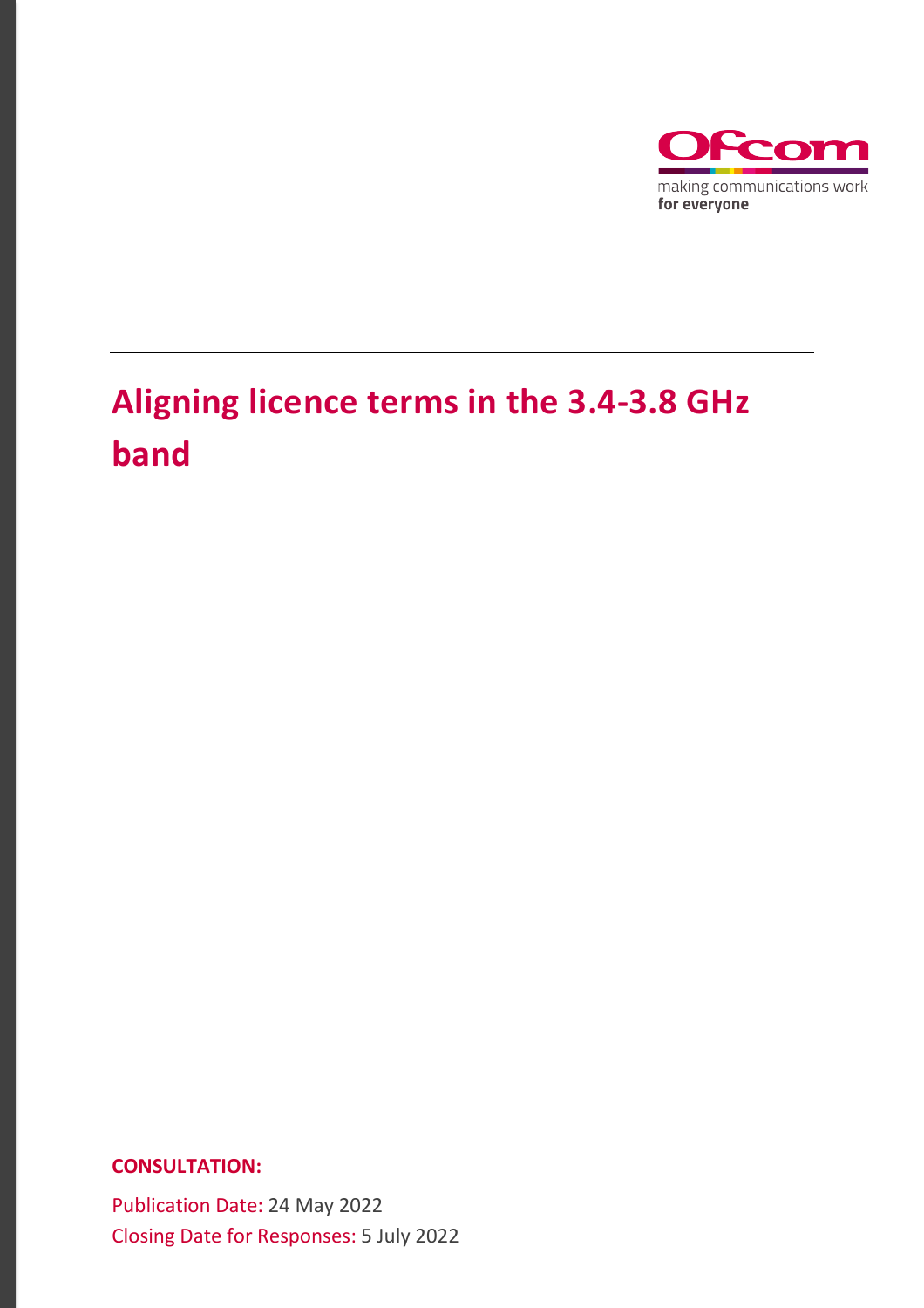# **Contents**

# **Section**

| 3  |
|----|
| 4  |
| 8  |
|    |
| 14 |
| 53 |
| 56 |
| 58 |
| 59 |
| 60 |
|    |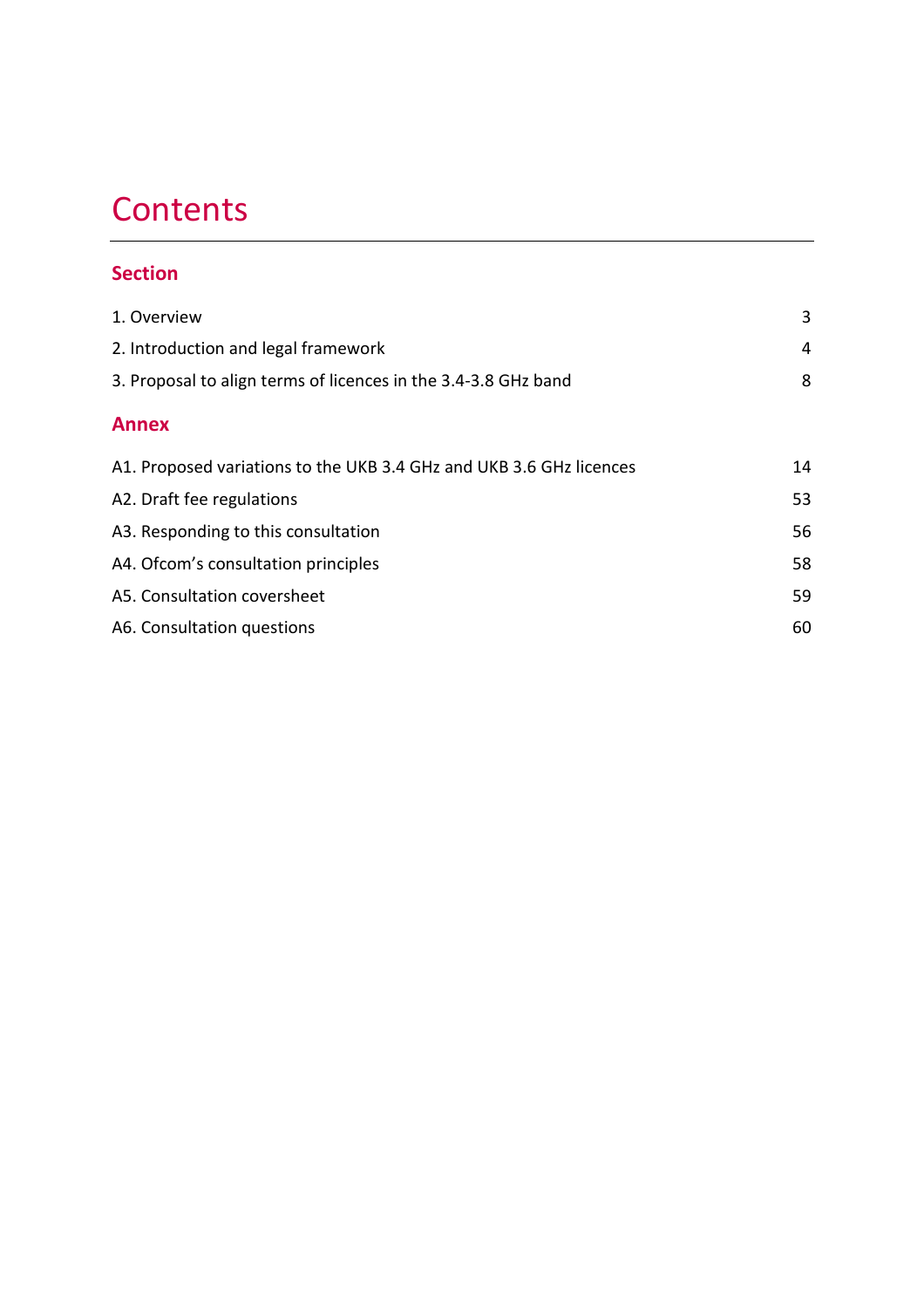# <span id="page-2-0"></span>1. Overview

Currently, UK Broadband's spectrum licences in the 3.4-3.6 GHz and 3.6-3.8 GHz bands (collectively the 3.4-3.8 GHz band) are subject to different terms than other licences in the same bands. We consider that, in this case, removing the disparity between terms in these bands could potentially reduce barriers, such as transaction costs and complexity, to efficient trades. This is consistent with our duty to secure optimal use for wireless telegraphy of the electro-magnetic spectrum. In this document we present our proposed approach to dealing with this issue.

# **What we are proposing – in brief**

To help reduce the barriers to potential trading, we propose to:

- Align the terms of the UK Broadband 3.4 GHz licence with the terms of auctioned licences in the 3.4-3.6 GHz band.
- Align the terms of the UK Broadband 3.6 GHz licence with the terms of auctioned licences in the 3.6-3.8 GHz band.

This proposal would not affect UK Broadband's 3.9 GHz spectrum.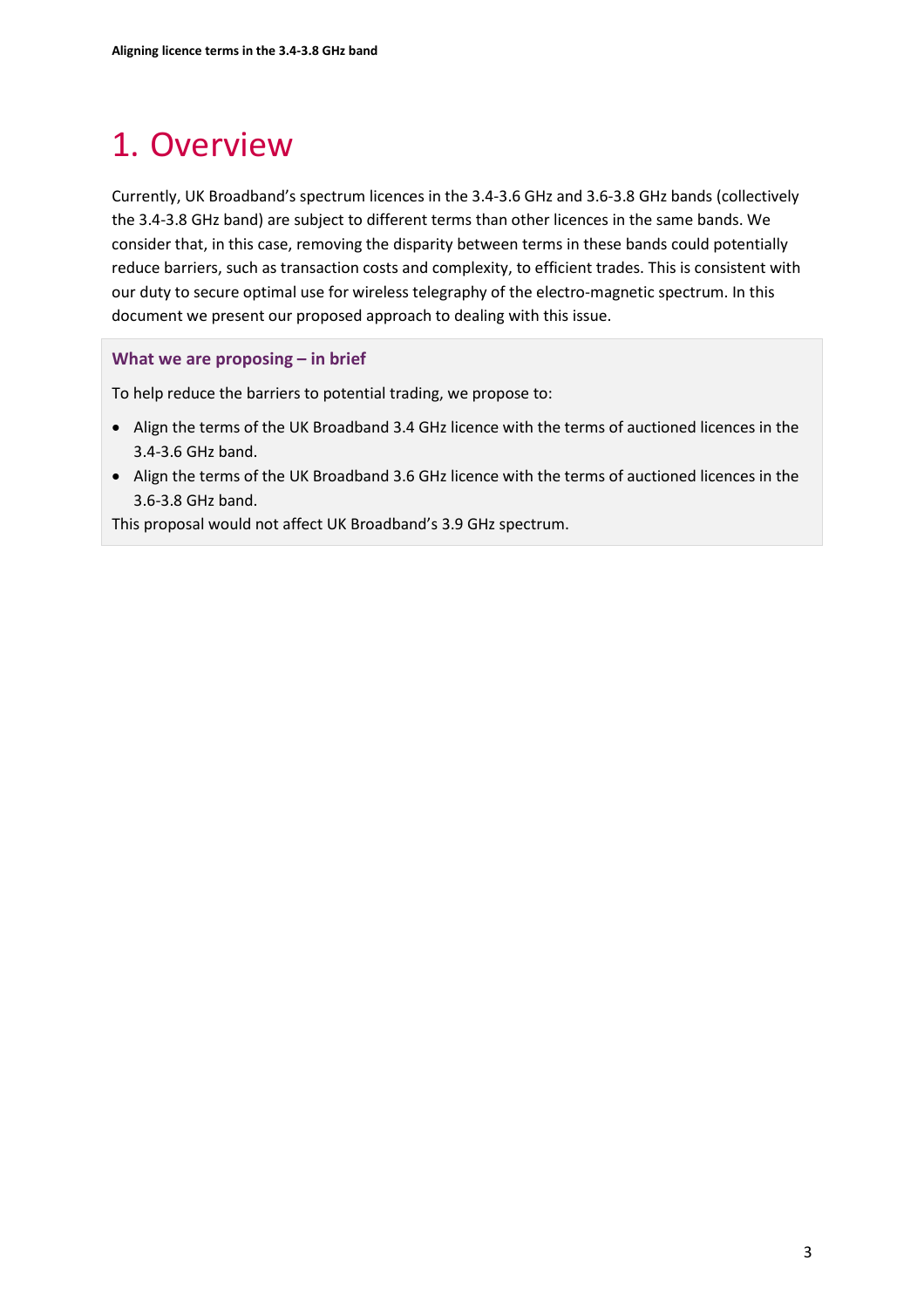# <span id="page-3-0"></span>2. Introduction and legal framework

- 2.1 Spectrum in the 3.4-3.8 GHz band is harmonised for 5G services across Europe and is currently being used by the four UK mobile network operators (MNOs) to deliver 5G services to UK consumers.
- 2.2 Much of this spectrum was awarded to MNOs via two spectrum auctions: 150 MHz in the 3.4-3.6 GHz band ("the 3.4 GHz band") auction in 2018 and 120 MHz in the 3.6-3.8 GHz band ("the 3.6 GHz band") auction in 2021.
- 2.3 At the time of the auctions, the other available spectrum in the 3.4-3.8 GHz band (120 MHz) was already licensed to UK Broadband Limited ("UKB") and was not included in the spectrum auctions. In particular:
	- a) UKB, which was acquired by H3G in 2017, holds a licence which authorises it to use 40 MHz of spectrum in the 3.4 GHz band in two separate 20 MHz blocks at 3480-3500 MHz and at 3580-3600 MHz. In this document we refer to this as UKB's 3.4 GHz licence<sup>[1](#page-3-1)</sup>.
	- b) UKB also holds a licence which authorises it to use 164 MHz of spectrum in two separate blocks at 3600-3680 MHz and at 3925-4009 MHz. In this document we refer to this as UKB's 3.6 GHz licence.
- 2.4 As a consequence of the various licences having been granted at different times, each of UKB's 3.4 GHz licence and UKB's 3.6 GHz licence is subject to different terms than the auctioned licences in the 3.4 GHz band and the 3.6 GHz band respectively. Terms which are different between licences include terms relating to revocation, fees and leasing.
- 2.5 In this document we consider how the disparity between the terms for UKB licences and the corresponding auctioned licences in the 3.4-3.8 GHz band could act as a potential barrier to trading, and present proposals for aligning the terms of these licences.

# **Legal framework**

# **Power to grant licences**

- 2.6 Section 8(1) of the WTA provides Ofcom with the power to grant wireless telegraphy licences.
- 2.7 Section 9(1) of the WTA provides that wireless telegraphy licences may be granted subject to such terms, provisions and limitations as Ofcom think fit. Section 9(7) of the WTA provides that Ofcom may only impose terms that they are satisfied are:
	- a) objectively justifiable in relation to the networks and services to which they relate;
	- b) not such as to discriminate unduly against particular persons or against a particular description of persons;

<span id="page-3-1"></span><sup>1</sup> In UKB's licence document, this licence is referred to as the Spectrum Access 3.5 GHz licence.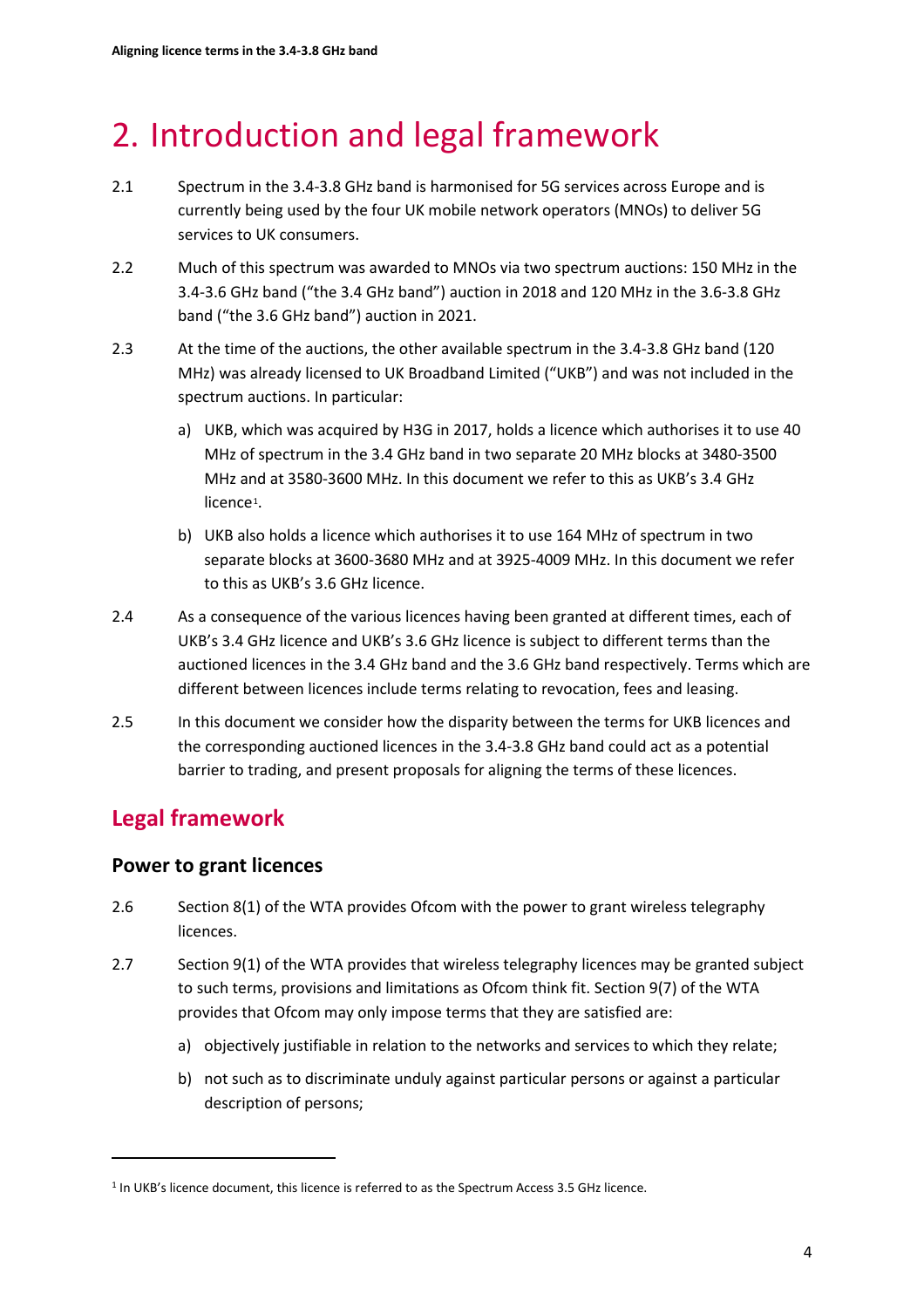- c) proportionate to what they are intended to achieve; and
- d) in relation to what they are intended to achieve, transparent.

# **Power to amend licences**

- 2.8 Paragraph 6 of Schedule 1 to the WTA provides that Ofcom may revoke a wireless telegraphy licence or vary its terms, provisions or limitations by a notice in writing given to the holder of the licence; or by a general notice applicable to licences of the class to which the licence belongs, published in such way as may be specified in the licence.
- 2.9 Paragraph 6A of Schedule 1 to the WTA provides that Ofcom may not revoke or vary a wireless telegraphy licence unless the proposed revocation or variation is objectively justifiable.
- 2.10 Paragraph 7 of Schedule 1 to the WTA sets out the procedure that applies where Ofcom propose to vary a licence, including notice requirements, the provision of an opportunity for the licence holder to make representations and, where the result of the variation is that the term of the licence is extended, the requirement to publish the decision and the reasons for it.
- 2.11 Where a variation is made with the consent of the licence holder, the procedural requirements relevant to the variation of a licence set out in paragraph 7 of Schedule 1 to the WTA do not apply. However, if the result of the variation is that the term of the licence is extended, the decision and the reasons for it must be published. Paragraph 6A of Schedule 1 to the WTA requiring the variation to be objectively justifiable would also continue to apply in cases where the variation is made with consent.

# **Power to set and vary fees**

- 2.12 Under section 12(1) of the WTA Ofcom have the power to require licensees to pay fees to Ofcom on the grant of a licence, and subsequently during its term and in respect of its variation or revocation. The timing of the fee payment must be set out in the regulations, and the amount of the fee can be prescribed in the regulations, or alternatively the regulations may provide for the amount to be determined by Ofcom in accordance with the regulations.[2](#page-4-0) Where the licence was granted following an auction the circumstances in which the fee can be changed are limited.<sup>[3](#page-4-1)</sup>
- 2.13 Section 13 of the WTA provides for Ofcom to set fees at an amount that is higher than the cost to Ofcom of carrying out our radio spectrum functions. This power may be exercised if

<span id="page-4-0"></span><sup>2</sup> Section 12(3) WTA.

<span id="page-4-1"></span><sup>3</sup> Under section 12(6) WTA where a licence was granted following an auction the fee can only be changed (a) where a provision included in the licence with the consent of the holder of the licence provides for the regulations to apply; (b) where the licence includes terms restricting the exercise by Ofcom of their power to revoke the licence before the end of a period and that period has expired; (c) where the licence would, but for a variation, have ceased to have effect at the end of a period and that period has expired; or (d) where the licence is a surrendered-spectrum licence. In the case of (c) or (d) the consent of the Secretary of State is required.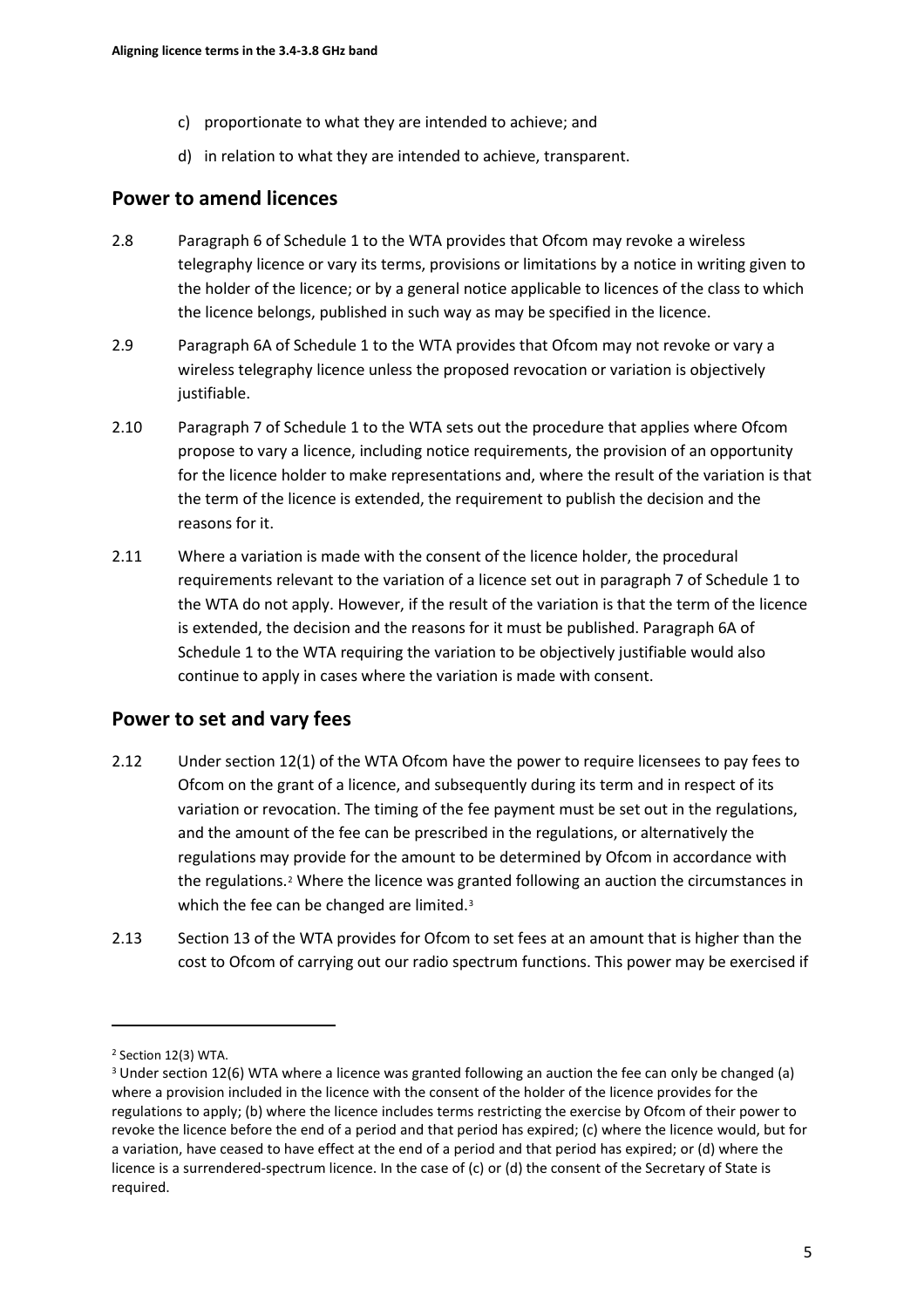we think fit in the light (in particular) of the matters to which we must have regard under section 3 of the WTA.

# **Ofcom's duties**

- 2.14 When exercising its functions Ofcom must act in accordance with its statutory duties. Section 3 of the WTA imposes a number of duties relating to spectrum management. Amongst other things, in carrying out its spectrum functions Ofcom is required to have regard to the extent to which spectrum is available for use, and the demand (both current and future) for the use of spectrum. Section 3 of the WTA also requires Ofcom to have regard to the desirability of promoting the development of innovative services and competition in the provision of electronic communications services.
- 2.15 Section 3 of the Communications Act 2003 sets out Ofcom's general duties including its principal duty:
	- a) to further the interests of citizens in relation to communications matters; and
	- b) to further the interests of consumers in relevant markets, where appropriate by promoting competition.
- 2.16 In carrying out its functions, section 3(2) provides that Ofcom is required, amongst other things, to secure the optimal use for wireless telegraphy of the electro-magnetic spectrum, the availability throughout the UK of a wide range of electronic communication services and the availability throughout the UK of a wide range of television and radio services.
- 2.17 We place particular weight in this context on our duty to secure optimal use for wireless telegraphy of the electro-magnetic spectrum. We interpret our obligation to secure optimal use of spectrum to mean that the spectrum is used in a way that maximises the value that citizens and consumers derive from it, including the wider social value of spectrum use, and taking into account the specific consumer and citizen interests, including the interests of particular groups within society.

# **Making statutory instruments to implement our policy decisions**

2.18 Before making any regulations by statutory instrument, we are required by section 122(4) of the WTA to give statutory notice of our proposal to do so to. Under section 122(5), such notice must state that we propose to make the regulations in question, set out their general effect, specify an address from which a copy of the proposed regulations or order may be obtained, and specify a time period of at least one month during which any representations with respect to the proposal must be made to us.

# **Impact Assessment**

- 2.19 This document represents an impact assessment as defined in section 7 of the Communications Act 2003. Impact assessments provide a valuable way of assessing different options for regulation. They form part of best practice policy making.
- 2.20 In preparing this document, we have considered the costs and benefits of the changes we are proposing.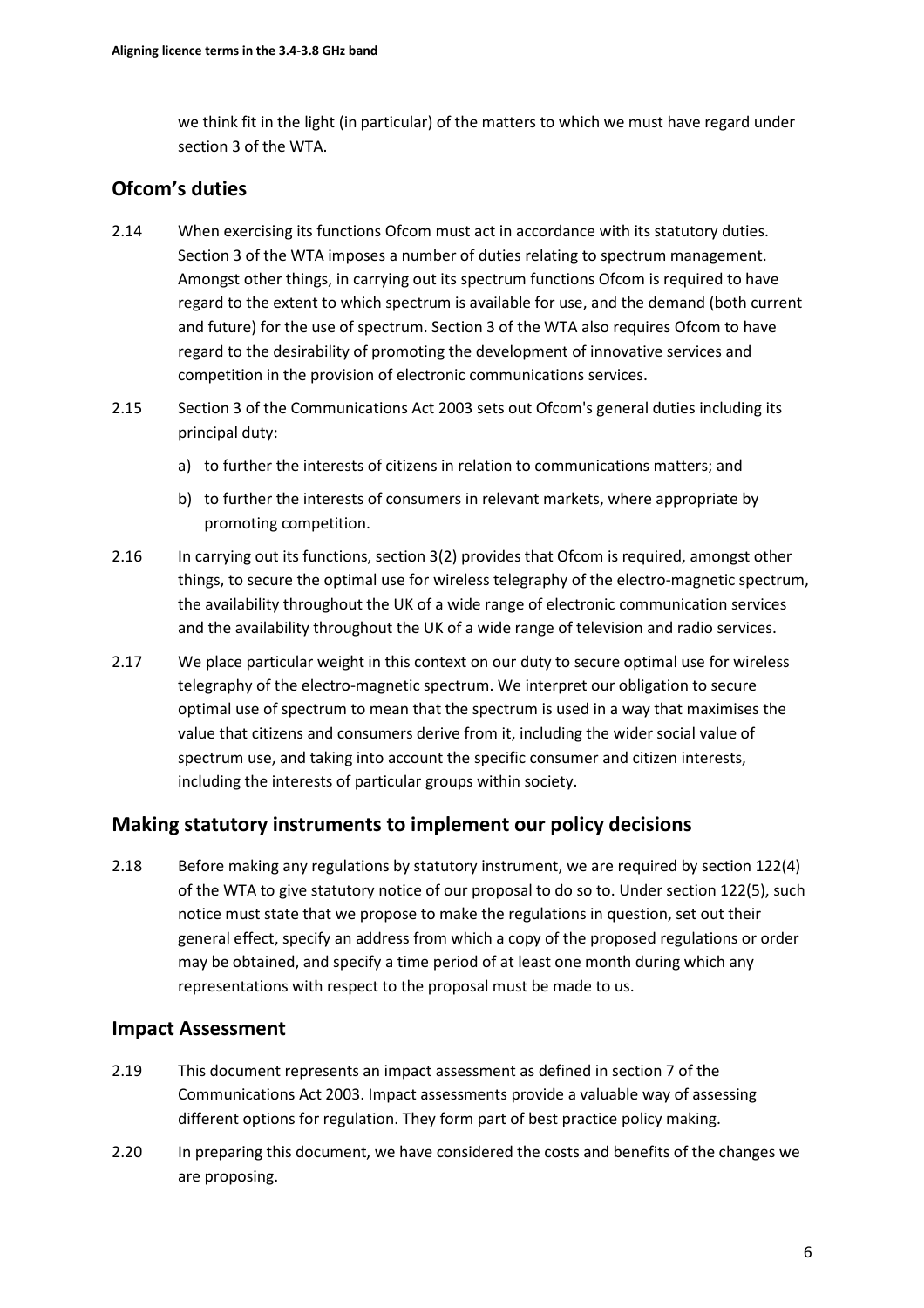2.21 Ofcom is an evidence-based organisation and welcomes responses to this consultation. Any comments about our assessment of the impact of our proposals should be sent to us by the closing date for this consultation. We will consider all comments before deciding whether to implement our proposals. For further information about our approach to impact assessments, see the guidelines 'Better policy making: Ofcom's approach to impact assessments' on our website.

# **Equality Impact Assessment**

- 2.22 Ofcom is separately required by statute to assess the potential impact of all our functions, policies, projects and practices on the following equality groups: age, disability, gender, gender reassignment, pregnancy and maternity, race, religion or belief, and sexual orientation. Equality impact assessments also assist us in making sure that we are meeting our principal duty of furthering the interests of citizens and consumers regardless of their background or identity. We consider that our proposals would not be detrimental to any of these equality groups.
- 2.23 We have not carried out separate equality impact assessments in relation to the additional equality groups in Northern Ireland: religious belief, political opinion and dependants. This is because we anticipate that our proposals would not have a differential impact in Northern Ireland compared to consumers in general. We welcome any stakeholder views on this assessment.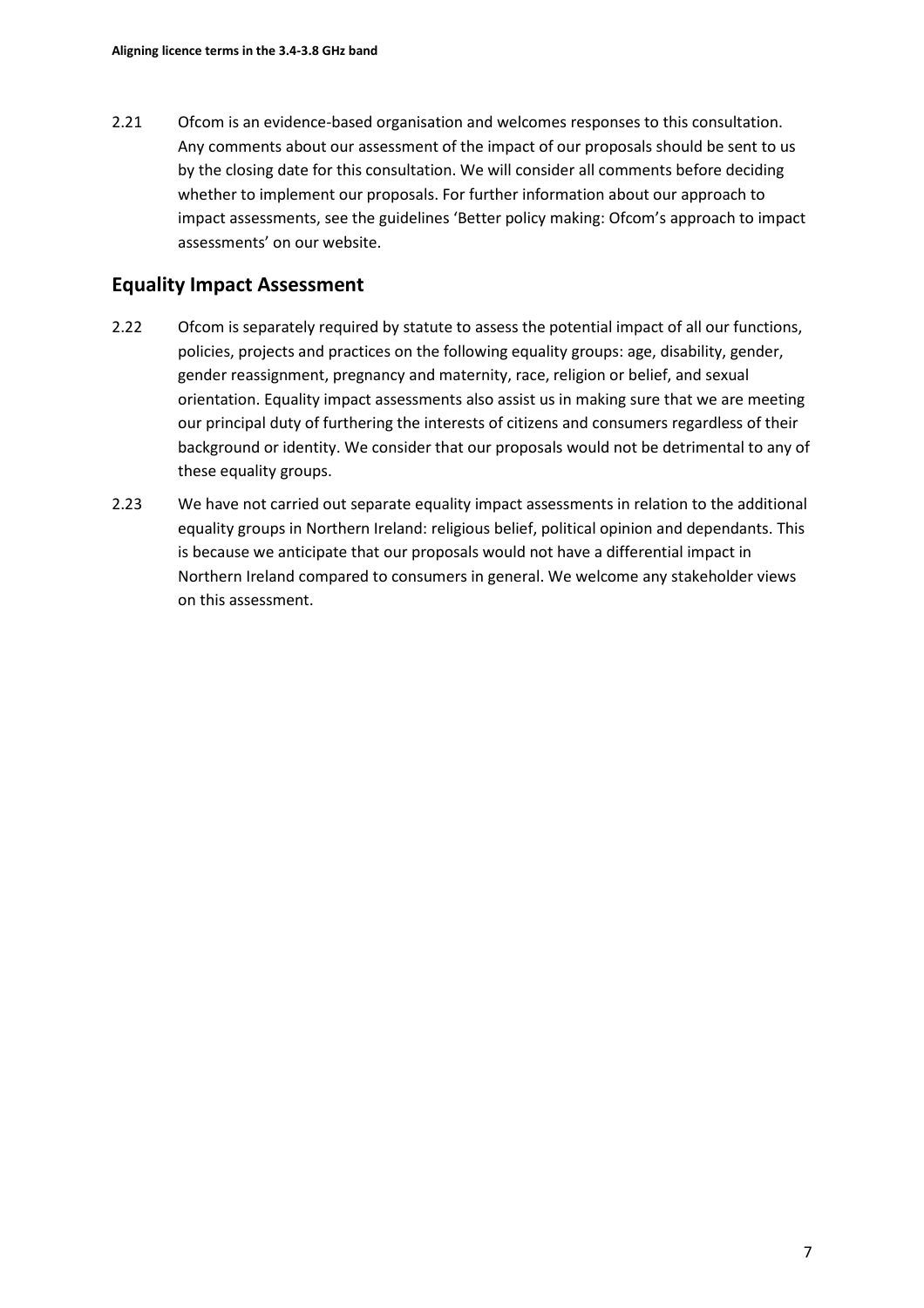# <span id="page-7-0"></span>3. Proposal to align terms of licences in the 3.4-3.8 GHz band

# **Introduction**

- 3.1 As noted above, spectrum in the 3.4-3.8 GHz band (excluding that already licensed to UKB) was awarded to MNOs in two auctions: the 3.4 GHz auction in 2018 and the 3.6 GHz auction in 2021.
- 3.2 In preparing for the 3.6 GHz band auction in 2021, we noted the general consensus that optimal deployment of 5G is best achieved through the use of large contiguous blocks of spectrum.
- 3.3 However, spectrum in the 3.4 GHz band had already been awarded to MNOs in 2018 and this meant that, without rearrangement, some MNOs' holdings were likely to be fragmented across the 3.4-3.8 GHz band. For this reason, we included measures in the assignment stage of the auction to facilitate post-auction trades for rearranging the 3.4-3.8 GHz band.
- 3.4 During this assignment phase, Telefónica and Vodafone agreed to trade spectrum, which resulted in Telefónica consolidating its spectrum in the 3.4-3.8 GHz band into a contiguous 80 MHz block, and Vodafone moving its spectrum holdings closer together in the band.
- 3.5 This resulted in all MNOs having access to at least 80 MHz of spectrum in the band which is either contiguous or proximate (i.e. two spectrum holdings close in frequency, reducing costs of deployment).
- 3.6 We show the current position of spectrum holdings in the band in figure 2.1 below.

#### **Figure 2.1: Current spectrum holdings in the 3.4-3.8 GHz band[4](#page-7-1)**



3.7 However, as Figure 2.1 shows, notwithstanding the Telefónica and Vodafone trade, some degree of fragmentation of spectrum holdings remains in the 3.4-3.8 GHz band. Therefore, we consider that there remains scope for commercial negotiations to result in rearrangements which increase efficiency further relative to the current position. For example, one holder might acquire some spectrum from another, thereby changing the

<span id="page-7-1"></span><sup>4</sup> As part of the terms of the trade discussed in paragraph 3.4, Telefónica and Vodafone have concurrent shared access to 3500-3540 MHz and 3720-3760 MHz until 31 December 2025.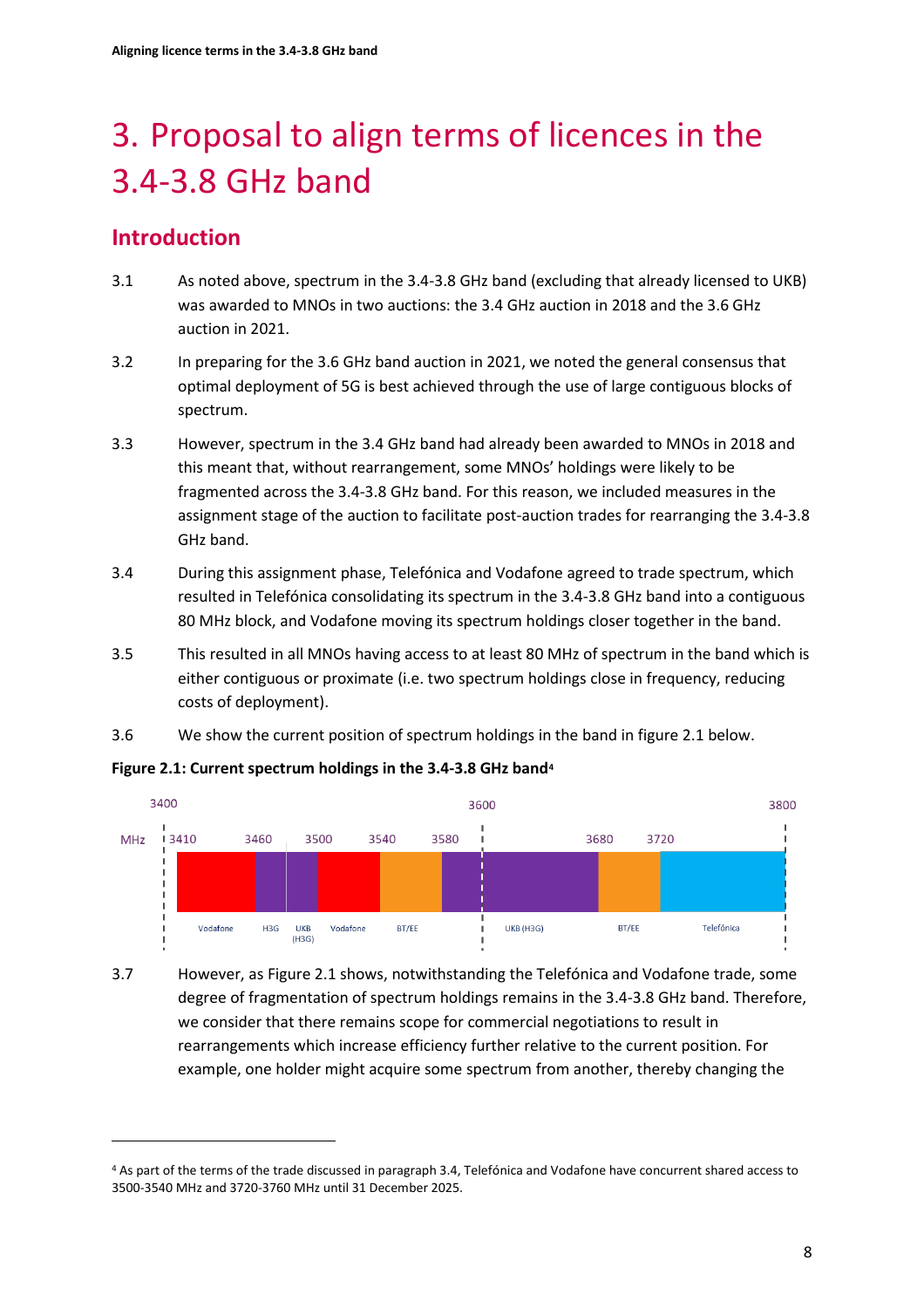allocation of spectrum in the band; and/or two holders may swap equal parts of their holdings to defragment the band further.

3.8 However, H3G and at least one other MNO have told us that they have had difficulties in agreeing trades in the band due to the disparity between the terms of auctioned licences and the terms of the UKB Licences.

# **UKB's licences**

- 3.9 As a consequence of the UKB licences being awarded at a different time, the terms of the UKB licences differ to the terms of other licences in the same band.
- 3.10 UKB's licences are currently subject to annual licence fees (ALFs) and can be revoked at 5 years' notice, whereas the holders of auctioned licences have paid an upfront fee in the auction (and do not currently pay ALFs) and their licences cannot be revoked before the end of a 20-year initial licence term.
- 3.11 We provide a summary of the key points for each of these licences below:

**Table 3.1: Summary of licence terms in the 3.4-3.8 GHz band** 

|             | <b>UKB licences</b>                                      | <b>Auctioned licences</b>                                     |
|-------------|----------------------------------------------------------|---------------------------------------------------------------|
| $3.4 - 3.6$ | Awarded in the 2003 auction.                             | Awarded to winners of the 2018 auction.                       |
| <b>GHz</b>  | Indefinite duration, subject to 5 years'<br>notice.      | Indefinite duration, subject to 5 years'<br>notice from 2033. |
|             | Subject to payment of annual licence fees<br>(ALFs) now. | The licences become subject to ALFs from<br>2038.             |
| $3.6 - 3.8$ | Initially administratively granted in 1992.              | Awarded to winners of the 2021 auction.                       |
| <b>GHz</b>  | Indefinite duration, subject to 5 years'<br>notice.      | Indefinite duration, subject to 5 years'<br>notice from 2036. |
|             | Subject to payment of annual licence fees<br>(ALFs) now. | The licences become subject to ALFs from<br>2041.             |
|             | Spectrum leasing permitted.                              | Spectrum leasing not permitted.                               |

3.12 Given the arguments presented by some MNOs, we have considered whether the differences in terms in this band could act as a potential barrier to trading and, could consequently, result in a less efficient use of spectrum. Consistent with our duties, we consider that optimal use for wireless telegraphy of the electro-magnetic spectrum is best secured where there is an efficient allocation of spectrum.

# **Reducing barriers to trading**

3.13 Spectrum trading can lead to an efficient allocation of spectrum but can be hindered when transaction costs are high and the negotiations between parties are complex.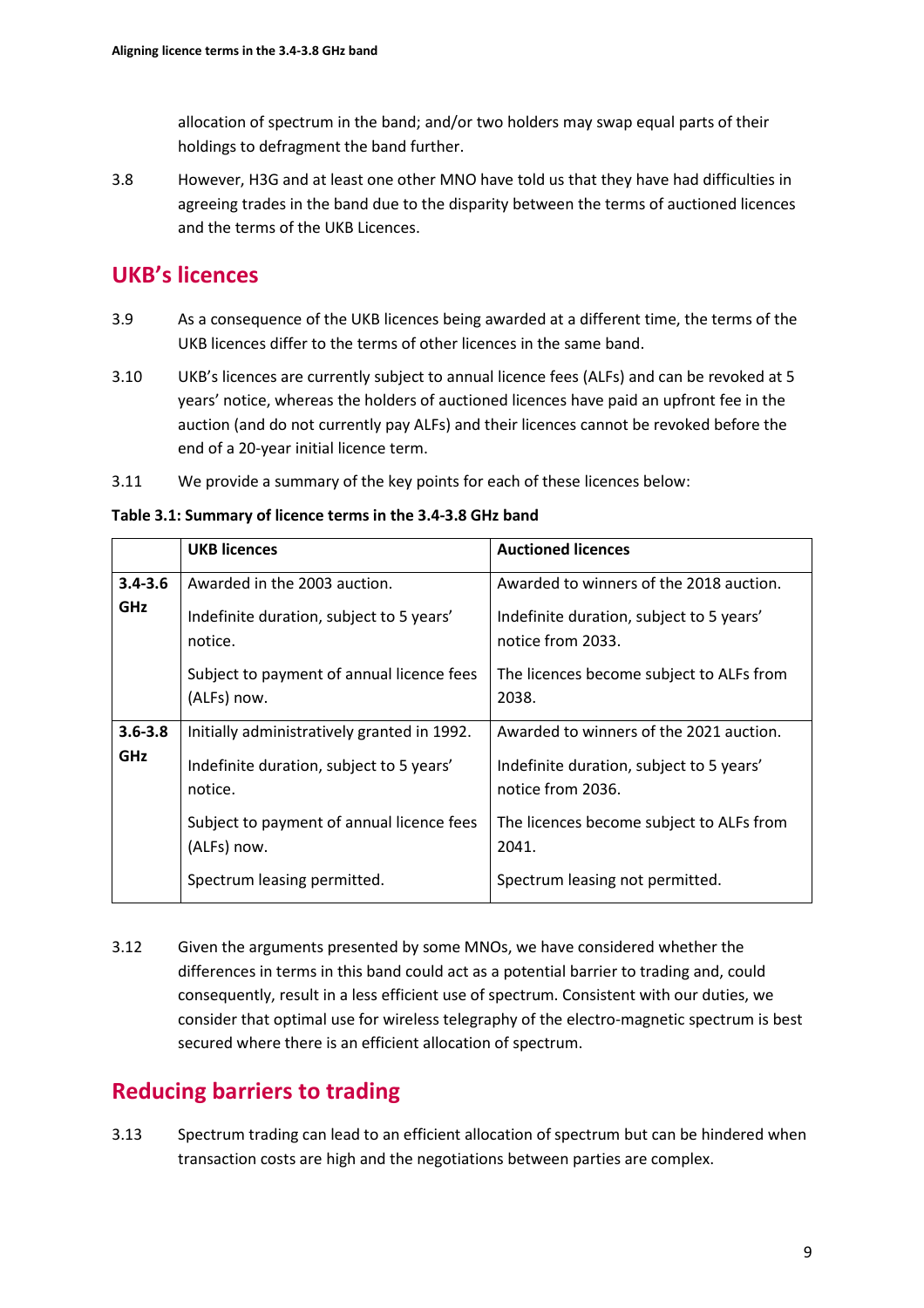- 3.14 The differences between UKB licences and the auctioned licences described above could potentially lead to a complex and protracted negotiation and unnecessary transaction costs. This could act as a potential barrier to trading.
- 3.15 For these reasons, and consistent with our legal duties, we are proposing to align the licence terms and fees of the UKB licences with the terms and fees of auctioned licences.
- 3.16 The purpose of such an alignment would be to remove the disparity between the UKB licences and auctioned licences such that all licensees within each of the 3.4 and the 3.6 GHz bands are in the same position with respect to their licence terms and fees, removing the potential barriers to trading. We consider that this could as a consequence lead to more efficient use of spectrum, consistent with our duty to secure the optimal use for wireless telegraphy of the electro-magnetic spectrum.
- 3.17 To achieve this, we would need to vary the terms of the UKB Licences as follows:
	- For the 3.4 GHz UKB licence:
		- Change the notice period for revocation from five years notice to no earlier than 11 April 2038; and
		- Include a new start date for fee payments so that UKB will start to pay ALFs from 12 April 2038
	- For the 3.6 GHz UKB licence:
		- Change the notice period for revocation from five years notice to no earlier than 26 April 2041;
		- Include a new start date for fee payments so that UKB will start to pay ALFs from 27 April 2041; and
		- Remove the licence term which permits spectrum leasing.
- 3.18 For the 3.6 GHz UKB licence, we will also move the 3.9 GHz spectrum into a new, separate licence.<sup>[5](#page-9-0)</sup>
- 3.19 We have prepared a marked-up copy of the proposed variations to the UKB 3.4 GHz and UKB 3.6 GHz licences and include these at annex 1.
- 3.20 To align the fees, we propose to require UKB to pay lump-sum amounts as follows:
	- For the 3.4 GHz licence, a lump-sum amount based on:
		- the auction price of spectrum in the 2018 3.4 GHz auction;
		- an assumed 20-year initial licence term starting on the date of the 2018 auction, while offsetting ALFs paid by UKB for its 3.4 GHz licence since the 2018 auction date.
	- For the 3.6 GHz licence, a lump-sum amount based on:
		- the auction price of spectrum in the 2021 3.6 GHz auction;

<span id="page-9-0"></span><sup>5</sup> The 3.6 GHz UKB licence currently includes a schedule which authorises UKB to use 3925-4009 MHz (the 3.9 GHz spectrum). This spectrum is used for fixed wireless access rather than mobile. It is also subject to a different fees regime than the 3.6 GHz spectrum and is shared with other users. As the uses and conditions for this spectrum are very different to the 3.6 GHz spectrum, we believe the best approach would be to move this spectrum authorisation into a new, separate licence. All current licence terms, conditions and fees for the 3.9 GHz spectrum will remain the same.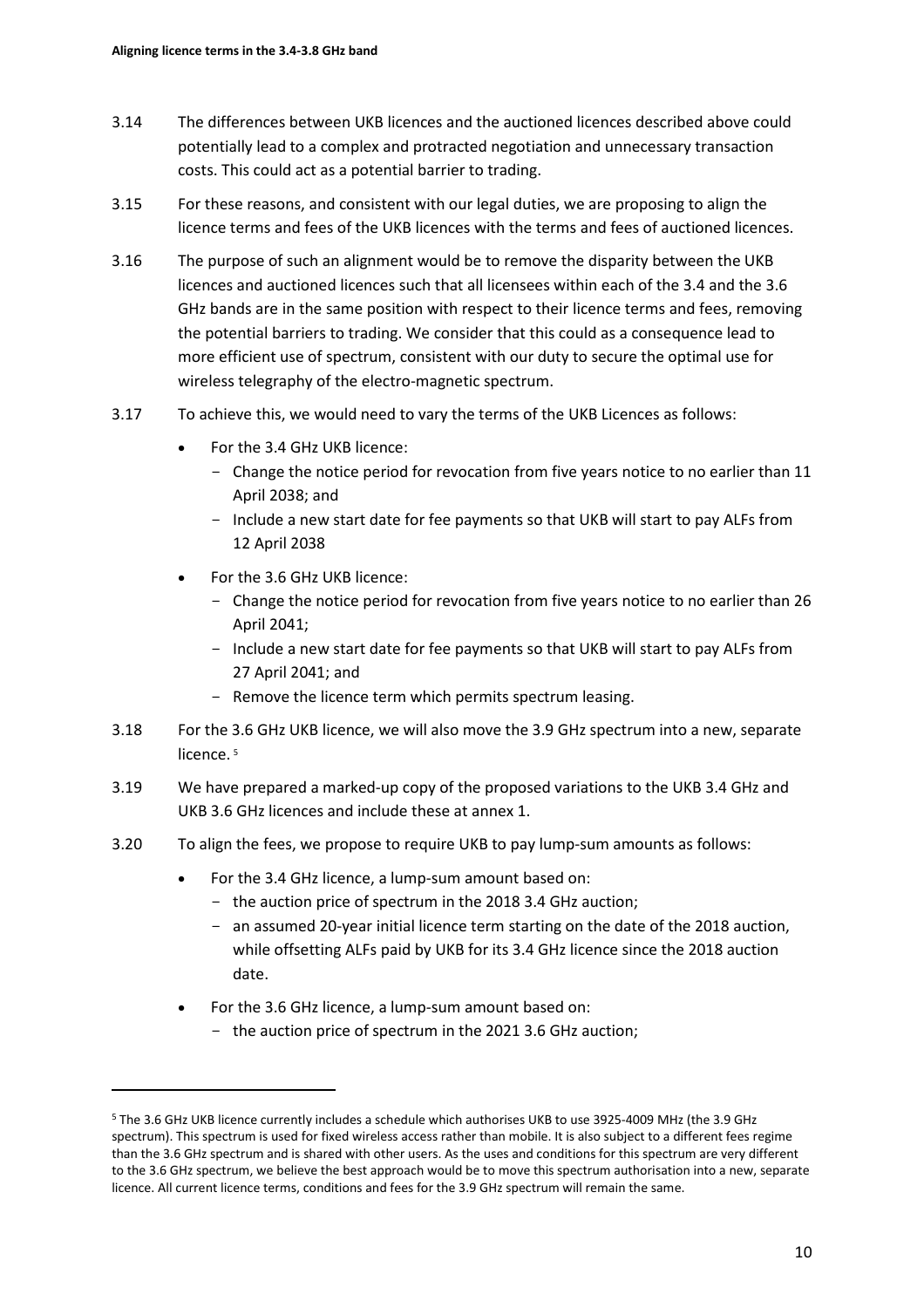- an assumed 20-year initial licence term starting on the date of the 2021 auction, while offsetting ALFs paid by UKB for its 3.6 GHz licence since the 2021 auction date.
- 3.21 We consider that this approach should mean that all holders of Spectrum Access licences in the 3.4 GHz and 3.6 GHz bands would achieve parity with respect to their holdings in these bands.
- 3.22 Because we are aligning terms, we do not consider that there are any significant costs to MNOs or consumers from the proposed changes. However, there are potential benefits to society if the changes assist efficient spectrum trades.
- 3.23 We have presented our proposal to H3G in advance of publication of this document. H3G has confirmed that it would consent to the licence variations if we were to wish to proceed with them following consultation, having taken account of other stakeholders' views.
- 3.24 We present our calculation of the lump-sum amounts for each of the UKB 3.4 and 3.6 GHz licences below.
- 3.25 The draft fee regulations to implement these changes are included at annex 2.

# **Calculation of the lump-sum amounts for the UKB 3.4 and UKB 3.6 GHz licences**

- 3.26 The lump-sum amount payable by UKB is calculated as follows:
	- All figures in our calculation are converted to **March 2022 prices** using CPI to account for changes in price levels between the relevant auction and payment dates.
	- A **gross lump-sum value** (*row C*) for each band is calculated as UKB's spectrum holding (*row A*) multiplied by the auction price of that band (*row B*).
	- The amount of **ALF payments to be offset** (*row D*) against the gross lump-sum value is calculated for each band:
		- i) **3.4 GHz:** The auction concluded in April 2018. UKB paid ALFs for the 3.4 GHz band in July 2019, July 2020, and July 2021. These are offset in full.
		- ii) **3.6 GHz:** The auction concluded in April 2021. UKB's December 2020 payment was for 2021 ALFs, eight months of which are after the 3.6 GHz auction date. This payment is offset on a pro-rata basis. UKB's December 2021 payment is offset in full.
	- The total of ALF payments to be offset in each band is subtracted from the gross lumpsum value of that band to give the **net lump sum value** (*row E*) for each band, and the results are added together to arrive at the **net lump-sum total** (*row F*). The results, expressed in **March 2022 prices**, are summarised as follows: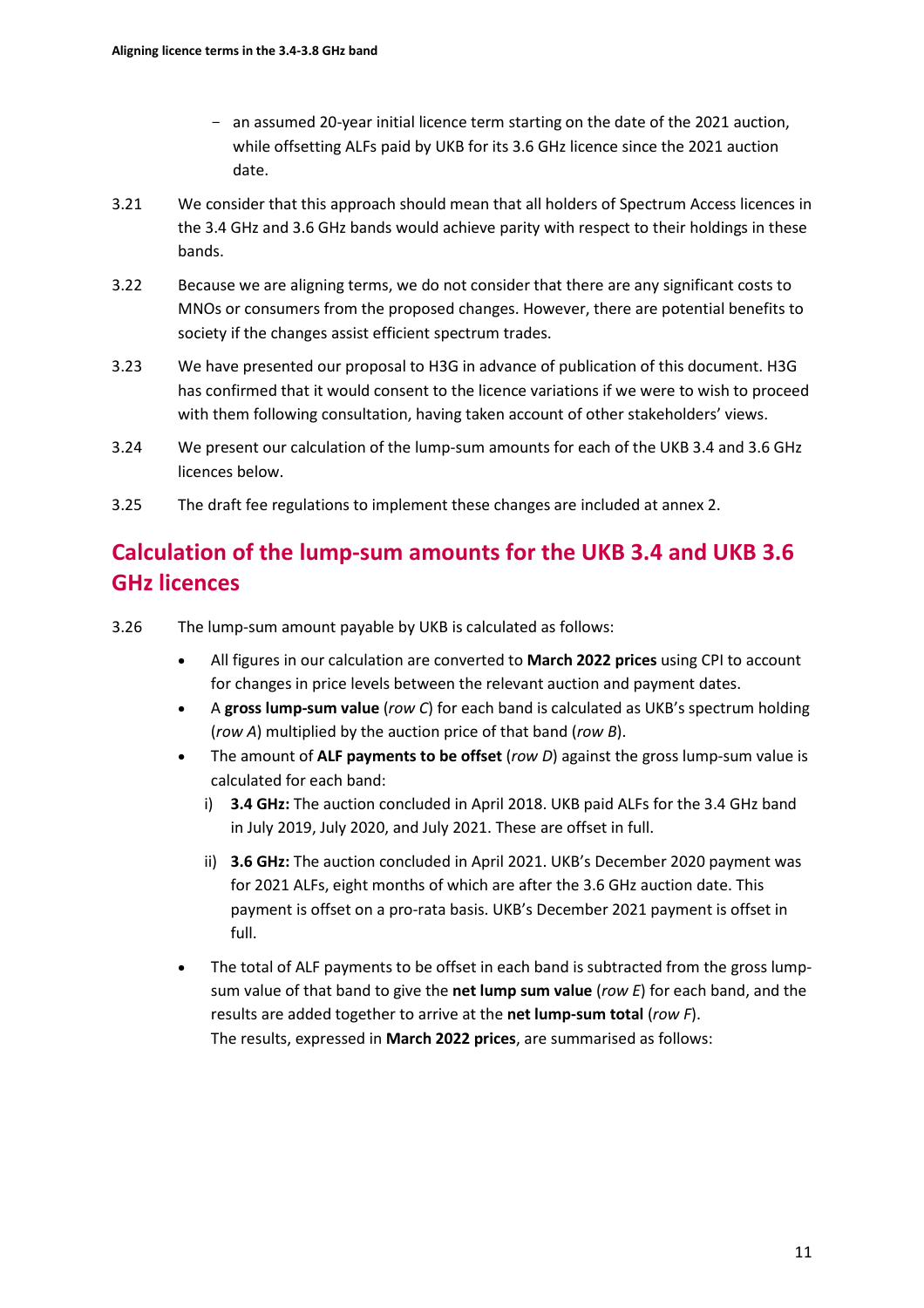|   | <b>Band</b>                    |            | <b>3.4 GHz</b> | 3.6 GHz   |
|---|--------------------------------|------------|----------------|-----------|
| А | Amount of spectrum held by UKB | <b>MHz</b> | 40             | 80        |
| В | Auction price                  | £ per MHz  | 8,404,536      | 4,467,030 |
|   | Gross lump-sum value           | Em         | 336.2          | 357.4     |
| D | ALF payments to be offset*     | £m         | (58.0)         | (64.4)    |
|   | Net lump-sum value             | £m         | 278.2          | 292.9     |
|   | Net lump-sum total             | £m         | 571.1          |           |

#### **Table 3.2: Lump-sum values for the UKB 3.4 and UKB 3.6 GHz spectrum**

*\* This includes payments up to and including 30 April 2022; future ALF payments becoming liable before the lump-sum payment date are also to be offset but are not included in this calculation.*

- 3.27 The calculations above assume a **lump-sum payment date** of 30 April 2022. If the lumpsum payment is made after this date, any **future payments of ALFs** becoming liable after 30 April 2022 would also **need to be offset** against the net lump-sum total. We note the next such payment is the 31 July 2022 payment of £19.3m (in March 2022 prices).
- 3.28 In addition, values are expressed in March 2022 prices for convenience. Depending on when the lump-sum payment is made, the lump-sum amounts set out above would need to be **indexed by CPI** to account for changes in price levels between March 2022 and the **lump-sum payment date**.

# **Application of the legal framework to our proposals**

- 3.29 As set out in Section 1, paragraph 6 of Schedule 1 to the WTA provides that Ofcom may revoke a wireless telegraphy licence or vary its terms, provisions or limitations. Paragraph 6A of Schedule 1 to the WTA provides that Ofcom may not vary a wireless telegraphy licence unless the proposed revocation or variation is objectively justifiable.
- 3.30 As set out above we consider that in this case the differences between terms for UKB licences and the auctioned licences could act as a potential barrier to trading, because the differences could potentially lead to a complex and protracted negotiation and unnecessary transaction costs, or could prevent the trade from happening altogether. Therefore we consider our proposal to vary the terms of UKB's licences so that they are aligned with auctioned licences in the 3.4 to 3.6 and 3.6 to 3.8 GHz bands is objectively justified on the basis that it will remove a potential barrier to trading.
- 3.31 Under section 122 of the WTA, when giving notice of a proposal to make regulations by statutory instrument, we are required to set out the general effect of the regulations. The regulations we are proposing to make as a consequence of our proposal to vary the terms of the licences will set an upfront fee for the period up to 2038 and 2041 for the 3.4 and 3.6 GHz UKB licences respectively. As set out in 3.26 – 3.28, for the 40 MHz of 3.4 GHz spectrum we would set the fee based on the 2018 auction prices so that the fees across the 3.4 GHz to 3.6 GHz band are aligned. For the 80 MHz of 3.6 GHz spectrum we would set the fee based on the 2021 auction prices so that the fees across the 3.6 GHz to 3.8 GHz band are also aligned. We will also revoke the Wireless Telegraphy (Licence Charges for the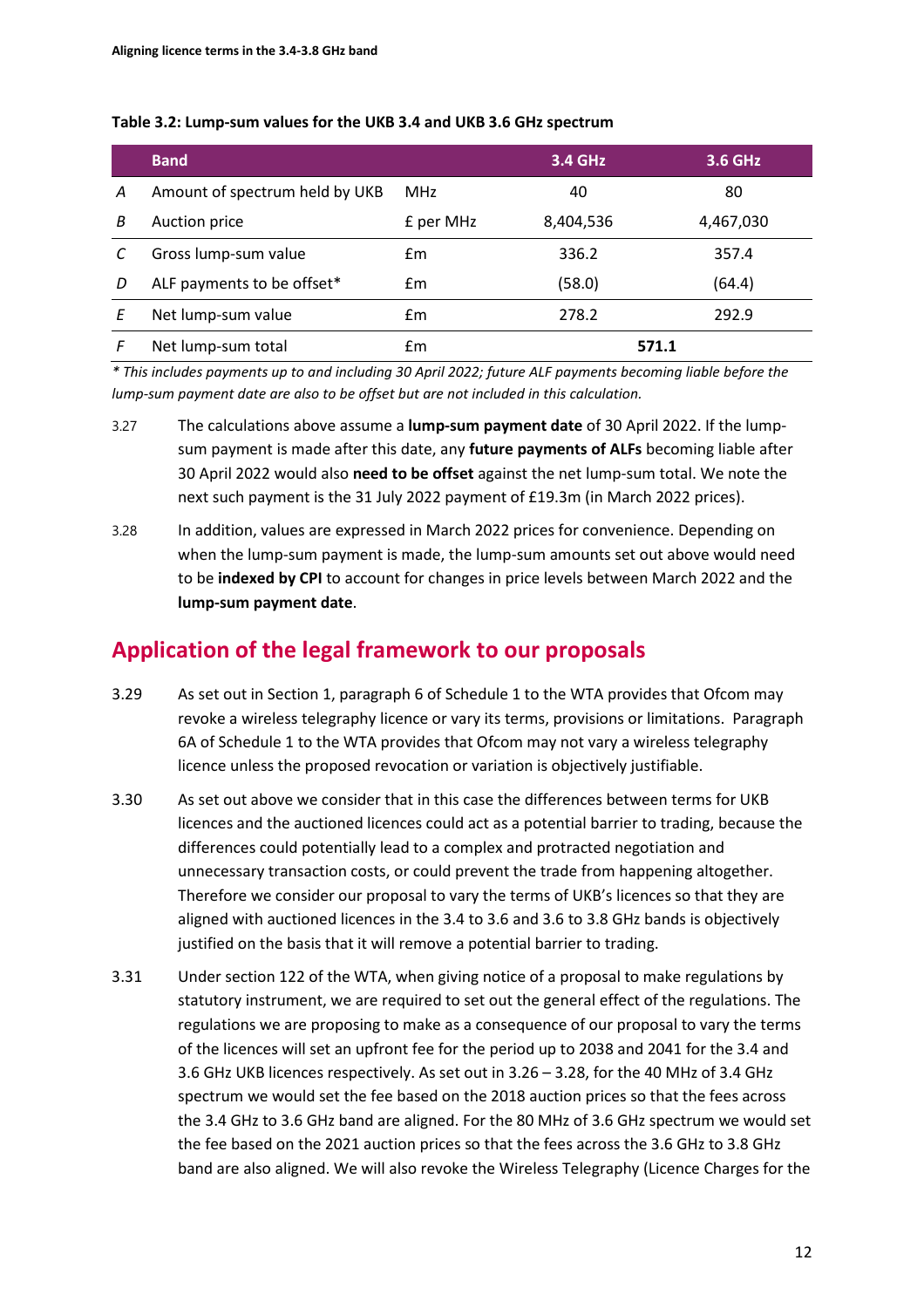3.4 GHz Frequency Band and the 3.6 GHz Frequency Band) Regulations 2019 to remove the requirement to pay annual licence fees. A copy of the proposed regulations is at annex 2.

3.32 In making these proposals we have considered our principal duty to further the interests of citizens, and the interests of consumers where appropriate by promoting competition, and we have considered our duties relating to the optimal use for wireless telegraphy of the electro-magnetic spectrum, the desirability of encouraging investment and innovation, the desirability of encouraging competition, having regard to the interests of consumers in respect of choice, price, quality of service and value for money. We also consider that our proposals do not discriminate unduly against particular persons or against a particular description of persons, are proportionate to what they are intended to achieve and transparent. We consider that for the reasons set out above, our proposals are consistent with our statutory duties.

> **Question 1:** Do you agree with our proposal to align the terms of the UKB licences with the terms of auctioned licences in the 3.4-3.8 GHz band?

**Question 2:** Do you agree with our proposed methodology for calculating the revised licence payments for UKB licences?

**Question 3:** Do you have any comments on the draft revised UKB licences or the draft fee regulations?

# **Next steps**

- 3.33 Stakeholders are invited to provide their feedback on the proposals set out in this document **by 5pm on 5 July 2022**.
- 3.34 We will carefully consider the responses. Should we decide to proceed with our proposals, we would then publish a statement setting out our decision and describing the actions needed to implement it.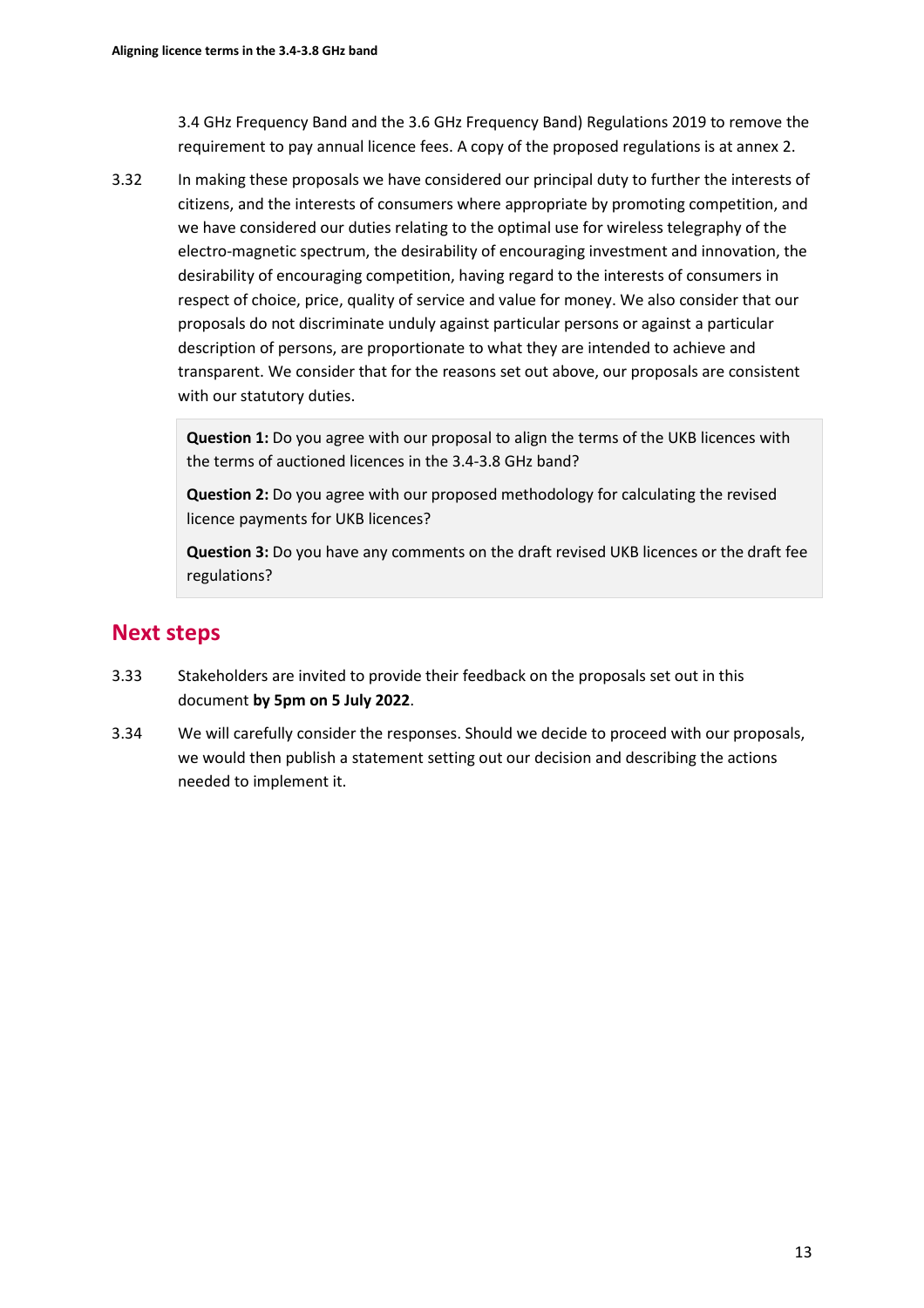# <span id="page-13-0"></span>A1. Proposed variations to the UKB 3.4 GHz and UKB 3.6 GHz licences

# **Draft UKB 3.4 GHz licence**

**Office of Communications (Ofcom) Wireless Telegraphy Act 2006**



# **SPECTRUM ACCESS 3.54 GHz**

This licence document replaces the version of the Licence issued by Ofcom on 25 June 2019 to UK Broadband

Licence no.: **1197663** Date of issue:<br>**Fee Payment Date:** 

**31 July<sup>12</sup> April** (annually *from 12 April 2038*)

1. The Office of Communications (Ofcom) grants this wireless telegraphy licence ("the Licence") to

**UK Broadband Limited** (Company Registration number: 04713634) ("the Licensee") **Great Brighams Mead Vastern Road Reading Berkshire RG1 8DJ**

to establish, install and use wireless telegraphy stations and/or wireless telegraphy apparatus as described in the schedule to this Licence (together "the Radio Equipment") subject to the terms set out below.

# **Licence term**

2. This Licence shall continue in force until revoked by Ofcom or surrendered by the Licensee.

# **Licence variation and revocation**

- 3. Pursuant to schedule 1, paragraph 8 of the Wireless Telegraphy Act 2006 (the "Act"), Ofcom may not revoke this Licence under schedule 1, paragraph 6 of the Act except:
	- (a) at the request, or with the consent, of the Licensee;
	- (b) if there has been a breach of any of the terms of this Licence;
	- (c) in accordance with schedule 1 paragraph 8(5) of the Act;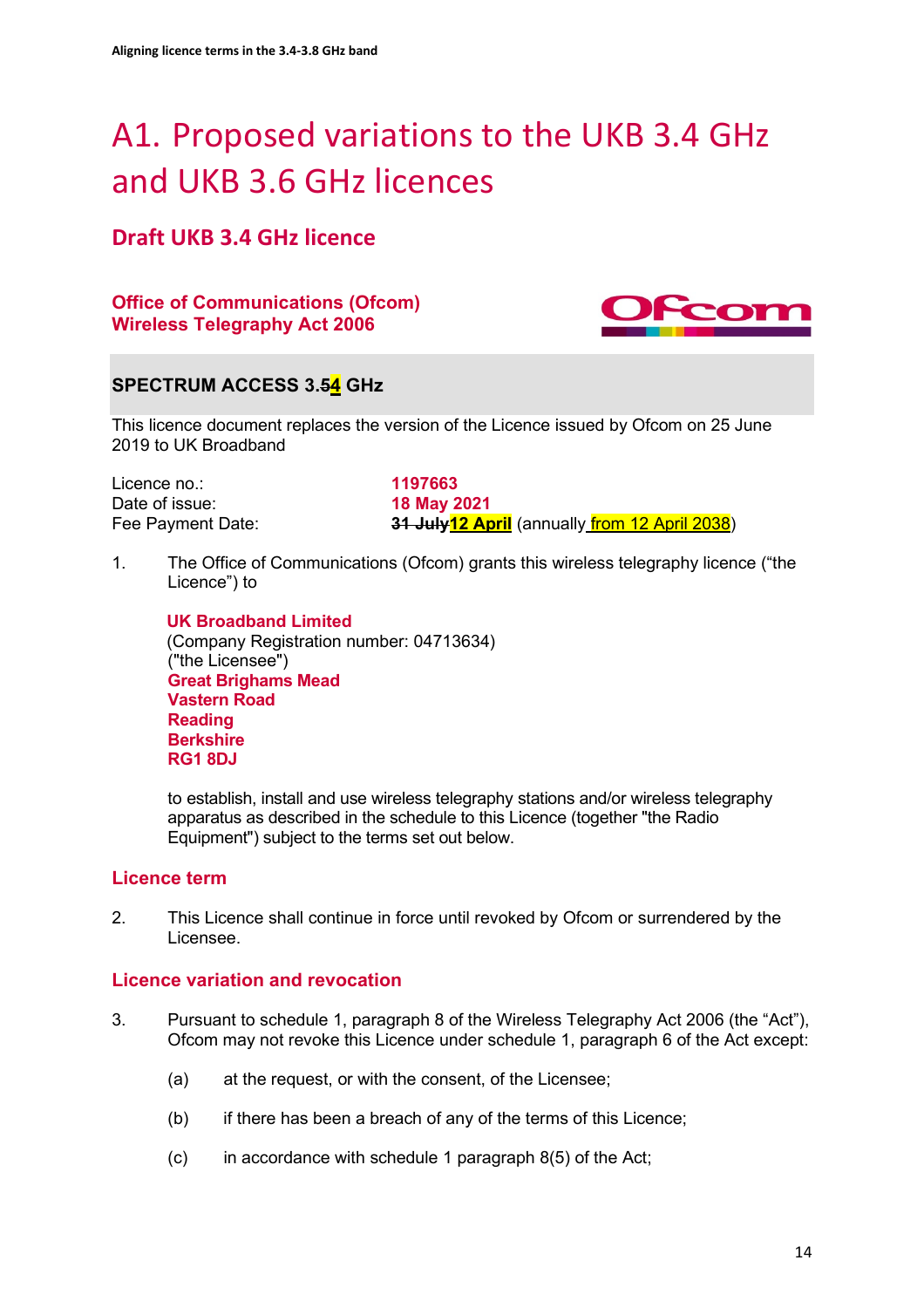- (d) if it appears to Ofcom to be necessary or expedient to revoke the Licence for the purpose of complying with a direction by the Secretary of State given to Ofcom under section 5 of the Act or section 5 of the Communications Act 2003;
- (e) if, in connection with the transfer or proposed transfer of rights and obligations arising by virtue of the Licence, there has been a breach of any provision of regulations made by Ofcom under the powers conferred by section 30 of the Act<sup>[6](#page-14-0)</sup>;
- (f) for reasons related to the management of the radio spectrum, provided that in such case the power to revoke may only be exercised after at least five years' notice is given in writing (such notice period must not expire before 11 April  $2038$ ); or
- (g) if the Licensee has been found to the reasonable satisfaction of Ofcom to have been involved in any act, or omission of any act, constituting a breach of any award regulations associated with the frequencies permitted in this licence ("the Regulations").
- 4. Ofcom may only revoke or vary this Licence by notification in writing to the Licensee and in accordance with schedule 1, paragraphs 6, 6A and 7 of the Act.

# **Transfer**

5. This Licence may not be transferred. The transfer of rights and obligations arising by virtue of this Licence may however be authorised in accordance with regulations made by Ofcom under powers conferred by section 30 of the Act<sup>[7](#page-14-1)</sup>.

## **Changes to the Licensee Details**

6. The Licensee shall give prior notice to Ofcom in writing of any proposed change to the Licensee's name and address as recorded in paragraph 1 of this Licence.

## **Fees**

- 7. **From 12 April 2038**  $\frac{1}{1}$ the Licensee shall each year pay to Ofcom the relevant fee as provided under section 12 of the Act and regulations made thereunder on or before the fee payment date shown above, or on or before such dates as shall be notified in writing to the Licensee.
- 8. The Licensee shall also pay interest to Ofcom on any amount which is due to Ofcom under the terms of this Licence or provided for in any regulations made by Ofcom under sections 12 or 13(2) of the Act from the date such amount falls due until the date of payment, at the then applicable Bank of England base rate. In accordance with section 15 of the Act any such amount and any such interest is recoverable by Ofcom.
- 9. If the Licence is surrendered, revoked or varied, no refund, whether in whole or in part, of any amount which is due under the terms of this Licence, payable in

<span id="page-14-0"></span><sup>6</sup> These are regulations on spectrum trading.

<span id="page-14-1"></span><sup>7</sup> See Ofcom's website for the latest position on spectrum trading and the types of trade which are permitted.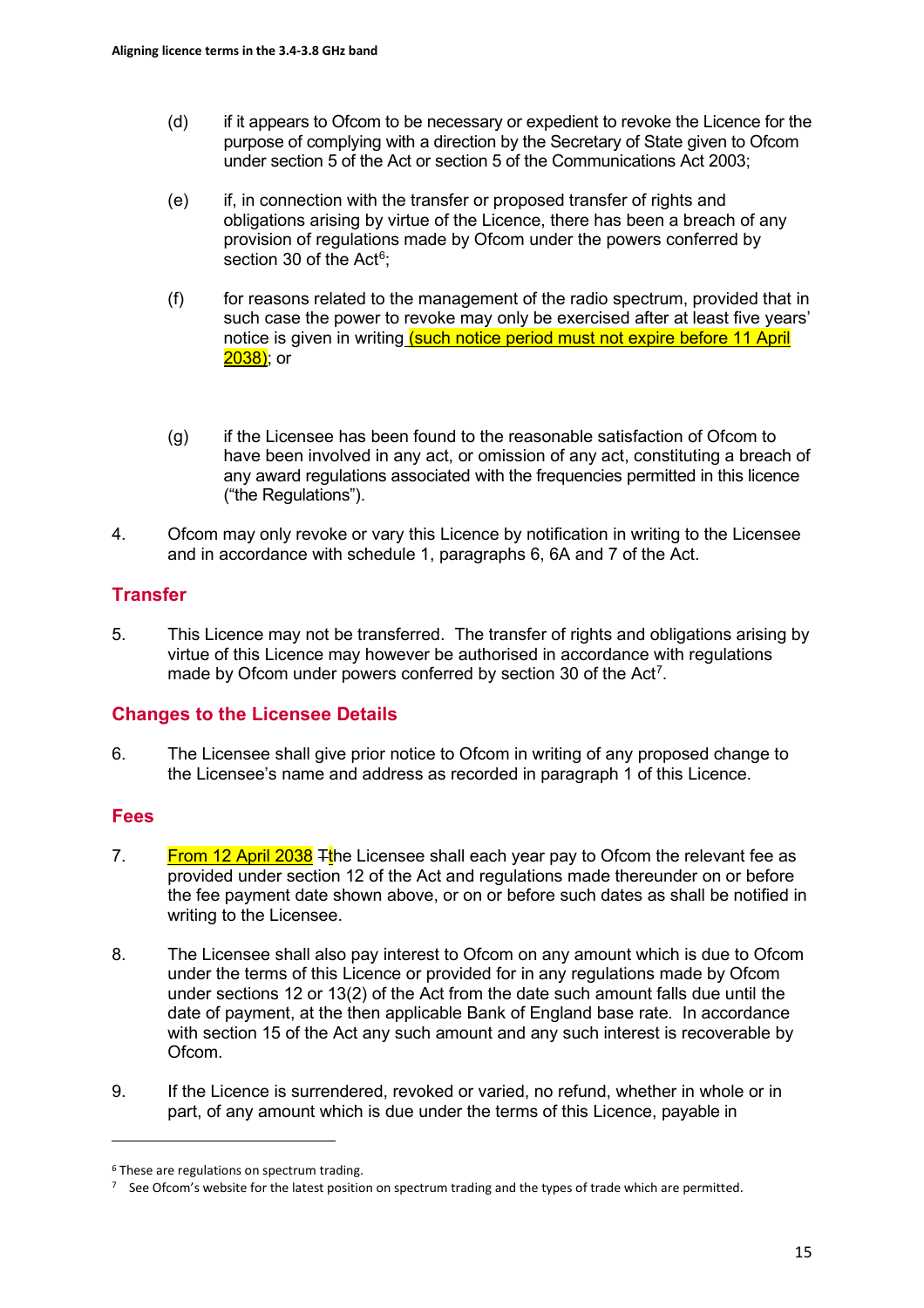accordance with the Regulations, or provided for in any regulations made by Ofcom under sections 12 and 13(2) of the Act will be made, except at the absolute discretion of Ofcom.

# **Radio equipment use**

- 10. The Licensee shall ensure that the Radio Equipment is established, installed and used only in accordance with the provisions specified in the schedules to this Licence. Any proposal to amend any detail specified in any of the schedules to this Licence must be agreed with Ofcom in advance and implemented only after this Licence has been varied or reissued accordingly.
- 11. The Licensee shall ensure that the Radio Equipment is operated in compliance with the terms of this Licence and is used only by persons who have been authorised in writing by the Licensee to do so and that such persons are made aware of, and of the requirement to comply with, the terms of this Licence.
- 12. The Licensee must ensure that all Radio Equipment is established, installed, modified and used only in accordance with the provisions specified in schedule 2 (EMF Licence Condition) of this Licence.

## **Access and inspection**

- 13. The Licensee shall permit a person authorised by Ofcom:
	- (a) to have access to the Radio Equipment; and
	- (b) to inspect this Licence and to inspect, examine and test the Radio Equipment,

at any and all reasonable times or, when in the opinion of that person an urgent situation exists, at any time, to ensure the Radio Equipment is being used in accordance with the terms of this Licence.

## **Modification, restriction and closedown**

- 14. Any person authorised by Ofcom may require the Radio Equipment or any part thereof, to be modified or restricted in use, or temporarily or permanently closed down immediately if in the opinion of the person authorised by Ofcom:
	- (a) a breach of a term of the Licence has occurred; and/or
	- (b) the use of the Radio Equipment is, or may be, causing or contributing to undue interference to the use of other authorised radio equipment.
- 15. Ofcom may require any of Radio Equipment to be modified or restricted in use, or temporarily closed down either immediately or on the expiry of such period as may be specified in the event of a national or local state of emergency being declared. Ofcom may only exercise this power after a written notice has been served on the Licensee or a general notice applicable to holders of a named class of licence has been published.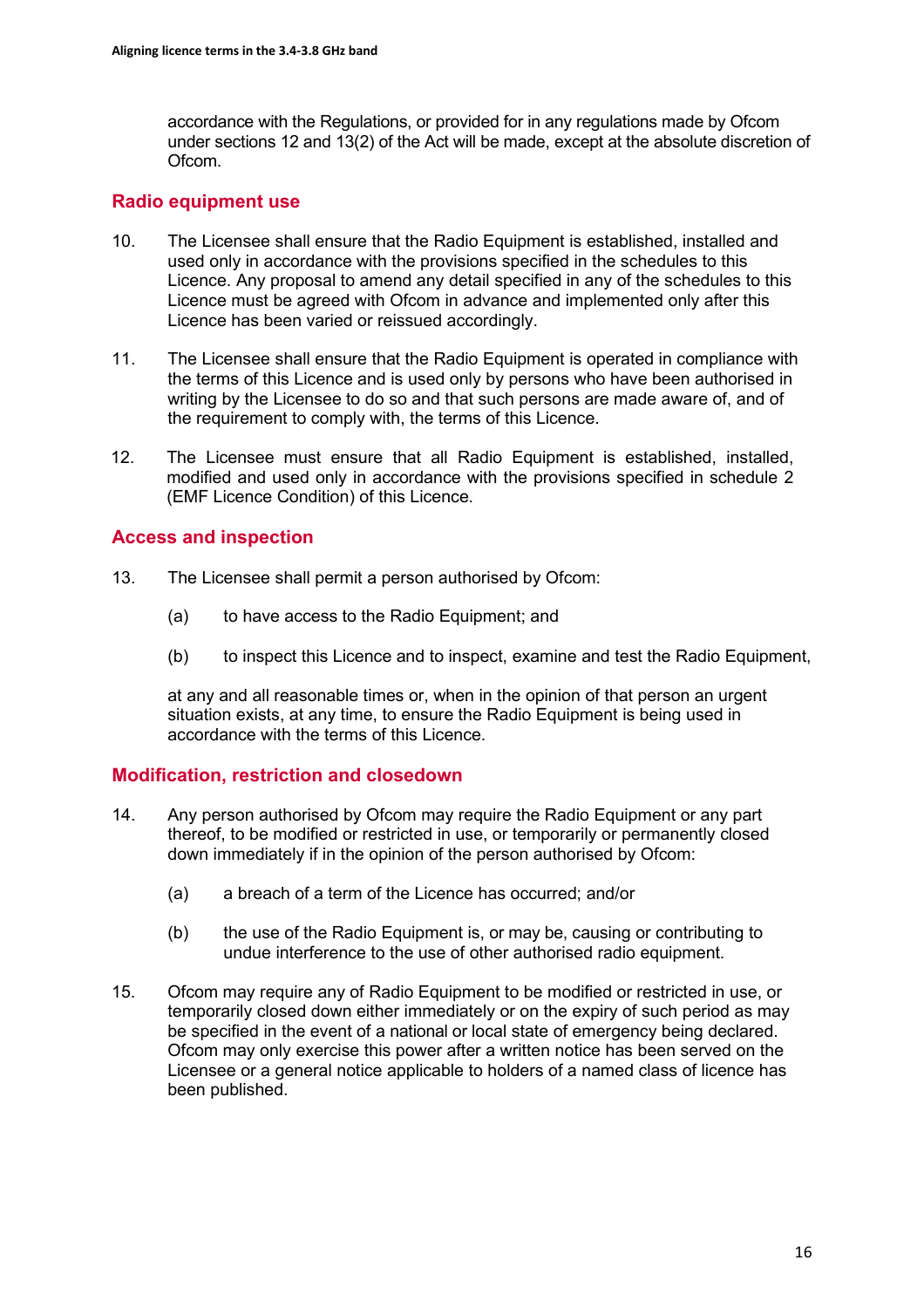# **Geographical boundaries**

- 16. Subject to the requirements of any coordination procedures notified to the Licensee pursuant to schedule 1 to this Licence, and excluding the areas set out in paragraph 17 of this Licence, the Licensee is authorised to establish, install and use the Radio Equipment in the United Kingdom. (The Licensee is not authorised to establish, install and use the Radio Equipment in the Channel Islands or the Isle of Man).
- 17. The areas excluded from this licence are the territorial sea and any inland waters adjacent to the territorial sea, but in the case of streams, rivers or other watercourses which form part of such inland waters they are only excluded where such stream, river or watercourse is more than 2km wide.

## **Interpretation**

- 18. In this Licence:
	- (a) the establishment, installation and use of the Radio Equipment shall be interpreted as establishment and use of wireless telegraphy stations and installation and use of wireless telegraphy apparatus as specified in section 8(1) of the Act;
	- (b) the expression "interference" shall have the meaning given by section 115 of the Act;
	- (c) the expressions "wireless telegraphy station" and "wireless telegraphy apparatus" shall have the meanings given by section 117 of the Act;
	- (d) the expression "territorial sea" shall be determined in accordance with the Territorial Sea Act 1987;
	- (e) the expression "inland waters" shall have the meaning given by section 221(1) of the Water Resources Act 1991;
	- (f) the schedules form part of this Licence together with any subsequent schedule(s) which Ofcom may issue as a variation to this Licence at a later date; and
	- (g) the Interpretation Act 1978 shall apply to this Licence as it applies to an Act of Parliament.

# **Issued by Ofcom**

## **Office of Communications**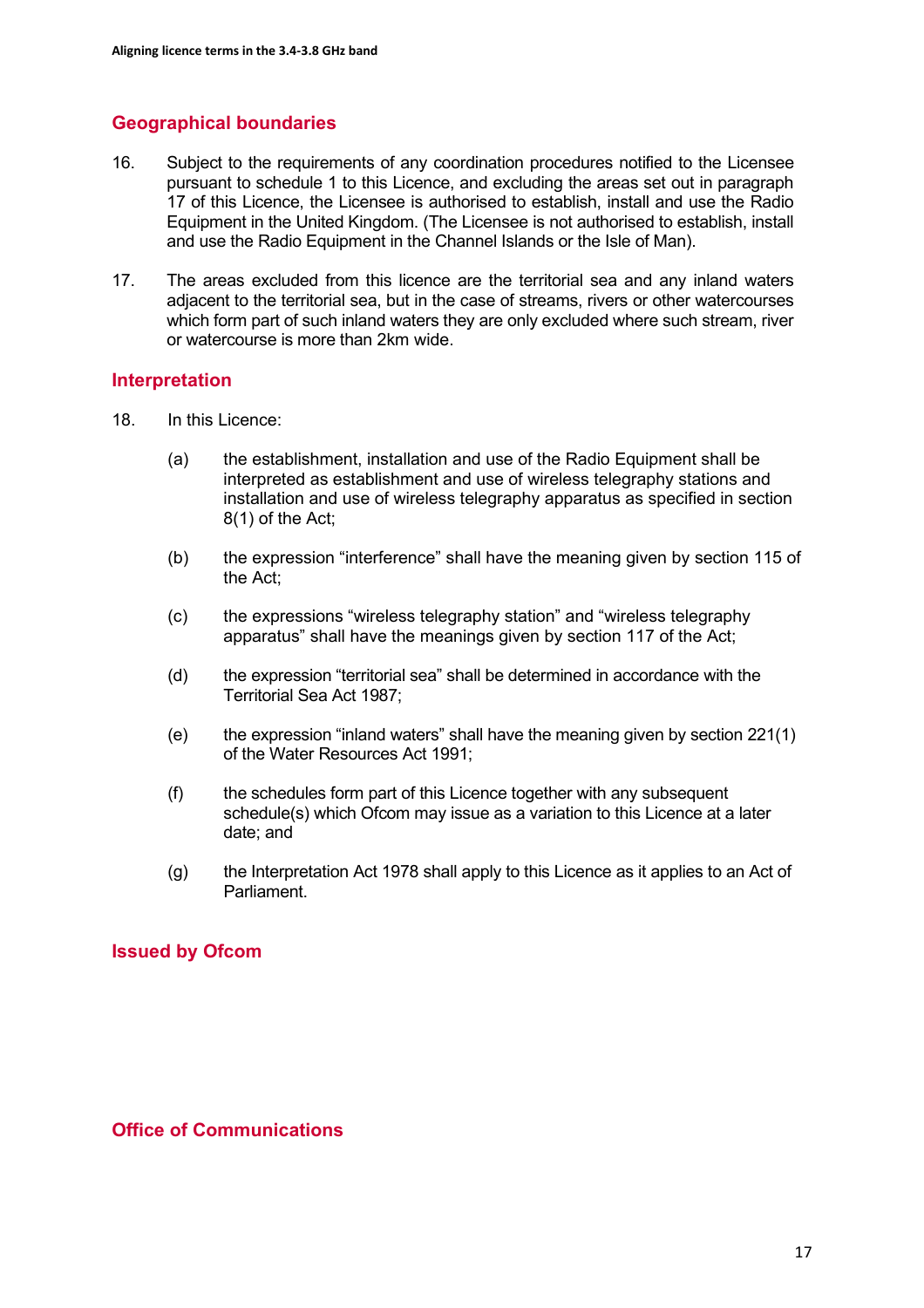# **SCHEDULE 1 TO LICENCE NUMBER: 1197663**

## **Schedule Date: 18 May 2021**

# **Licence Category: Spectrum Access 3.54 GHz**

#### **Description of Radio Equipment**

1. References in this schedule to the Radio Equipment are references to any wireless telegraphy station or wireless telegraphy apparatus that is established, installed and/or used under this schedule.

#### **Interface Requirements for the Radio Equipment**

2. Use of the Radio Equipment shall be in accordance with the following Interface Requirement:

IR 2097: Terrestrial systems capable of providing electronic communications services in the 3.4 to 3.8 GHz band.

#### **Special conditions relating to the Radio Equipment**

3.

- (a) Subject to paragraph 3(b) of this schedule, during the period that this Licence remains in force, unless consent has otherwise been given by Ofcom, the Licensee shall compile and maintain accurate written records of the following details relating to the Radio Equipment:
	- i) postal address (including post code);
	- ii) National Grid Reference, to at least 10m resolution;
	- iii) antenna height (above ground level), type, and boresight bearing east of true north (if applicable);
	- iv) radio frequencies which the Radio Equipment uses; and
	- v) Transmitted power expressed in dBm / 5 MHz EIRP per cell for non-AAS Radio Equipment; and
	- vi) Transmitted power expressed in dBm / 5 MHz TRP per cell for AAS Radio Equipment.

and the Licensee must produce these records if requested by any person authorised by Ofcom.

- (b) The conditions relating to the keeping of records contained in sub-paragraphs 3(a)(i), (ii) and (iii) of this schedule shall not apply in respect of femtocell equipment and smart/intelligent low power repeater equipment.
- (c) The conditions relating to the keeping of records contained in paragraph 3(a) of this schedule shall not apply in respect of licence exempt radio equipment.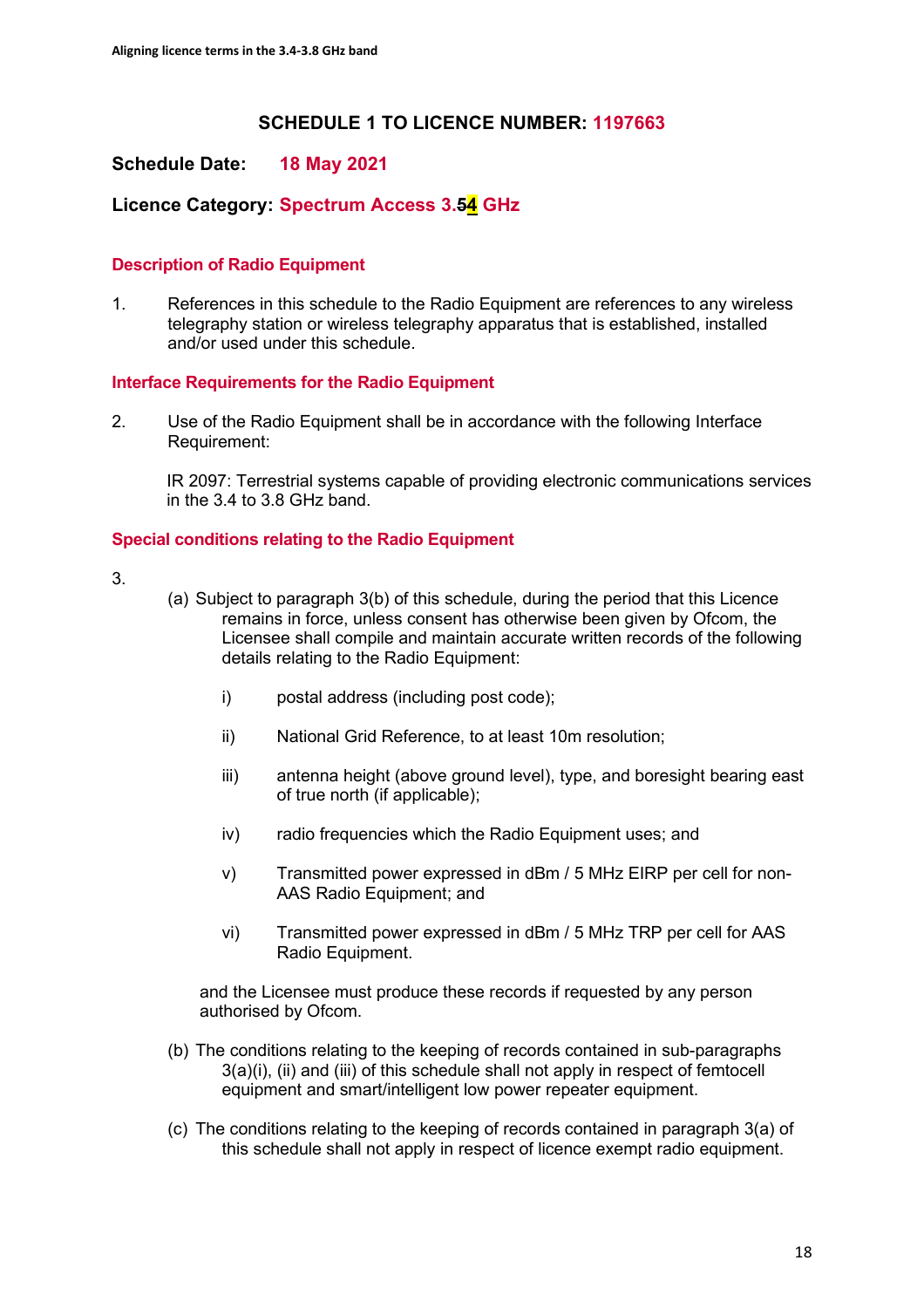- (d) The Licensee shall submit to Ofcom copies of the records detailed in subparagraph 3(a) above at such intervals as Ofcom may notify to the Licensee.
- (e) The Licensee shall submit to Ofcom in such manner and within such period as specified by Ofcom, such other information in relation to the Radio Equipment, or any wireless telegraphy station or wireless telegraphy apparatus which the Licensee is planning to use, as Ofcom may from time to time request. Such information may include, but is not limited to, information in relation to the radio frequency, transmitted power and date of first use for wireless telegraphy stations or wireless telegraphy apparatus to be established, installed or used within such timeframe and in such areas as Ofcom may reasonably request.

#### **Coordination at frequency and geographical boundaries**

4. The Licensee shall ensure that the Radio Equipment is operated in compliance with such coordination procedures as may be notified to the Licensee by Ofcom from time to time.

#### **International cross-border coordination**

5. The Licensee shall ensure that the Radio Equipment is operated in compliance with such cross-border coordination and sharing procedures as may be notified to the Licensee by Ofcom from time to time.

#### **Cooperation between Licensees**

6. In addition to complying with the specific transmission terms, conditions and limitations set out in this Licence, the Licensee must liaise and co-operate with other holders of licences in the 3410 MHz – 3800 MHz band (if necessary adjusting transmission power and other technical parameters of transmission) in such a way that harmful interference is not caused by one network deployment to that of another Licensee within the band.

#### **Permitted Frequency Blocks**

7. The Radio Equipment may only transmit within the following frequency bands (the "Permitted Frequency Blocks"):

#### **3480 - 3500** MHz **3580 - 3600** MHz

#### **Maximum power within the Permitted Frequency Blocks**

8. Subject to any more restrictive limitations imposed by the coordination requirements notified by Ofcom in accordance with paragraphs 4 and 5 of this schedule, the power transmitted in the Permitted Frequency Blocks shall not exceed: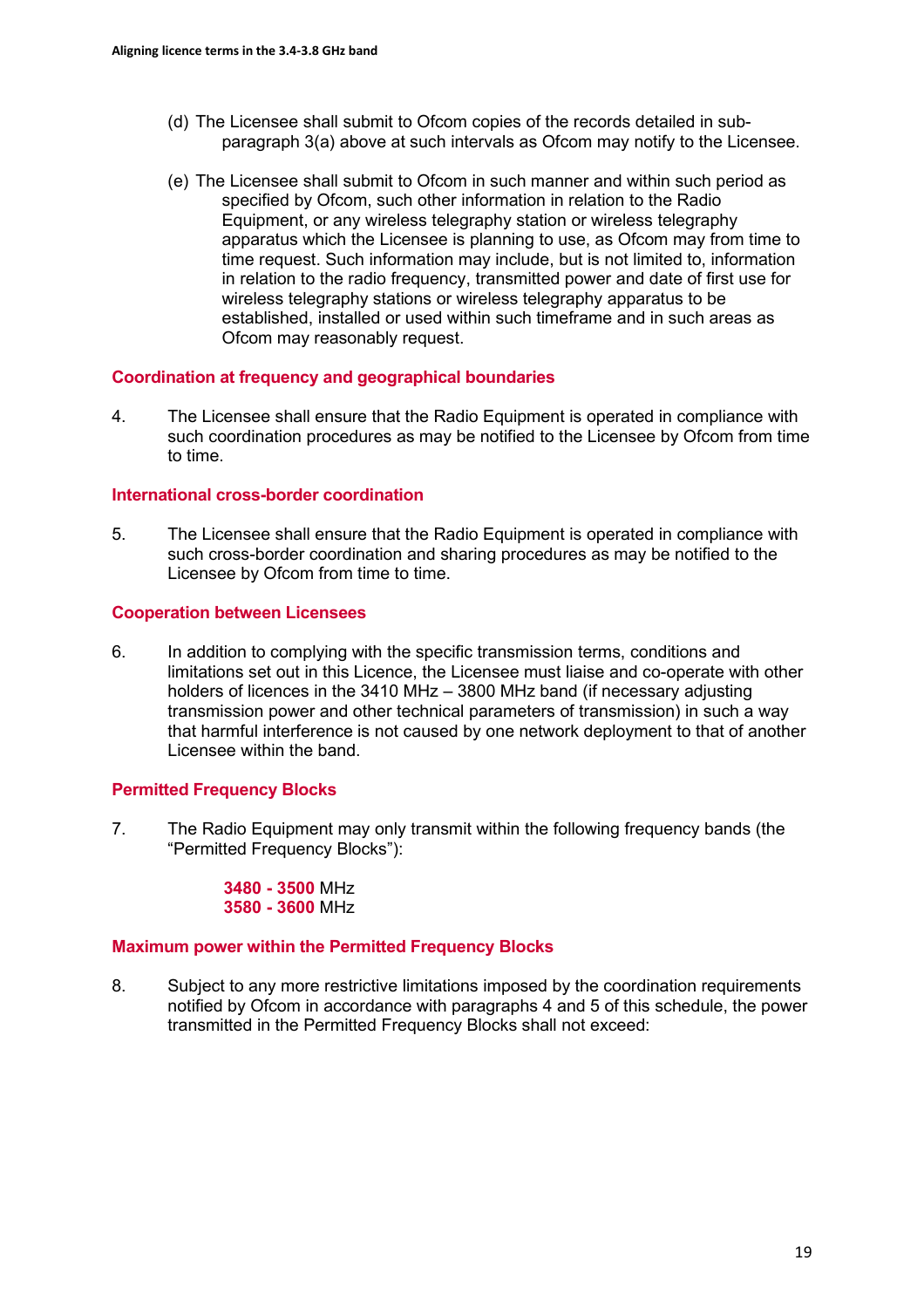| <b>Radio Equipment</b>                  | <b>Maximum mean power</b>    |
|-----------------------------------------|------------------------------|
| non-AAS base station[a]                 | 65 dBm / 5 MHz EIRP per cell |
| AAS base station $al$                   | 44 dBm / 5 MHz TRP per cell  |
| Mobile or nomadic terminal station[b]   | 28 dBm TRP                   |
| Fixed or installed terminal station [b] | 35 dBm / 5 MHz EIRP          |

[a] For femtocell base stations, power control must be applied to minimise interference to adjacent channels. [b] The maximum mean power relates to the EIRP or TRP of a specific piece of Radio Equipment irrespective of the number of transmit antennas.

#### **Maximum power of base stations outside the Permitted Frequency Blocks**

- 9. When transmitting, the Licensee must either transmit in accordance with the condition in paragraph (a) or in accordance with the condition in paragraph (b)  $-$ 
	- (a) The condition referred to is that the Licensee must transmit within the limits of the Permissive Transmission Mask and, if doing so, the Licensee must also transmit within the limits of transmission Frame Structure A.
	- (b) The condition referred to is that the Licensee must transmit within the limits of the Restrictive Transmission Mask, and, if doing so, it must also transmit and within the limits of transmission Frame Structure B.
- 10. The Permissive Transmission Mask means that –

for transmissions on the downlink frequencies, the maximum mean EIRP or TRP emanating from the Radio Equipment transmissions at any frequency outside the Permitted Frequency Blocks, but within 3410 – 3800 MHz, shall not exceed the following transitional and baseline requirements:

|                                                                                                                                        | Non-AAS<br>dBm / 5 MHz<br>EIRP per<br>antenna | <b>AAS</b><br>$d$ Bm / 5 MHz<br>TRP per cell |  |
|----------------------------------------------------------------------------------------------------------------------------------------|-----------------------------------------------|----------------------------------------------|--|
| -5 to 0 MHz offset from<br>lower block edge<br>0 to 5 MHz offset from<br>upper block edge                                              | Min(PMax $-40$ ,<br>21)                       | $Min(PMax' - 40,$<br>16)                     |  |
| -10 to -5 MHz offset from<br>lower block edge<br>5 to 10 MHz offset from<br>upper block edge                                           | Min(PMax $-43$ ,<br>15)                       | $Min(PMax' - 43,$<br>12)                     |  |
| Out of block baseline<br>power limit (BS)<br>$\le$ -10 MHz offset from<br>lower block edge<br>> 10 MHz offset from<br>upper block edge | $Min(PMax - 43,$<br>13)                       | $Min(PMax' - 43,$<br>1)                      |  |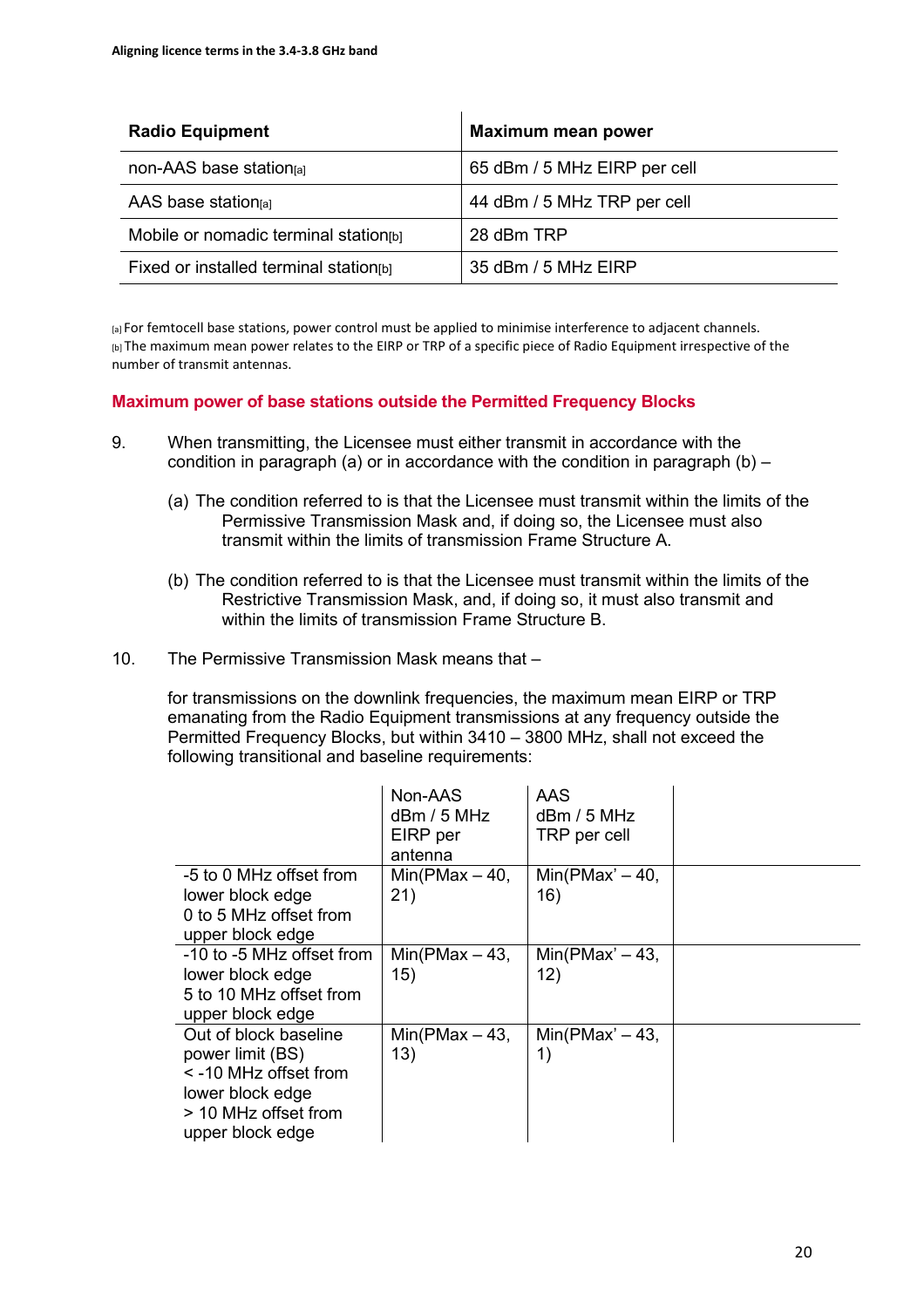11. The Restrictive Transmission Mask means that –

for transmissions on the downlink frequencies, the EIRP emanating from the Radio Equipment transmissions at any frequency outside the Permitted Frequency Blocks, but within 3410 – 3800 MHz, shall not exceed the following baseline:

|                                        | non-AAS dBm / 5<br>MHz EIRP per cell* | AAS dBm / 5<br>MHz TRP per<br>celi |
|----------------------------------------|---------------------------------------|------------------------------------|
| Out of block baseline power limit (BS) | - 34                                  | -43                                |

- 12. Frame Structure A (also known as the "Preferred Frame Structure") means that:
	- (a) transmissions from the Licensee's base stations have a frame structure as shown in Figure 1. Timeslots (or subframes) 0, 2 to 5 and 7 to 9 must be allocated to Downlink (D) or Uplink (U) transmissions as indicated or may be left with no transmissions;
	- (b) the Licensee must ensure that the special subframe (S) in timeslots 1 and 6 have a structure that is compatible with TD-LTE special subframe configuration 6, also known as 9:3:2 (DwPTS: GP: UpPTS). For the avoidance of doubt, a special subframe structure is compatible where there are no uplink transmissions within the downlink pilot timeslot (DwPTS) or guard period (GP) and no downlink transmissions within the uplink pilot timeslot (UpPTS) or guard period (GP);
	- (c) timeslots must have a duration of 1 millisecond;
	- (d) the Licensee shall ensure that frames start at a common reference time so that all licensees' frames are aligned and transmissions synchronised;

Note: TD-LTE frame configuration 2 (3:1) is compatible with this frame structure, as are some 5G NR frame configurations. Other technologies are permitted provided that the requirements of 12(a) to 12(d) are met.

- 13. Frame Structure B (also known as the "Compatible Frame Structure") means that:
	- (a) transmissions from the Licensee's base stations must have a frame structure as shown in Figure 2. Timeslots (or subframes) 0 and 2 must be allocated to Downlink (D), or Uplink (U) transmissions as indicated;
	- (b) the Licensee must ensure that the special subframe (S) in timeslot 1 has a structure that is compatible with TD-LTE special subframe configuration 6, also known as 9:3:2 (DwPTS: GP: UpPTS). For the avoidance of doubt, a special subframe structure is compatible where there are no uplink transmissions within the downlink pilot timeslot (DwPTS) or guard period (GP) and no downlink transmissions within the uplink pilot timeslot (UpPTS) or guard period (GP);
	- (c) timeslots must have a duration of 1 millisecond;
	- (d) the Licensee shall ensure that frames start at a common reference time so that all licensees' frames are aligned and transmissions synchronised;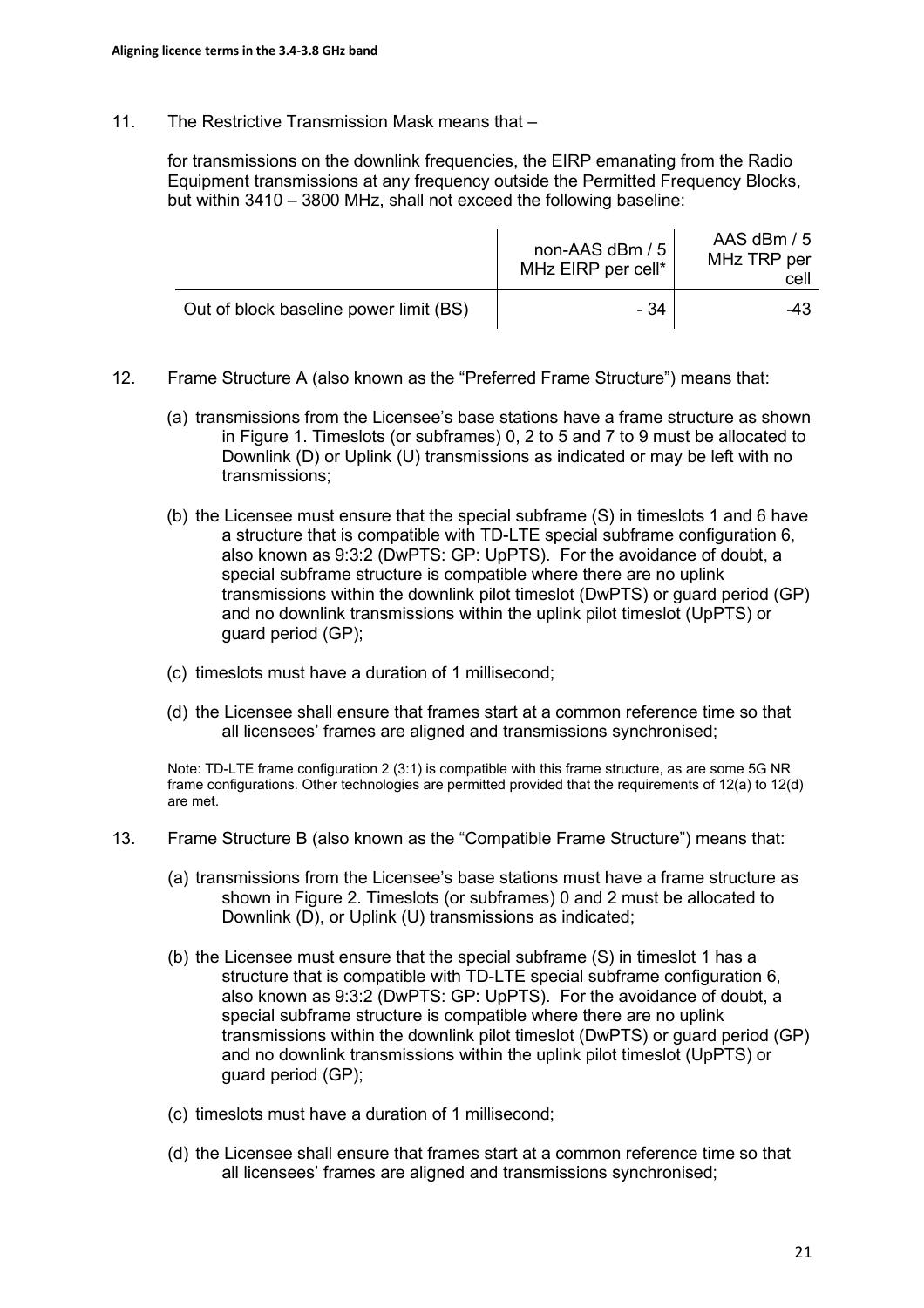- (e) timeslots with no transmission indicated may have no transmission or must be determined as a Downlink, Uplink or Special subframe as necessary in order to ensure compliance with paragraph 13(c) and 13(f);
- (f) the Licensee must cooperate to minimise harmful sub-frame overlaps if different technologies are used. On rare occasions this may require the frame alignment or guard period to be slightly offset;
- (g) for the avoidance of doubt all-downlink frame structures such as Supplementary Downlink (SDL) are not permitted.

Note: all current TD-LTE frame configurations are compatible with this frame structure, as are some 5G NR frame configurations. Other technologies are permitted provided that the requirements of 13(a) to 13(d) are met.

#### **Figure 1: Frame Structure A**

|                    | <b>Subframe number</b> |  |  |  |               |  |  |  |  |  |
|--------------------|------------------------|--|--|--|---------------|--|--|--|--|--|
| <b>DL/UL ratio</b> |                        |  |  |  | 2 3 4 5 6 7 8 |  |  |  |  |  |
| 2.1                |                        |  |  |  |               |  |  |  |  |  |

#### **Figure 2: Frame Structure B**

| <b>DL/UL ratio</b> | Subframe number |  |  |  |               |  |  |  |  |  |
|--------------------|-----------------|--|--|--|---------------|--|--|--|--|--|
|                    |                 |  |  |  | $2$ 3 4 5 6 7 |  |  |  |  |  |
| Any                |                 |  |  |  |               |  |  |  |  |  |

14. Irrespective of whether the Restrictive Transmission Mask or the Permissive Transmission Mask is being used, the EIRP or TRP emanating from the Radio Equipment transmissions at any frequency outside the Permitted Frequency Blocks shall not exceed the following additional band edge requirements:

|                | Non-AAS<br>dBm / MHz[a] EIRP per antenna | AAS<br>dBm / MHzേa] TRP per |
|----------------|------------------------------------------|-----------------------------|
|                |                                          | cell                        |
| Below 3390 MHz | -50                                      | $-52$                       |

[a] We note this level is defined in the Commission Decision 2019/235/EC as per MHz rather than per 5 MHz

|                   | Non-AAS<br>dBm / 5 MHz EIRP per antenna | AAS<br>dBm / 5 MHz TRP per cell |
|-------------------|-----------------------------------------|---------------------------------|
| $3390 - 3400$ MHz | $Min(PMax - 43, 13)$                    | $Min(PMax' - 43, 1)$            |
| $3400 - 3405$ MHz | $Min(PMax - 43, 15)$                    | $Min(PMax' - 43, 12)$           |
| $3405 - 3410$ MHz | $Min(PMax - 40, 21)$                    | $Min(PMax' - 40, 16)$           |
| $3800 - 3805$ MHz | $Min(PMax - 40, 21)$                    | $Min(PMax' - 40, 16)$           |
| $3805 - 3810$ MHz | $Min(PMax - 43, 15)$                    | $Min(PMax' - 43, 12)$           |
| $3810 - 3840$ MHz | $Min(PMax - 43, 13)$                    | $Min(PMax' - 43, 1)$            |
| Above 3840 MHz    | $-2$                                    | -14                             |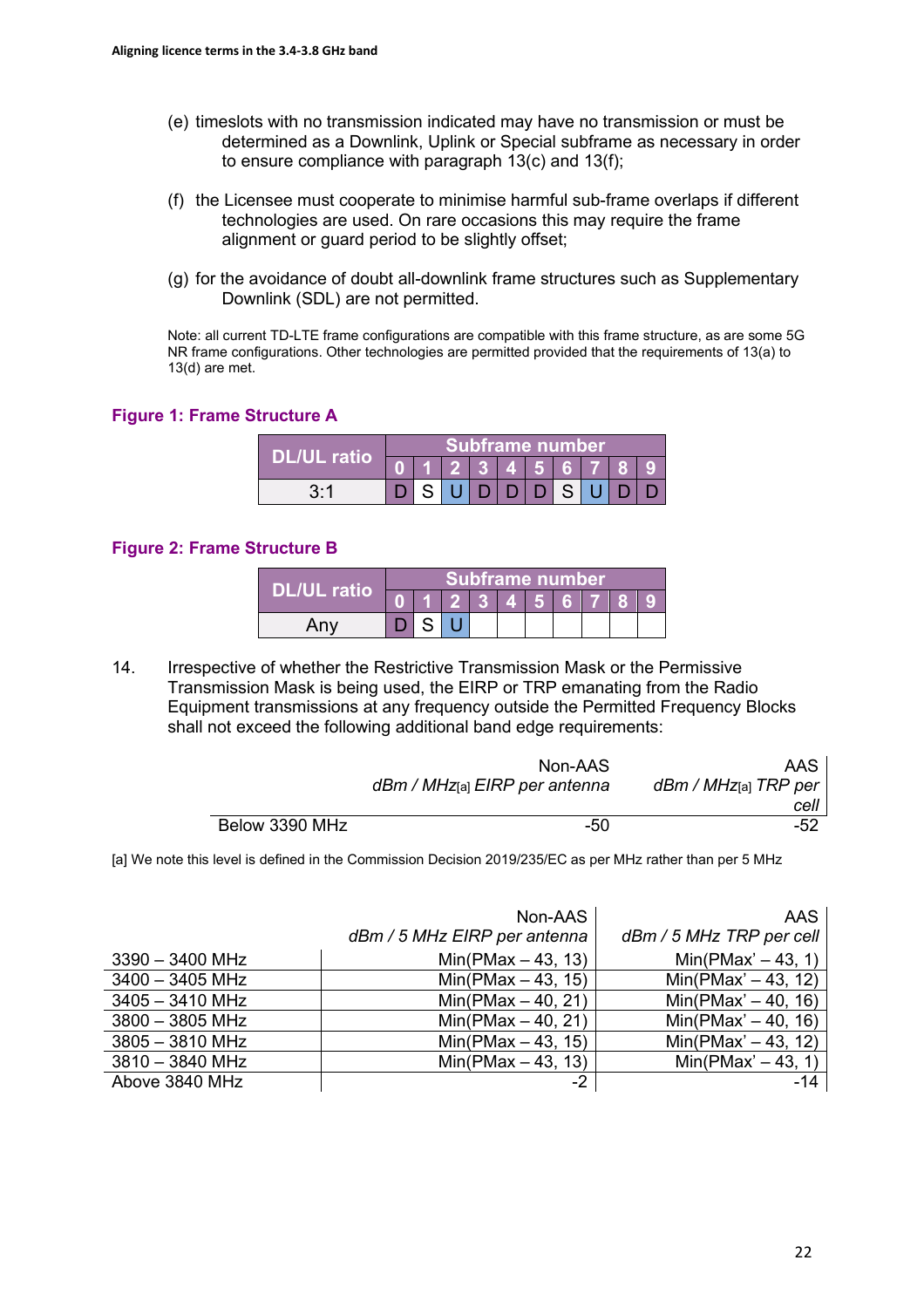# **Small Cells**

- 15. The Licensee is required to comply with the Permissive Transmission Mask as set out in paragraph 10 of this schedule but is not required to comply with the frame structure requirements set out in paragraphs 12 or 13 above, for:
	- (a) Indoor Domestic Small Cells; or
	- (b) Indoor Non-domestic Small Cells, except where another licensee demonstrates that they are suffering harmful interference as a result.

If another licensee demonstrates that they are suffering harmful interference as a result of an Indoor Non-domestic Small Cell, the Indoor Non-domestic Small Cell must comply with the requirements set out in paragraphs 9 and 12 above, where Frame Structure A is used or those requirements set out in both paragraphs 9 and 13 above where Frame Structure B is used.

#### **Interpretation of terms in this schedule**

- 16. In this schedule:
	- (a) "5G NR" means 5G New Radio and refers to the air interface that has been developed by 3GPP for fifth generation (5G) mobile radio networks. This air interface defines how 5G base stations and user devices both transmit and receive radio signals using spectrum;
	- (b) "AAS" means active antenna system. An AAS is a base station and antenna system where the amplitude and / or phase between antenna elements is continually adjusted resulting in an antenna pattern that varies in response to short term changes in the radio environment. This is not intended to include long term beam shaping such as fixed electrical down tilt. In AAS base stations the antenna system is integrated as part of the base station system or product;
	- (c) "dBm" means the power level in decibels (logarithmic scale) referenced against 1milliwatt (i.e. a value of 0 dBm is 1 milliwatt);
	- (d) "Downlink" means transmissions from a base station to a terminal station (handset);
	- (e) "EIRP" means the equivalent isotropically radiated power. This is the product of the power supplied to the antenna and the antenna gain in a given direction relative to an isotropic antenna (absolute or isotropic gain), measured during the "on" part of the transmission;
	- (f) "femtocell" means a base station which operates at a power not exceeding 24 dBm EIRP per carrier, and which is or will be used only by and under the control of the Licensee, following the establishment of a telecommunications link between the femtocell and a network of the Licensee;
	- (g) "Fixed or installed" means used or installed at specific fixed points;
	- (h) Indoor" means a location inside a building or place in which the shielding will typically provide the necessary attenuation to protect wireless telegraphy against harmful interference;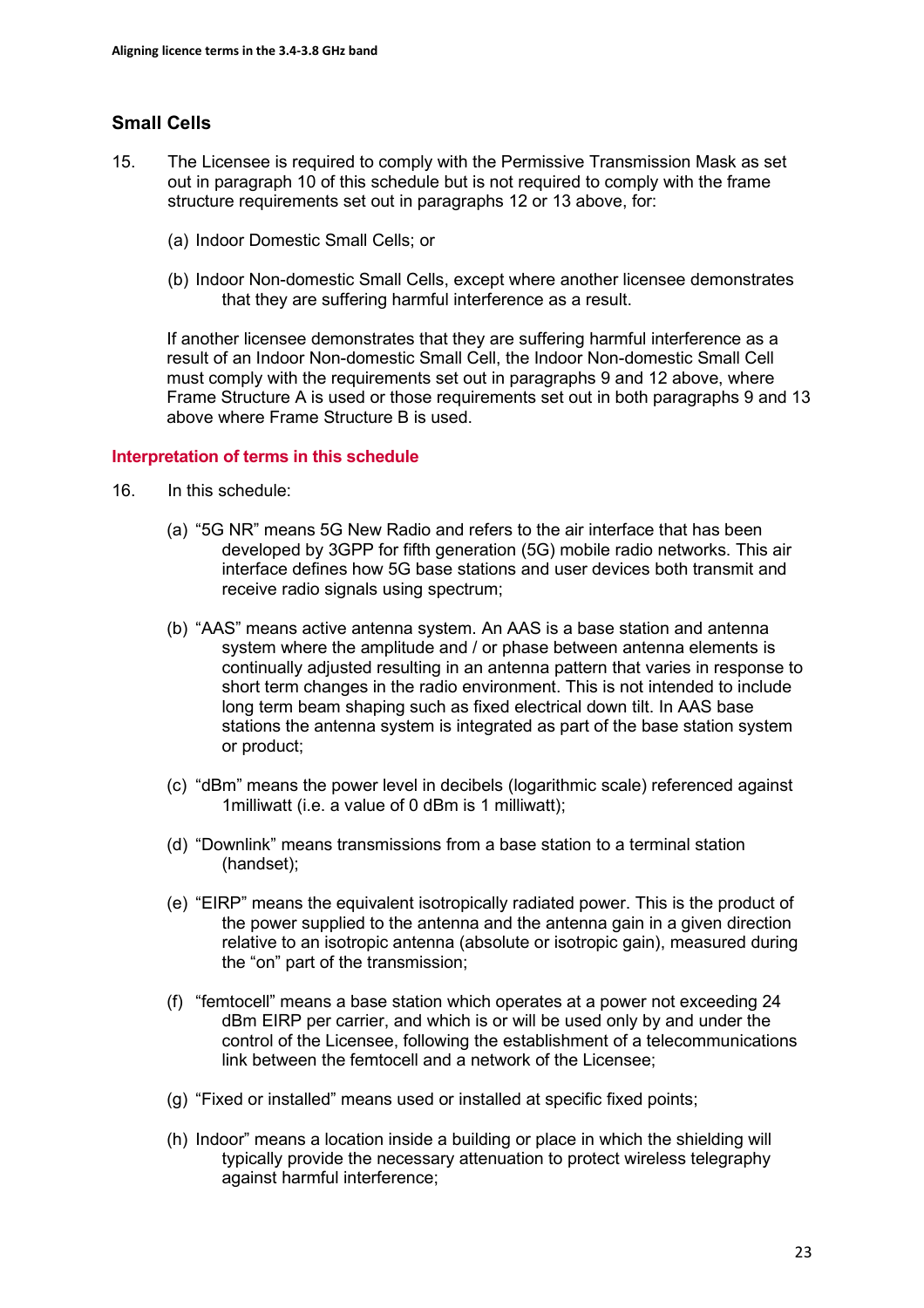- (i) "Indoor Domestic Small Cell" means a base station with an EIRP of less than or equal to 24dBm per 20 MHz carrier that is located within a residential property;
- (j) "Indoor Non-domestic Small Cell" means a base station with an EIRP of less than or equal to 24dBm per 20 MHz carrier that is located indoors but not within a residential property;
- (k) "IR" means a United Kingdom Radio Interface Requirement notified by Ofcom in accordance with Article 8 of Directive 2014/53/EU of the European Parliament and of the Council on the harmonisation of the laws of the Member States relating to the making available on the market of radio equipment (known as the Radio Equipment Directive);
- (l) "lower block edge" means, in relation to each Permitted Frequency Block, the lowest frequency in that Permitted Frequency Block;
- (m) "mobile or nomadic" means intended to be used while in motion or during halts at unspecified points;
- (n) "non-AAS" means a piece of Radio Equipment which is not an AAS;
- (o) "per antenna" means per radiating unit/component (irrespective of the number of radiating elements that make up that unit/component);
- (p) "per cell" means per specific piece of Radio Equipment. For a multi-sector base station, per cell refers to each one of the individual sectors irrespective of the number of transmit antennas;
- (q) "Permitted Frequency Blocks" has the meaning given to it in paragraph 7 of this schedule;
- (r) "PMax" is the maximum mean power for the base station in question if it is using a non-AAS. This is measured as EIRP per carrier and determined on a per antenna basis;
- (s) "PMax'" is the maximum mean power for the base station in question if it is using an AAS. This is measured as TRP per carrier and determined on a per cell basis;
- (t) "smart/intelligent low power repeater" means a repeater which operates with power not exceeding 24 dBm EIRP per carrier, which may be established by customers of the Licensee who have written agreements with the Licensee and:
	- The Licensee has ultimate control of the repeater, i.e. each individual repeater can be disabled remotely by the Licensee;
	- The repeater operates only on the Licensee's frequencies and with their valid Public Land Mobile Network Identifier;
	- Must not cause undue interference to other spectrum users; and
	- The repeater only transmits on the uplink timeslot when actively carrying a call (voice, video or data) or signalling from serviced handsets.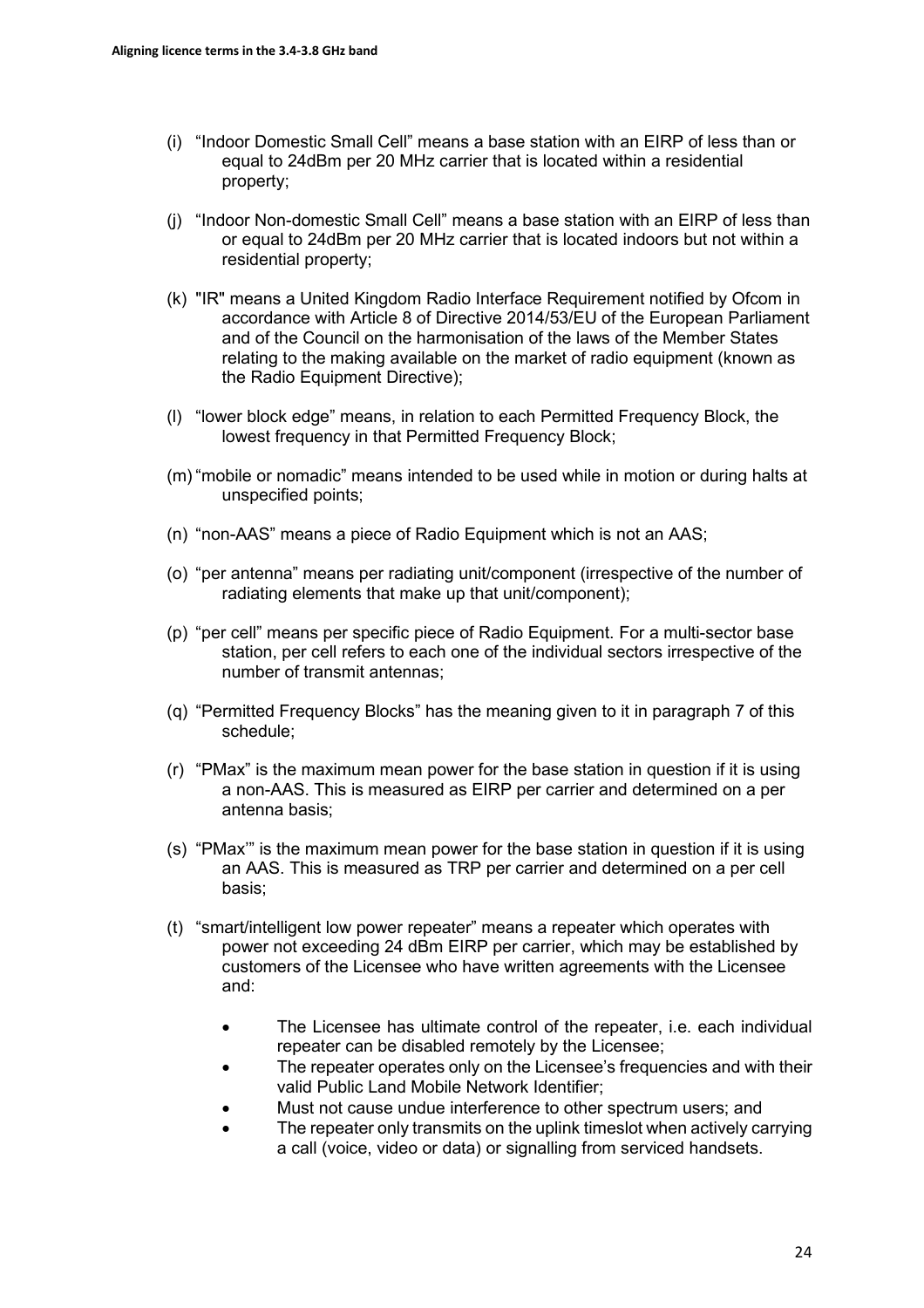- (u) "TDD" means the application of time-division multiplexing to separate uplink and downlink signals;
- (v) "TD-LTE" means the TDD variant of LTE (Long Term Evolution or 4G technology);
- (w) "TRP" means the total radiated power. This is the integral of the power transmitted in different directions over the entire radiation sphere, measured during the on part of the transmission;
- (x) "Uplink" means transmissions from a terminal station (handset) to a base station; and
- (y) "upper block edge" means, in relation to each Permitted Frequency Block, the highest frequency in that Permitted Frequency Block.

# **Ofcom**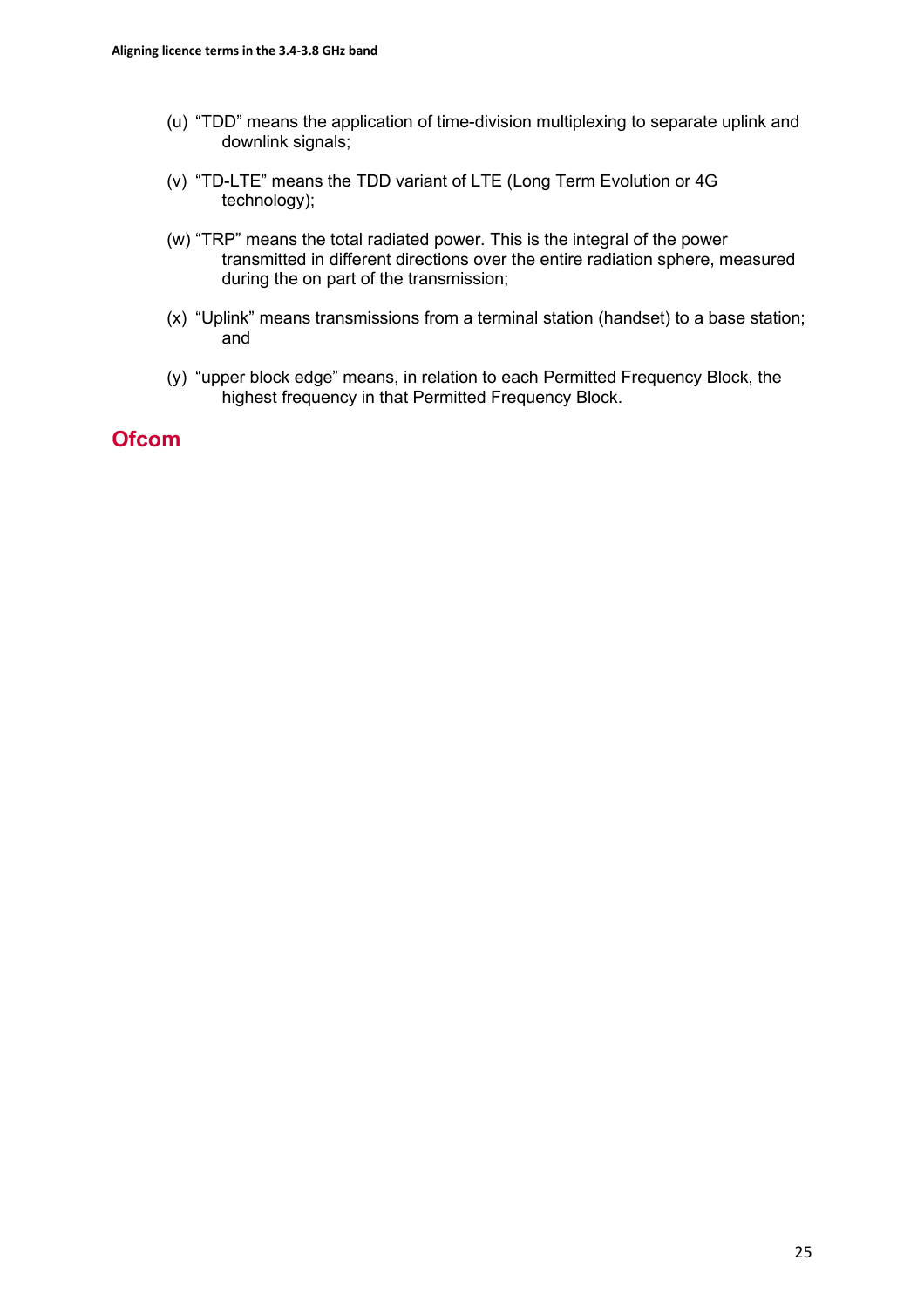# **SCHEDULE 2 TO LICENCE NUMBER: 1197663**

# **EMF Licence Condition**

**Schedule Date: 18 May 2021**

**Licence category: Spectrum Access 3.54 GHz**

## **Sites which are not shared with another licensee**

1. The Licensee shall only establish, install, modify or use Relevant Radio Equipment if the total electromagnetic field exposure levels produced by the Licensee's On-Site Radio Equipment do not exceed the basic restrictions<sup>[8](#page-25-0)</sup> in the relevant tables for general public exposure identified in the ICNIRP Guidelines<sup>[9](#page-25-1)</sup> in any area where a member of the general public is or can be expected to be present when transmissions are taking place.

# **Sites which are shared with another licensee**

- 2. In the case of a shared site where the Shared Site Exemption applies to the Licensee, the Licensee shall comply with paragraph 1 above.
- 3. In the case of a shared site where the Shared Site Exemption does not apply to the Licensee, the Licensee shall only establish, install, modify or use the Relevant Radio Equipment if:
	- (a) the total electromagnetic field exposure levels produced by the Licensee's On-Site Radio Equipment, together with
	- (b) the total electromagnetic field exposure levels produced by all other wireless telegraphy stations and wireless telegraphy apparatus operated by another licensee on the same site for which the Licensee can reasonably assume that a Shared Site Exemption does not apply,

do not exceed the basic restrictions<sup>[10](#page-25-2)</sup> in the relevant tables for general public exposure identified in the ICNIRP Guidelines<sup>[11](#page-25-3)</sup> in any area where a member of the general public is or can be expected to be present when transmissions are taking place.

<span id="page-25-0"></span><sup>8</sup> Compliance with the reference levels for general public exposure identified in the ICNIRP Guidelines will ensure compliance with the basic restrictions.<br><sup>9</sup> The relevant tables for general public exposure are identified in Ofcom's "Guidance on EMF Compliance and

<span id="page-25-1"></span>Enforcement".

<span id="page-25-2"></span><sup>&</sup>lt;sup>10</sup> Compliance with the reference levels for general public exposure identified in the ICNIRP Guidelines will ensure compliance with the basic restrictions.<br><sup>11</sup> The relevant tables for general public exposure are identified in Ofcom's "Guidance on EMF Compliance and

<span id="page-25-3"></span>Enforcement".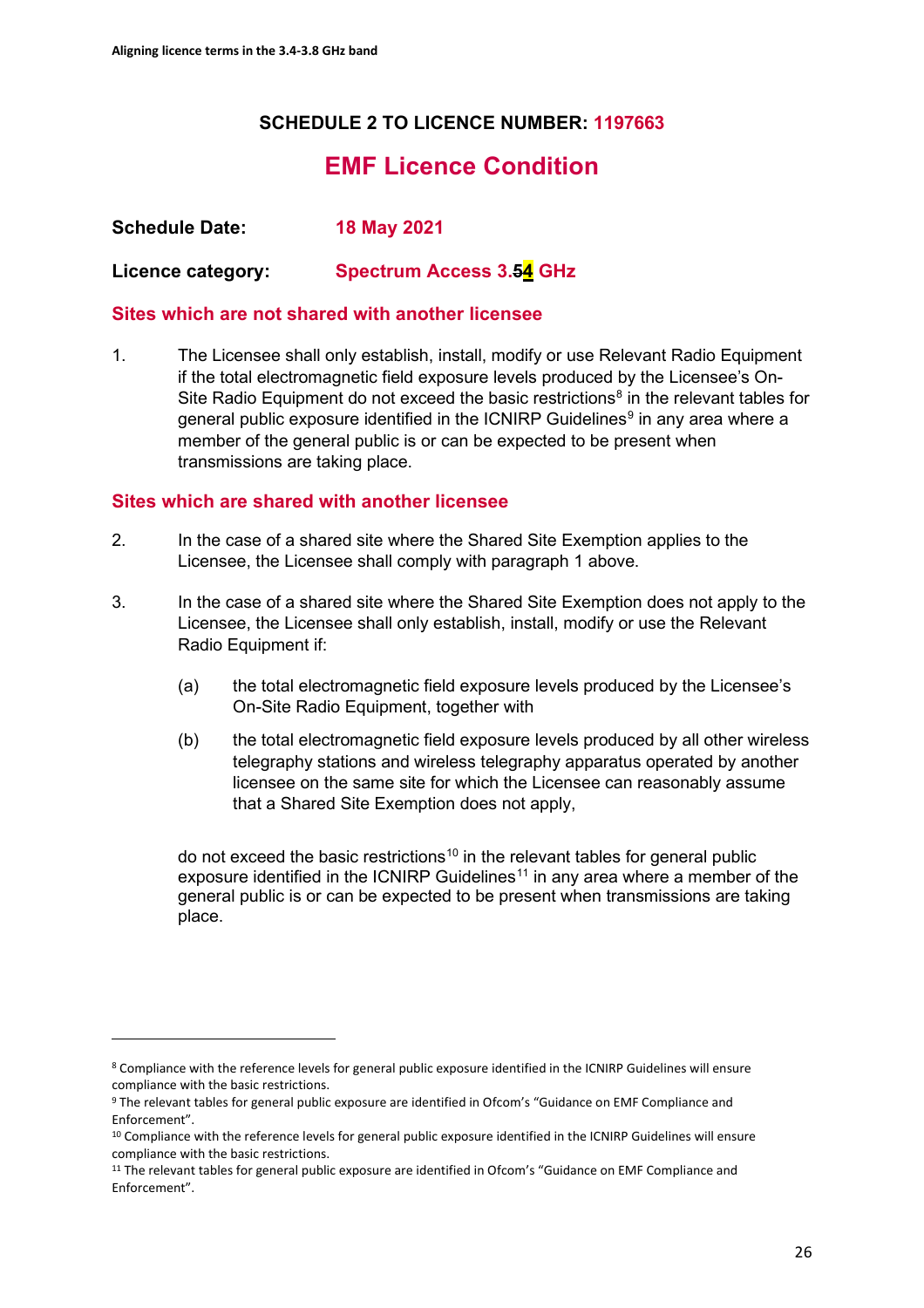# **Emergency Situations**

4. The obligations in paragraphs 1, 2 and 3 above will not apply if the Relevant Radio Equipment is being used for the purpose of seeking emergency assistance or reporting and responding to an emergency situation (in the vicinity of that situation) including for search and rescue activities and maritime emergency communications<sup>[12](#page-26-0)</sup>

# **Relationship with authorised transmission levels**

5. The Licensee shall comply with paragraphs 1, 2 and 3 above notwithstanding the maximum transmission levels authorised in the Licence.

## **Records**

6. The Licensee shall keep, or shall procure that a third party shall keep, and shall make available to Ofcom on request, records (including the type of records identified in Ofcom's "Guidance on EMF Compliance and Enforcement") that demonstrate how it has complied with paragraphs 1, 2 and 3 above when Relevant Radio Equipment is established, installed, modified or used.

# **Ofcom's "Guidance on EMF Compliance and Enforcement"**

7. When evaluating its compliance with paragraphs 1, 2 and 3 above, the Licensee shall take into account Ofcom's "Guidance on EMF Compliance and Enforcement" that is in force at the relevant time.

## **Interpretation**

- 8. In this schedule:
	- (a) **"dBi"** means the ratio in dB (decibel) when comparing the gain of the antenna to the gain of an isotropic antenna. An isotropic antenna is a theoretical antenna which radiates power uniformly in all directions;
	- (b) **"EIRP"** means equivalent isotropically radiated power which is the product of the power supplied to an antenna and the absolute or isotropic antenna gain in a given direction relative to an isotropic antenna;
	- (c) **"ERP"** means effective radiated power which is the product of the power supplied to an antenna and its gain in a given direction relative to a halfwave dipole;
	- (d) "**general public**" means any person who is not: (a) the Licensee, owner, operator or installer of the Relevant Radio Equipment; or (b) acting under a contract of employment or otherwise acting for purposes connected with

<span id="page-26-0"></span><sup>&</sup>lt;sup>12</sup> Further information on emergency situations in set out in Ofcom's "Guidance on EMF Compliance and Enforcement".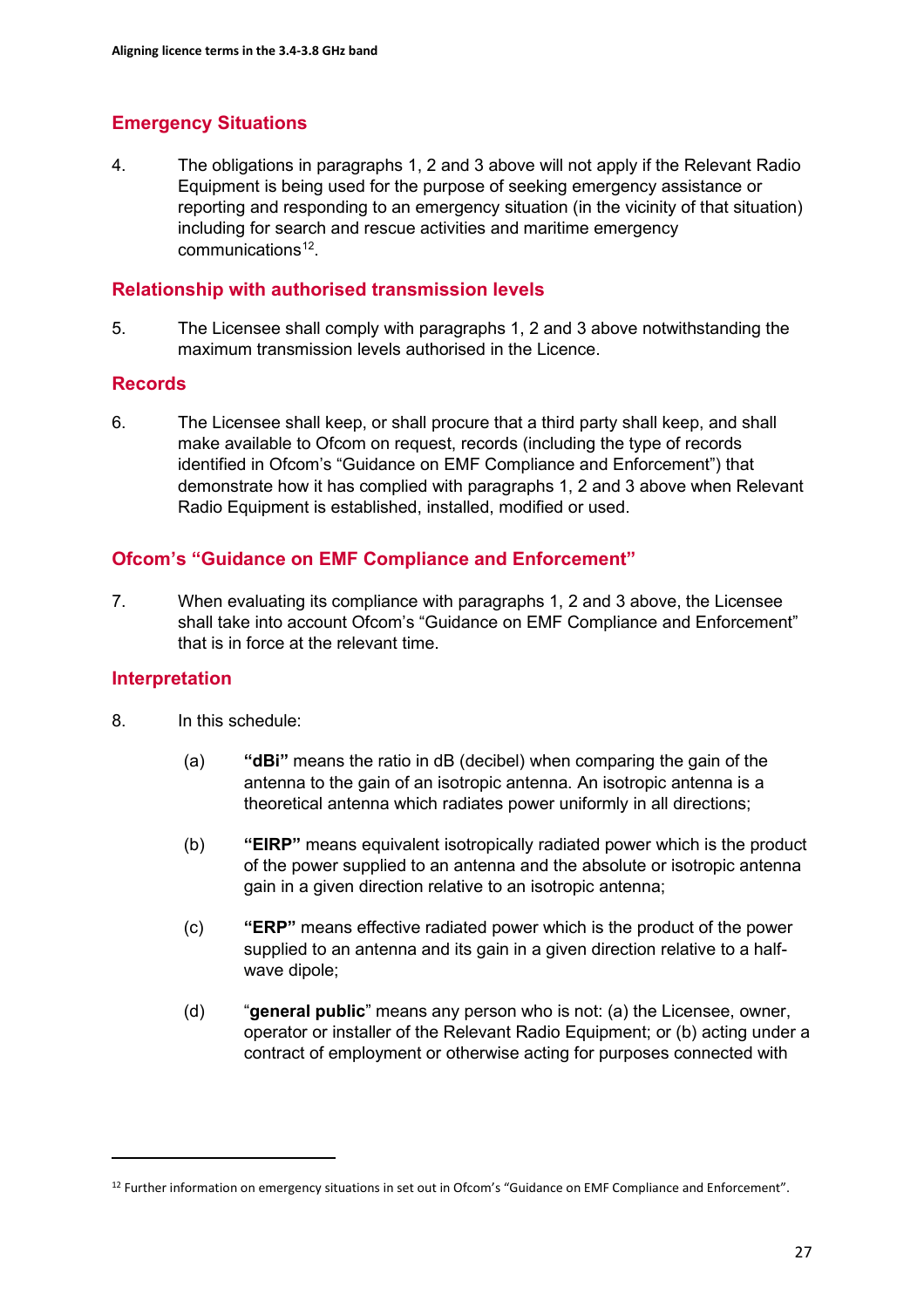their trade, business or profession or the performance by them of a public function; $13$ 

- (e) **"ICNIRP Guidelines"** means the version of the Guidelines published by the International Commission on Non-Ionizing Radiation Protection for limiting exposure to electromagnetic fields which are identified in Ofcom's "Guidance on EMF Compliance and Enforcement" that is in force at the relevant time. [14](#page-27-1)
- (f) **"Licensee's On-Site Radio Equipment"** means the Relevant Radio Equipment and any other wireless telegraphy station(s) and wireless telegraphy apparatus on the same site which transmits at powers higher than 10 Watts EIRP or 6.1 Watts ERP.[15](#page-27-2)
- (g) **"Relevant Radio Equipment"** means all the Radio Equipment that is authorised by this Licence to transmit at powers higher than 10 Watts EIRP or 6.1 Watts ERP.
- (h) **"Shared Site Exemption"** means any of the following three situations apply on a shared site in relation to the Licensee's or another licensee's wireless telegraphy station(s) or wireless telegraphy apparatus that is authorised to transmit at powers higher than 10 Watts EIRP or 6.1 Watts ERP:
	- The first situation is that all of the licensee's wireless telegraphy station(s) or wireless telegraphy apparatus on a shared site do not transmit at a combined total radiated power in any particular direction<sup>[16](#page-27-3)</sup> that is higher than 100 Watts EIRP or 61 Watts ERP;<sup>17</sup>
	- The second situation is that the total electromagnetic field exposure levels produced by the licensee's wireless telegraphy station(s) or

<span id="page-27-0"></span><sup>&</sup>lt;sup>13</sup> There is pre-existing health and safety legislation which already requires employers to protect workers from exposure to electromagnetic fields ("EMF") including the following legislation specifically relating to EMF (as amended from time to time): [The Control of Electromagnetic Fields at Work Regulations 2016,](https://www.legislation.gov.uk/uksi/2016/588/pdfs/uksi_20160588_en.pdf) The Control of Electromagnetic Fields at Work [Regulations \(Northern Ireland\) 2016](https://www.legislation.gov.uk/nisr/2016/266/contents/made) and [The Merchant Shipping and Fishing Vessels \(Health and Safety at Work\)](https://www.legislation.gov.uk/uksi/2016/1026/contents/made)  [\(Electromagnetic Fields\) Regulations 2016.](https://www.legislation.gov.uk/uksi/2016/1026/contents/made)<br><sup>14</sup> Ofcom's "Guidance on EMF Compliance and Enforcement" will initially require the Licensee to comply with the ICNIRP

<span id="page-27-1"></span>Guidelines for limiting exposure to time-varying electric, magnetic and electromagnetic fields (up to 300 GHz), published in: Health Physics 74(4):494-522, dated April 1998 and available at:

<https://www.icnirp.org/cms/upload/publications/ICNIRPemfgdl.pdf> ("1998 Guidelines") or the ICNIRP Guidelines for limiting exposure to electromagnetic fields (100 KHz to 300 GHz), published in: Health Physics 118(5): 483–524; 2020 and available at[: https://www.icnirp.org/cms/upload/publications/ICNIRPrfgdl2020.pdf](https://www.icnirp.org/cms/upload/publications/ICNIRPrfgdl2020.pdf) ("2020 Guidelines"). However, once work on the relevant standards explaining the methodology for assessing compliance with the 2020 Guidelines has progressed sufficiently, Ofcom will publish a public consultation on updating its "Guidance on EMF Compliance and Enforcement" to explain that going forward Ofcom will be requiring the Licensee to comply with the 2020 Guidelines only. Following this public consultation, Ofcom will publish an updated version of Ofcom's "Guidance on EMF Compliance and Enforcement" on its website. Ofcom will follow the same process for any subsequent versions of the ICNIRP Guidelines.<br><sup>15</sup> 10 Watts EIRP is equivalent to 6.1 Watts ERP. In linear units EIRP (W) = 1.64 x ERP (W); in decibe 2.15. Ofcom's "Guidance on EMF Compliance and Enforcement" explains how the Licensee can determine if wireless telegraphy station(s) or wireless telegraphy apparatus "transmits at powers higher than 10 Watts EIRP or 6.1 Watts ERP".<br><sup>16</sup> For the purpose of this situation, the combined total radiated power is a simple sum of the radi ERP) of all of the licensee's wireless telegraphy station(s) or wireless telegraphy apparatus on the shared site that transmits signals covering the same or overlapping areas.

<span id="page-27-4"></span><span id="page-27-3"></span><span id="page-27-2"></span><sup>17</sup> 100 Watts EIRP is equivalent to 61 Watts ERP.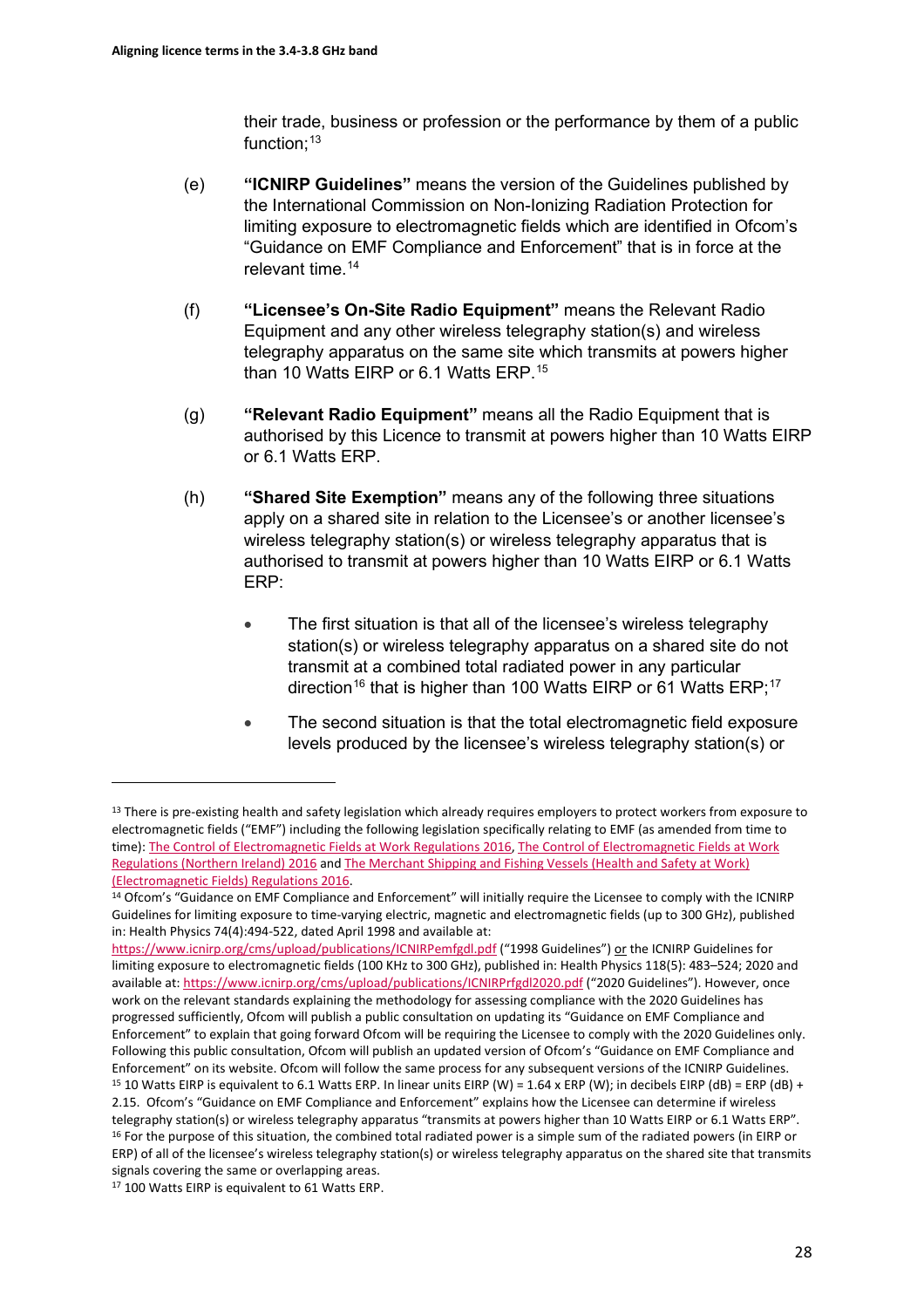wireless telegraphy apparatus in any area where a member of the general public is or can be expected to be present when transmissions are taking place is no more than 5% of the basic restrictions or 5% of the reference levels in the relevant tables for general public exposure identified in the ICNIRP Guidelines;<sup>[18](#page-28-0)</sup>

- The third situation is where the licensee's wireless telegraphy station or wireless telegraphy apparatus has an antenna gain that is equal to or higher than 29 dBi and has a fixed beam;
- (i) **"shared site"** means a site that is shared by the Licensee and at least one other licensee for the purposes of establishing, installing, modifying or using wireless telegraphy stations or wireless telegraphy apparatus;
- (j) **"site"** means a physical structure, building, vehicle or moving platform;
- (k) **"wireless telegraphy apparatus"** has the meaning given to it in section 117 of the Wireless Telegraphy Act 2006; and
- (l) **"wireless telegraphy station"** has the meaning given to it in section 117 of the Wireless Telegraphy Act 2006.

# **Ofcom**

<span id="page-28-0"></span><sup>&</sup>lt;sup>18</sup> The relevant tables for general public exposure are identified in Ofcom's "Guidance on EMF Compliance and Enforcement".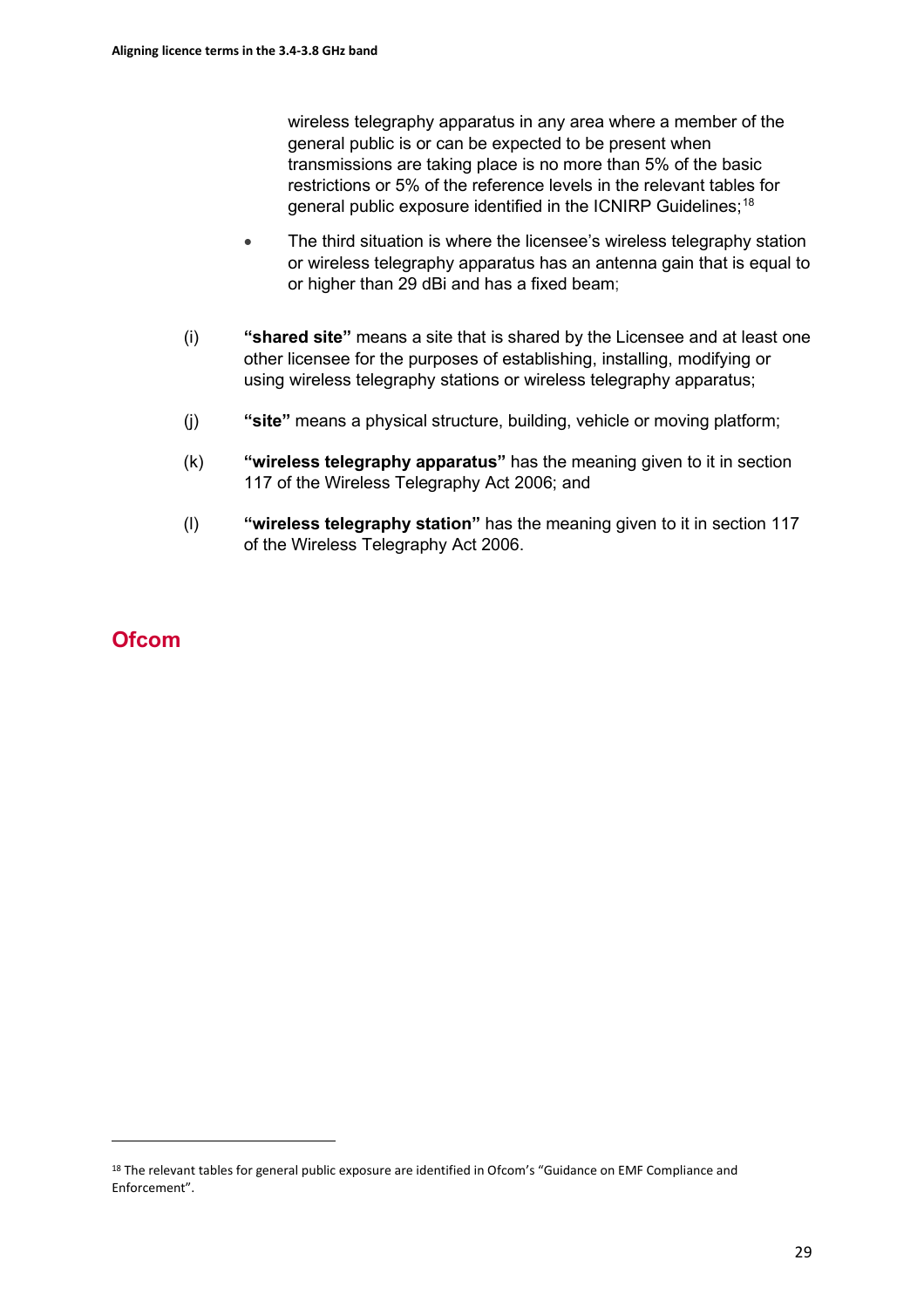# **Draft UKB 3.6 GHz licence**

# **Office of Communications (Ofcom) Wireless Telegraphy Act 2006**



# **SPECTRUM ACCESS 3.6 GHz**

This licence document replaces the version of the Licence issued by Ofcom on 25 June 2019 to UK Broadband Limited.

Licence no.: **0823615**<br>Date of issue: **18 May 2** Date of issue: **18 May 2021**<br>
Fee Payment Date: **1999**<br> **18 Decembe** 

**31 December 27 April** (annually *from 2041*)

19. The Office of Communications (Ofcom) grants this wireless telegraphy licence ("the Licence") to

**UK Broadband Limited** (Company Reg No: 4713634) ("the Licensee") **Great Brighams Mead Vastern Road Reading Berkshire RG1 8DJ**

to establish, install and use wireless telegraphy stations and/or wireless telegraphy apparatus as described in the schedule to this Licence (together "the Radio Equipment") subject to the terms set out below.

## **Licence term**

20. This Licence shall continue in force until revoked by Ofcom or surrendered by the Licensee.

## **Licence variation and revocation**

- 21. Pursuant to schedule 1, paragraph 8 of the Wireless Telegraphy Act 2006 (the "Act"), Ofcom may not revoke this Licence under schedule 1, paragraph 6 of the Act except:
	- (a) at the request, or with the consent, of the Licensee;
	- (b) if there has been a breach of any of the terms of this Licence;
	- (c) in accordance with schedule 1 paragraph 8(5) of the Act;
	- (d) if it appears to Ofcom to be necessary or expedient to revoke the Licence for the purpose of complying with a direction by the Secretary of State given to Ofcom under section 5 of the Act or section 5 of the Communications Act 2003;
	- (e) if, in connection with the transfer or proposed transfer of rights and obligations arising by virtue of the Licence, there has been a breach of any provision of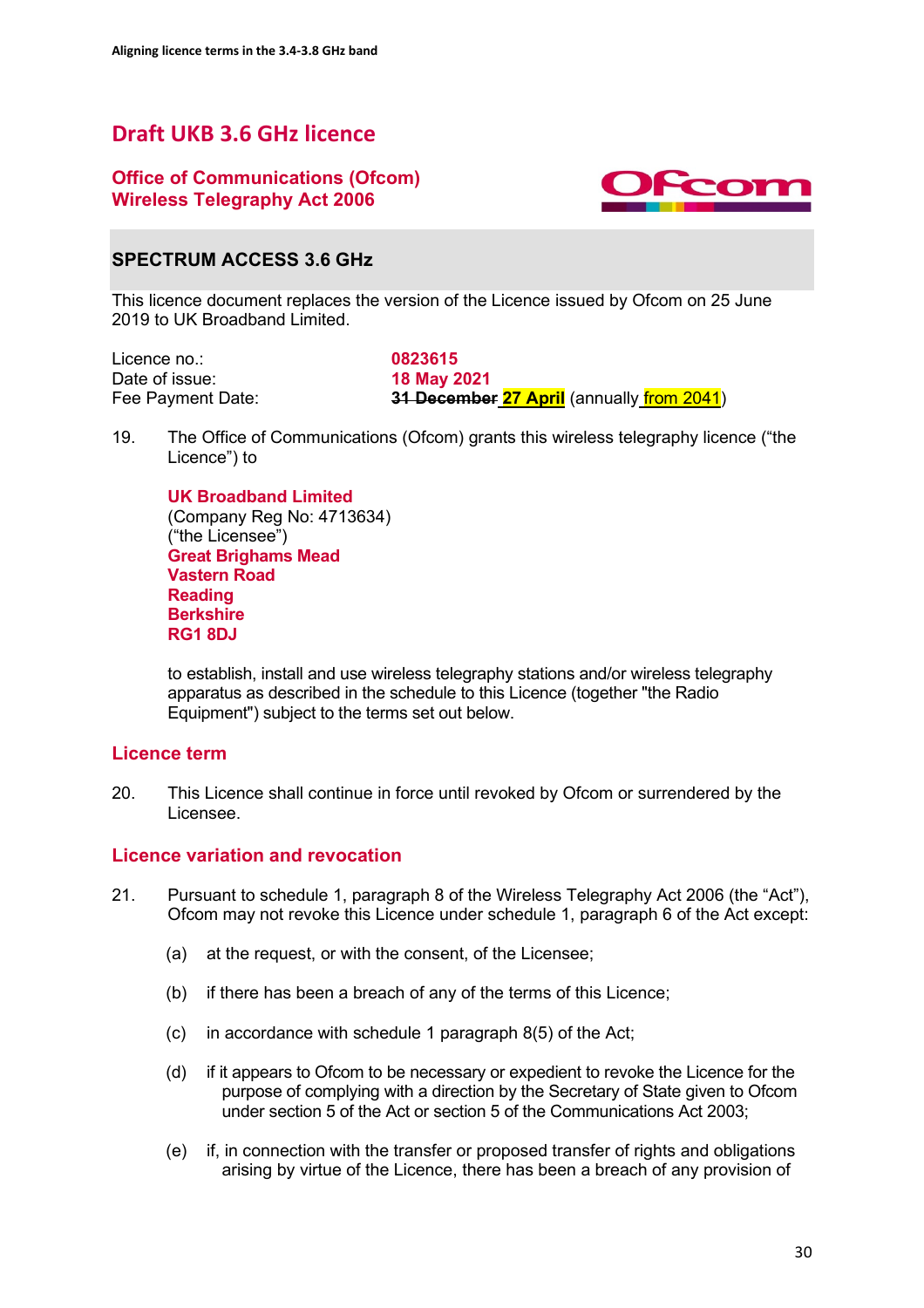regulations made by Ofcom under the powers conferred by section 30 of the Act<sup>[19](#page-30-0)</sup>;

- (f) for reasons related to the management of the radio spectrum, provided that in such case the power to revoke may only be exercised after at least five years' notice is given in writing (such notice period must not expire before 26 April 2041).
- 22. Ofcom may only revoke or vary this Licence by notification in writing to the Licensee and in accordance with schedule 1, paragraphs 6, 6A and 7 of the Act.

# **Transfer**

23. This Licence may not be transferred. The transfer of rights and obligations arising by virtue of this Licence may however be authorised in accordance with regulations made by Ofcom under powers conferred by section 30 of the Act<sup>[20](#page-30-1)</sup>.

## **Changes to the Licensee Details**

24. The Licensee shall give prior notice to Ofcom in writing of any proposed change to the Licensee's name and address as recorded in paragraph 1 of this Licence.

# **Spectrum Leasing**

The Licensee may:

- confer the benefit of the Licence (which is hereinafter referred to as a "lease") on another person (referred to as the "leaseholder") in respect of any wireless telegraphy station or wireless telegraphy apparatus to which the Licence relates;
- in his contract with the leaseholder permit the leaseholder to confer the benefit of the Licence (hereinafter referred to as "sub-lease") on any other person ("subleaseholder"),

provided that the conditions set out in schedule 3 to this Licence are met.

## **Fees**

- 25. From 27 April 2041  $\frac{1}{2}$ the Licensee shall each year pay to Ofcom the relevant fee as provided under section 12 of the Act and regulations made thereunder on or before the fee payment date shown above, or on or before such dates as shall be notified in writing to the Licensee.
- 26. The Licensee shall also pay interest to Ofcom on any amount which is due to Ofcom under the terms of this Licence or provided for in any regulations made by Ofcom under sections 12 or 13(2) of the Act from the date such amount falls due until the date of payment, at the then applicable Bank of England base rate. In accordance with section 15 of the Act any such amount and any such interest is recoverable by Ofcom.

<span id="page-30-0"></span><sup>&</sup>lt;sup>19</sup> These are regulations on spectrum trading.

<span id="page-30-1"></span><sup>&</sup>lt;sup>20</sup> See Ofcom's website for the latest position on spectrum trading and the types of trade which are permitted.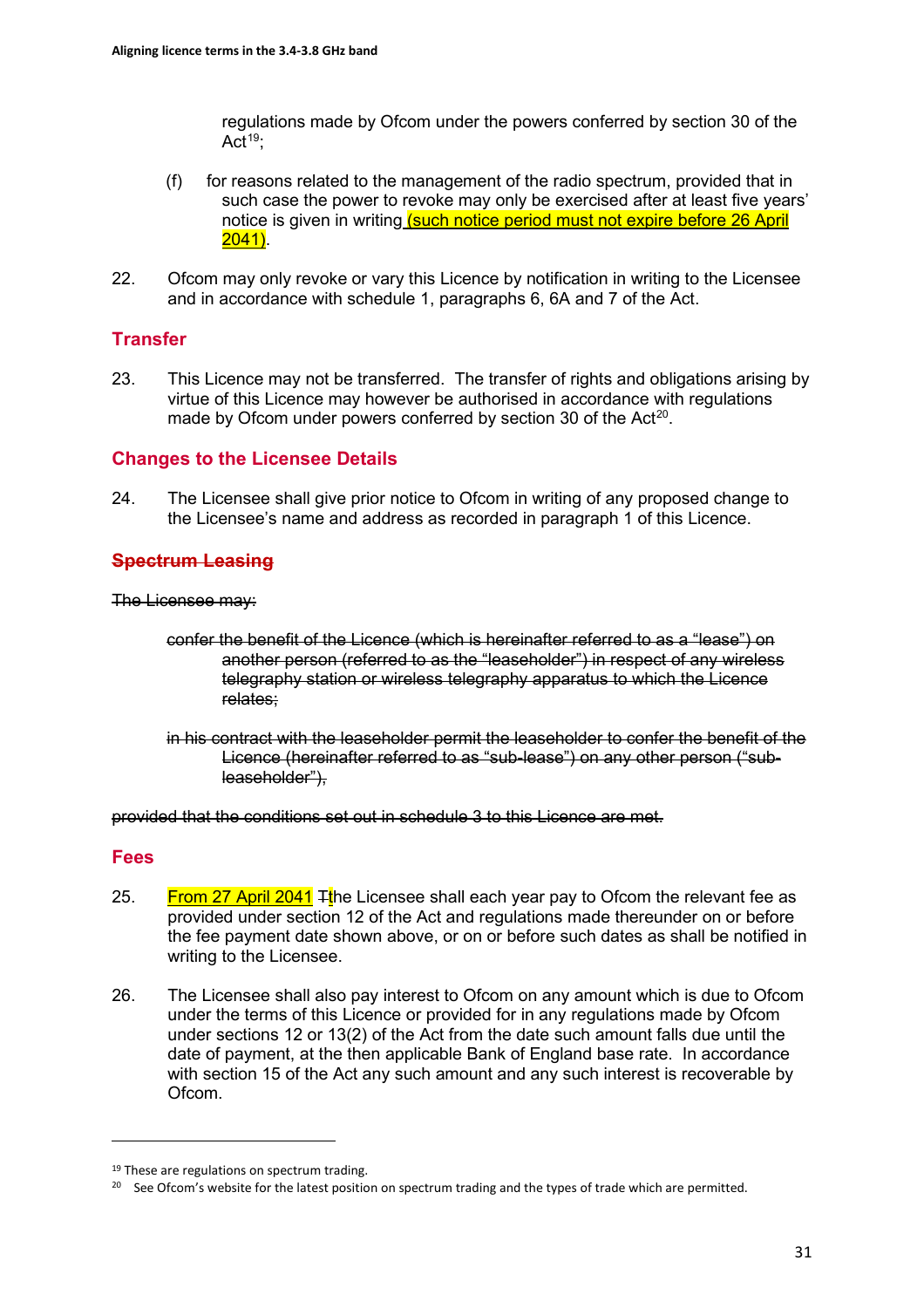27. If the Licence is surrendered, revoked or varied, no refund, whether in whole or in part, of any amount which is due under the terms of this Licence, payable in accordance with the Regulations, or provided for in any regulations made by Ofcom under sections 12 and 13(2) of the Act will be made, except at the absolute discretion of Ofcom.

### **Radio equipment use**

- 28. The Licensee shall ensure that the Radio Equipment is established, installed and used only in accordance with the provisions specified in the schedules to this Licence. Any proposal to amend any detail specified in any of the schedules to this Licence must be agreed with Ofcom in advance and implemented only after this Licence has been varied or reissued accordingly.
- 29. The Licensee shall ensure that the Radio Equipment is operated in compliance with the terms of this Licence and is used only by persons who have been authorised in writing by the Licensee to do so and that such persons are made aware of, and of the requirement to comply with, the terms of this Licence.
- 30. The Licensee must ensure that all Radio Equipment is established, installed, modified and used only in accordance with the provisions specified in schedule 4 (EMF Licence Condition) of this Licence.

## **Access and inspection**

- 31. The Licensee shall permit a person authorised by Ofcom:
	- (a) to have access to the Radio Equipment; and
	- (b) to inspect this Licence and to inspect, examine and test the Radio Equipment,

at any and all reasonable times or, when in the opinion of that person an urgent situation exists, at any time, to ensure the Radio Equipment is being used in accordance with the terms of this Licence.

#### **Modification, restriction and closedown**

- 32. Any person authorised by Ofcom may require the Radio Equipment or any part thereof, to be modified or restricted in use, or temporarily or permanently closed down immediately if in the opinion of the person authorised by Ofcom:
	- (a) a breach of a term of the Licence has occurred; and/or
	- (b) the use of the Radio Equipment is, or may be, causing or contributing to undue interference to the use of other authorised radio equipment.
- 33. Ofcom may require any of Radio Equipment to be modified or restricted in use, or temporarily closed down either immediately or on the expiry of such period as may be specified in the event of a national or local state of emergency being declared. Ofcom may only exercise this power after a written notice has been served on the Licensee or a general notice applicable to holders of a named class of licence has been published.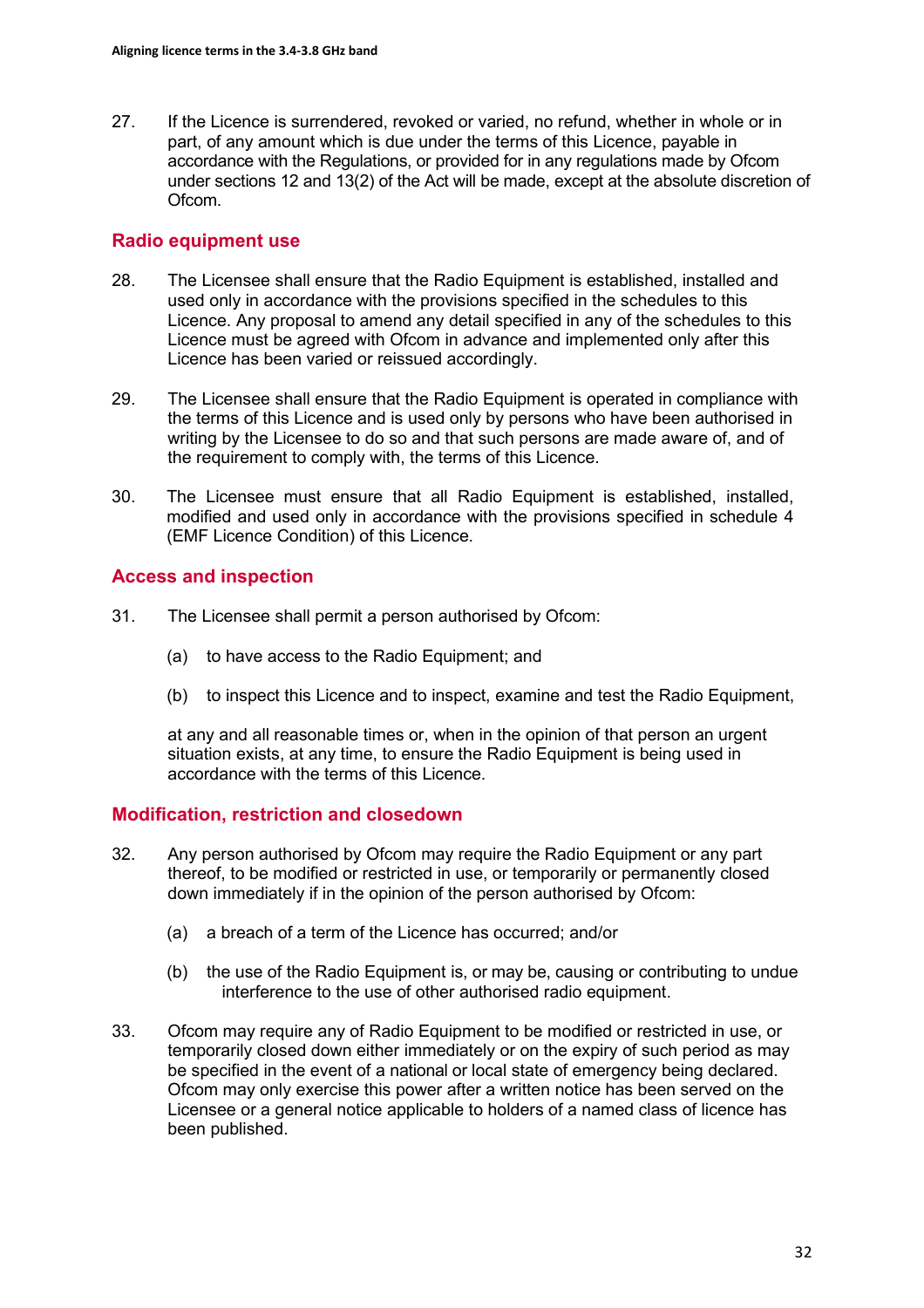# **Geographical boundaries**

- 34. Subject to the requirements of any coordination procedures notified to the Licensee pursuant to schedule 1 to this Licence, and excluding the areas set out in paragraph 17 of this Licence, the Licensee is authorised to establish, install and use the Radio Equipment in the United Kingdom. (The Licensee is not authorised to establish, install and use the Radio Equipment in the Channel Islands or the Isle of Man).
- 35. The areas excluded from this licence are the territorial sea and any inland waters adjacent to the territorial sea, but in the case of streams, rivers or other watercourses which form part of such inland waters they are only excluded where such stream, river or watercourse is more than 2km wide.

#### **Interpretation**

- 36. In this Licence:
	- (a) the establishment, installation and use of the Radio Equipment shall be interpreted as establishment and use of wireless telegraphy stations and installation and use of wireless telegraphy apparatus as specified in section 8(1) of the Act;
	- (b) the expression "interference" shall have the meaning given by section 115 of the Act;
	- (c) the expressions "wireless telegraphy station" and "wireless telegraphy apparatus" shall have the meanings given by section 117 of the Act;
	- (d) the expression "territorial sea" shall be determined in accordance with the Territorial Sea Act 1987;
	- (e) the expression "inland waters" shall have the meaning given by section 221(1) of the Water Resources Act 1991;
	- (f) the schedules form part of this Licence together with any subsequent schedule(s) which Ofcom may issue as a variation to this Licence at a later date; and
	- (g) the Interpretation Act 1978 shall apply to this Licence as it applies to an Act of Parliament.

## **Issued by Ofcom**

#### **Office of Communications**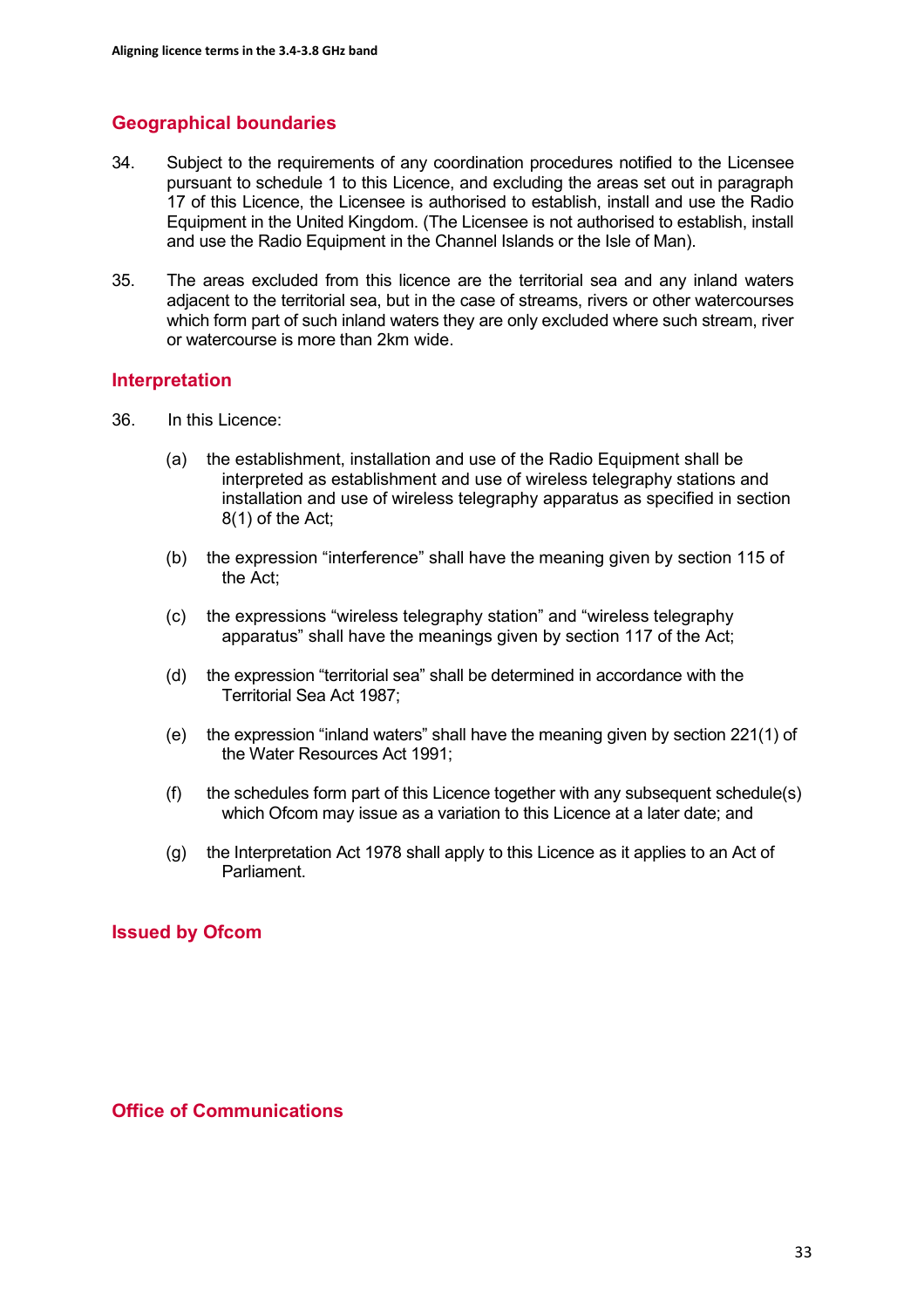# **SCHEDULE 1 TO LICENCE NUMBER: 0823615**

## **Schedule Date: 18 May 2021**

## **Licence Category: Spectrum Access 3.6 GHz**

#### **Description of Radio Equipment**

17. References in this schedule to the Radio Equipment are references to any wireless telegraphy station or wireless telegraphy apparatus that is established, installed and/or used under this schedule.

#### **Interface Requirements for the Radio Equipment**

18. Use of the Radio Equipment shall be in accordance with the following Interface Requirement:

IR 2097: Terrestrial systems capable of providing electronic communications services in the 3.4 to 3.8 GHz band.

#### **Special conditions relating to the Radio Equipment**

19.

- (f) Subject to paragraph 3(b) of this schedule, during the period that this Licence remains in force, unless consent has otherwise been given by Ofcom, the Licensee shall compile and maintain accurate written records of the following details relating to the Radio Equipment:
	- vii) postal address (including post code);
	- viii) National Grid Reference, to at least 10m resolution;
	- ix) antenna height (above ground level), type, and boresight bearing east of true north (if applicable);
	- x) radio frequencies which the Radio Equipment uses; and
	- xi) Transmitted power expressed in dBm / 5 MHz EIRP per cell for non-AAS Radio Equipment; and
	- xii) Transmitted power expressed in dBm / 5 MHz TRP per cell for AAS Radio Equipment.

and the Licensee must produce these records if requested by any person authorised by Ofcom.

- (g) The conditions relating to the keeping of records contained in sub-paragraphs 3(a)(i), (ii) and (iii) of this schedule shall not apply in respect of femtocell equipment and smart/intelligent low power repeater equipment.
- (h) The conditions relating to the keeping of records contained in paragraph 3(a) of this schedule shall not apply in respect of licence exempt radio equipment.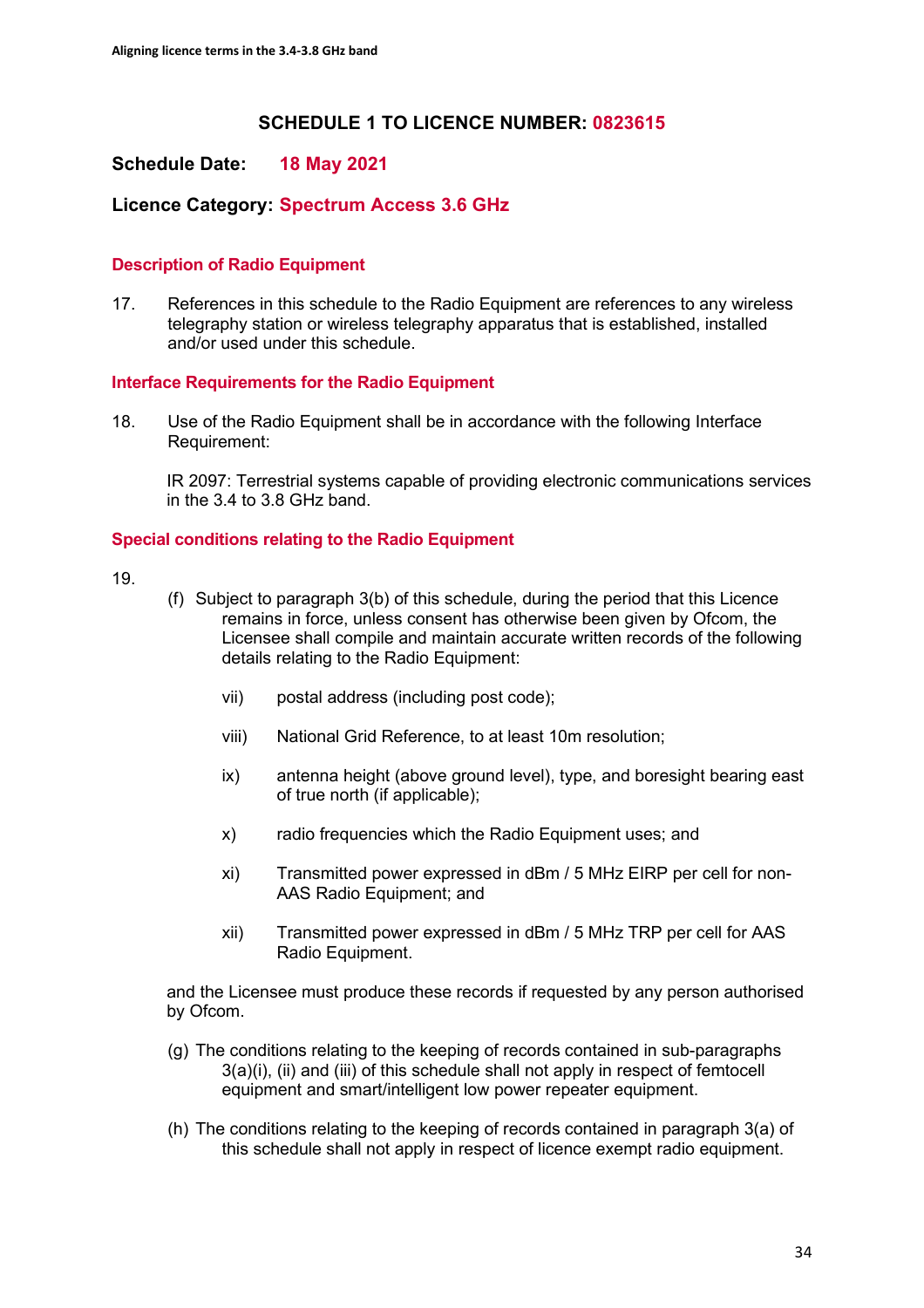- (i) The Licensee shall submit to Ofcom copies of the records detailed in subparagraph 3(a) above at such intervals as Ofcom may notify to the Licensee.
- (j) The Licensee shall submit to Ofcom in such manner and within such period as specified by Ofcom, such other information in relation to the Radio Equipment, or any wireless telegraphy station or wireless telegraphy apparatus which the Licensee is planning to use, as Ofcom may from time to time request. Such information may include, but is not limited to, information in relation to the radio frequency, transmitted power and date of first use for wireless telegraphy stations or wireless telegraphy apparatus to be established, installed or used within such timeframe and in such areas as Ofcom may reasonably request.

#### **Coordination at frequency and geographical boundaries**

20. The Licensee shall ensure that the Radio Equipment is operated in compliance with such coordination procedures as may be notified to the Licensee by Ofcom from time to time.

#### **International cross-border coordination**

21. The Licensee shall ensure that the Radio Equipment is operated in compliance with such cross-border coordination and sharing procedures as may be notified to the Licensee by Ofcom from time to time.

#### **Cooperation between Licensees**

22. In addition to complying with the specific transmission terms, conditions and limitations set out in this Licence, the Licensee must liaise and co-operate with other holders of licences in the 3410 MHz – 3800 MHz band (if necessary adjusting transmission power and other technical parameters of transmission) in such a way that harmful interference is not caused by one network deployment to that of another Licensee within the band.

#### **Permitted Frequency Blocks**

23. The Radio Equipment may only transmit within the following frequency bands (the "Permitted Frequency Blocks"):

#### **3600 - 3680** MHz

#### **Maximum power within the Permitted Frequency Blocks**

24. Subject to any more restrictive limitations imposed by the coordination requirements notified by Ofcom in accordance with paragraphs 4 and 5 of this schedule, the power transmitted in the Permitted Frequency Blocks shall not exceed: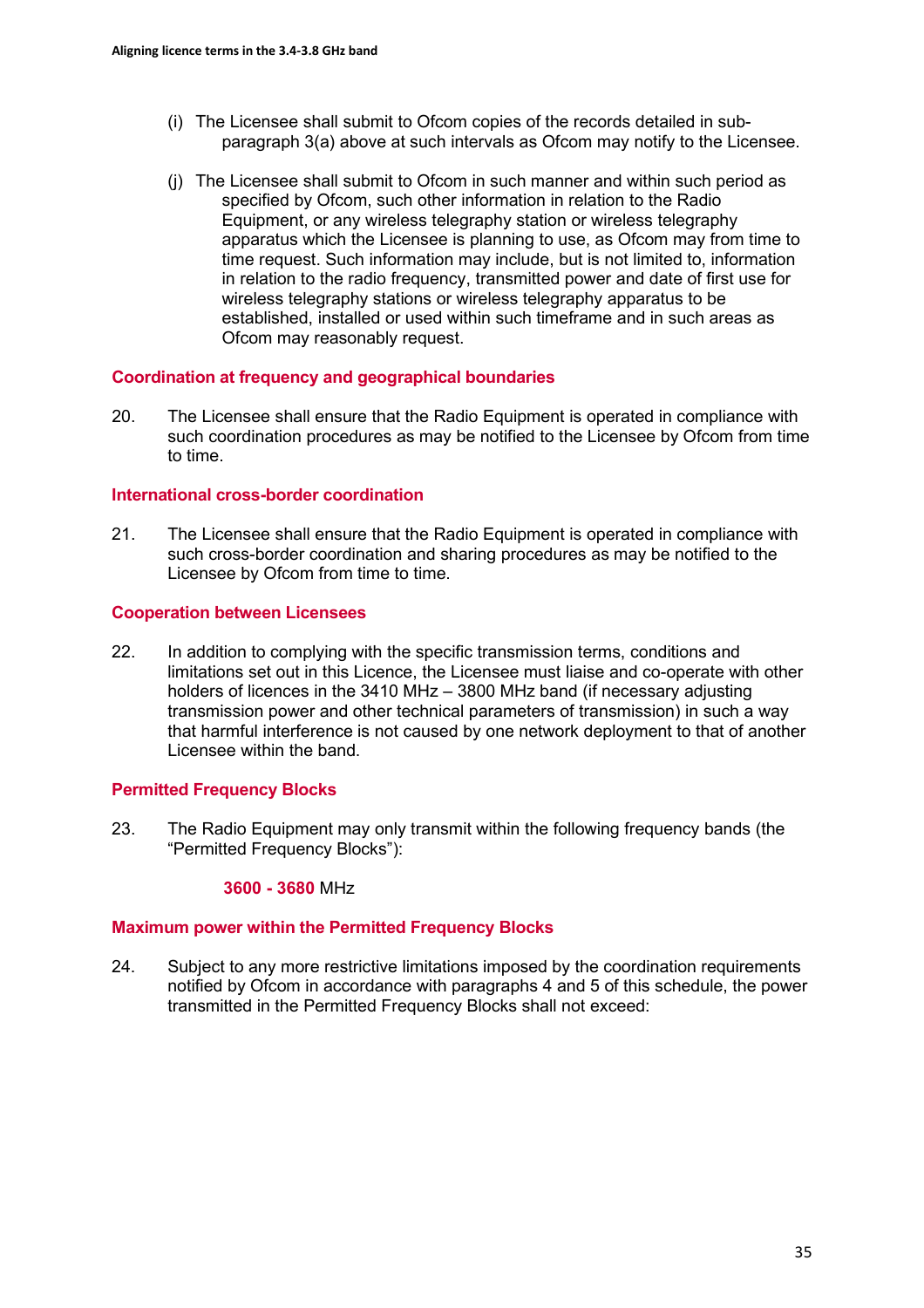| <b>Radio Equipment</b>                 | <b>Maximum mean power</b>    |
|----------------------------------------|------------------------------|
| non-AAS base station[a]                | 65 dBm / 5 MHz EIRP per cell |
| AAS base station $al$                  | 44 dBm / 5 MHz TRP per cell  |
| Mobile or nomadic terminal station[b]  | 28 dBm TRP                   |
| Fixed or installed terminal station[b] | 35 dBm / 5 MHz EIRP          |

[a] For femtocell base stations, power control must be applied to minimise interference to adjacent channels. [b] The maximum mean power relates to the EIRP or TRP of a specific piece of Radio Equipment irrespective of the number of transmit antennas.

#### **Maximum power of base stations outside the Permitted Frequency Blocks**

- 25. When transmitting, the Licensee must either transmit in accordance with the condition in paragraph (a) or in accordance with the condition in paragraph (b)  $-$ 
	- (c) The condition referred to is that the Licensee must transmit within the limits of the Permissive Transmission Mask and, if doing so, the Licensee must also transmit within the limits of transmission Frame Structure A.
	- (d) The condition referred to is that the Licensee must transmit within the limits of the Restrictive Transmission Mask, and, if doing so, it must also transmit and within the limits of transmission Frame Structure B.
- 26. The Permissive Transmission Mask means that –

for transmissions on the downlink frequencies, the maximum mean EIRP or TRP emanating from the Radio Equipment transmissions at any frequency outside the Permitted Frequency Blocks, but within 3410 – 3800 MHz, shall not exceed the following transitional and baseline requirements:

|                                                                                                                                        | Non-AAS<br>dBm / 5 MHz<br>EIRP per<br>antenna | AAS<br>$d$ Bm / 5 MHz<br>TRP per cell |  |
|----------------------------------------------------------------------------------------------------------------------------------------|-----------------------------------------------|---------------------------------------|--|
| -5 to 0 MHz offset from<br>lower block edge<br>0 to 5 MHz offset from<br>upper block edge                                              | Min(PMax $-40$ ,<br>21)                       | $Min(PMax' - 40,$<br>16)              |  |
| -10 to -5 MHz offset from<br>lower block edge<br>5 to 10 MHz offset from<br>upper block edge                                           | $Min(PMax - 43,$<br>15)                       | $Min(PMax' - 43,$<br>12)              |  |
| Out of block baseline<br>power limit (BS)<br>$\le$ -10 MHz offset from<br>lower block edge<br>> 10 MHz offset from<br>upper block edge | $Min(PMax - 43,$<br>13)                       | $Min(PMax' - 43,$<br>1)               |  |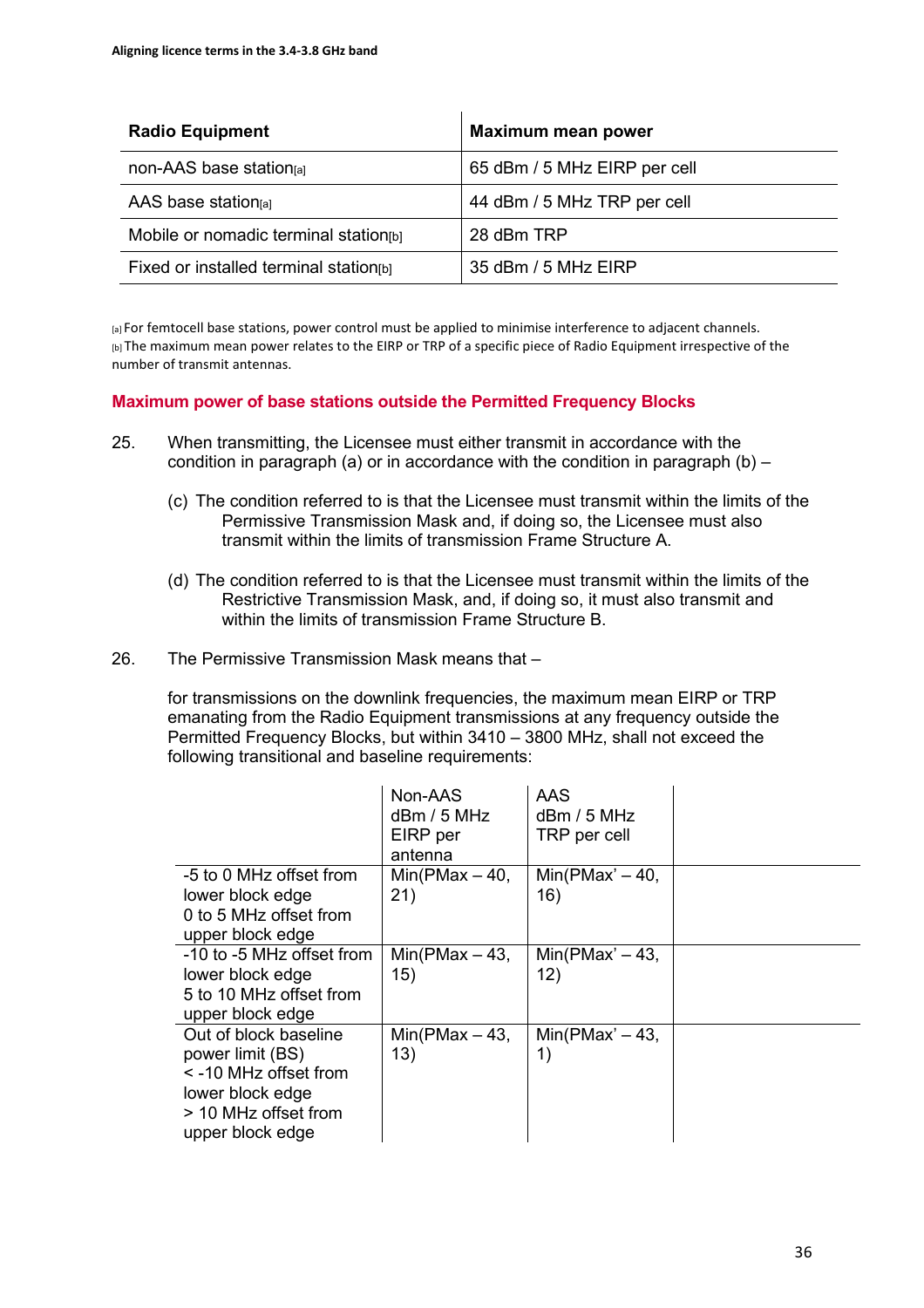27. The Restrictive Transmission Mask means that –

for transmissions on the downlink frequencies, the EIRP emanating from the Radio Equipment transmissions at any frequency outside the Permitted Frequency Blocks, but within 3410 – 3800 MHz, shall not exceed the following baseline:

|                                        | non-AAS dBm / 5<br>MHz EIRP per cell* | AAS dBm / 5<br>MHz TRP per<br>cell |
|----------------------------------------|---------------------------------------|------------------------------------|
| Out of block baseline power limit (BS) | - 34                                  | -43                                |

- 28. Frame Structure A (also known as the "Preferred Frame Structure") means that:
	- (e) transmissions from the Licensee's base stations have a frame structure as shown in Figure 1. Timeslots (or subframes) 0, 2 to 5 and 7 to 9 must be allocated to Downlink (D) or Uplink (U) transmissions as indicated or may be left with no transmissions;
	- (f) the Licensee must ensure that the special subframe (S) in timeslots 1 and 6 have a structure that is compatible with TD-LTE special subframe configuration 6, also known as 9:3:2 (DwPTS: GP: UpPTS). For the avoidance of doubt, a special subframe structure is compatible where there are no uplink transmissions within the downlink pilot timeslot (DwPTS) or guard period (GP) and no downlink transmissions within the uplink pilot timeslot (UpPTS) or guard period (GP);
	- (g) timeslots must have a duration of 1 millisecond;
	- (h) the Licensee shall ensure that frames start at a common reference time so that all licensees' frames are aligned and transmissions synchronised;

Note: TD-LTE frame configuration 2 (3:1) is compatible with this frame structure, as are some 5G NR frame configurations. Other technologies are permitted provided that the requirements of 12(a) to 12(d) are met.

- 29. Frame Structure B (also known as the "Compatible Frame Structure") means that:
	- (a) transmissions from the Licensee's base stations must have a frame structure as shown in Figure 2. Timeslots (or subframes) 0 and 2 must be allocated to Downlink (D), or Uplink (U) transmissions as indicated;
	- (b) the Licensee must ensure that the special subframe (S) in timeslot 1 has a structure that is compatible with TD-LTE special subframe configuration 6, also known as 9:3:2 (DwPTS: GP: UpPTS). For the avoidance of doubt, a special subframe structure is compatible where there are no uplink transmissions within the downlink pilot timeslot (DwPTS) or guard period (GP) and no downlink transmissions within the uplink pilot timeslot (UpPTS) or guard period (GP);
	- (c) timeslots must have a duration of 1 millisecond;
	- (d) the Licensee shall ensure that frames start at a common reference time so that all licensees' frames are aligned and transmissions synchronised;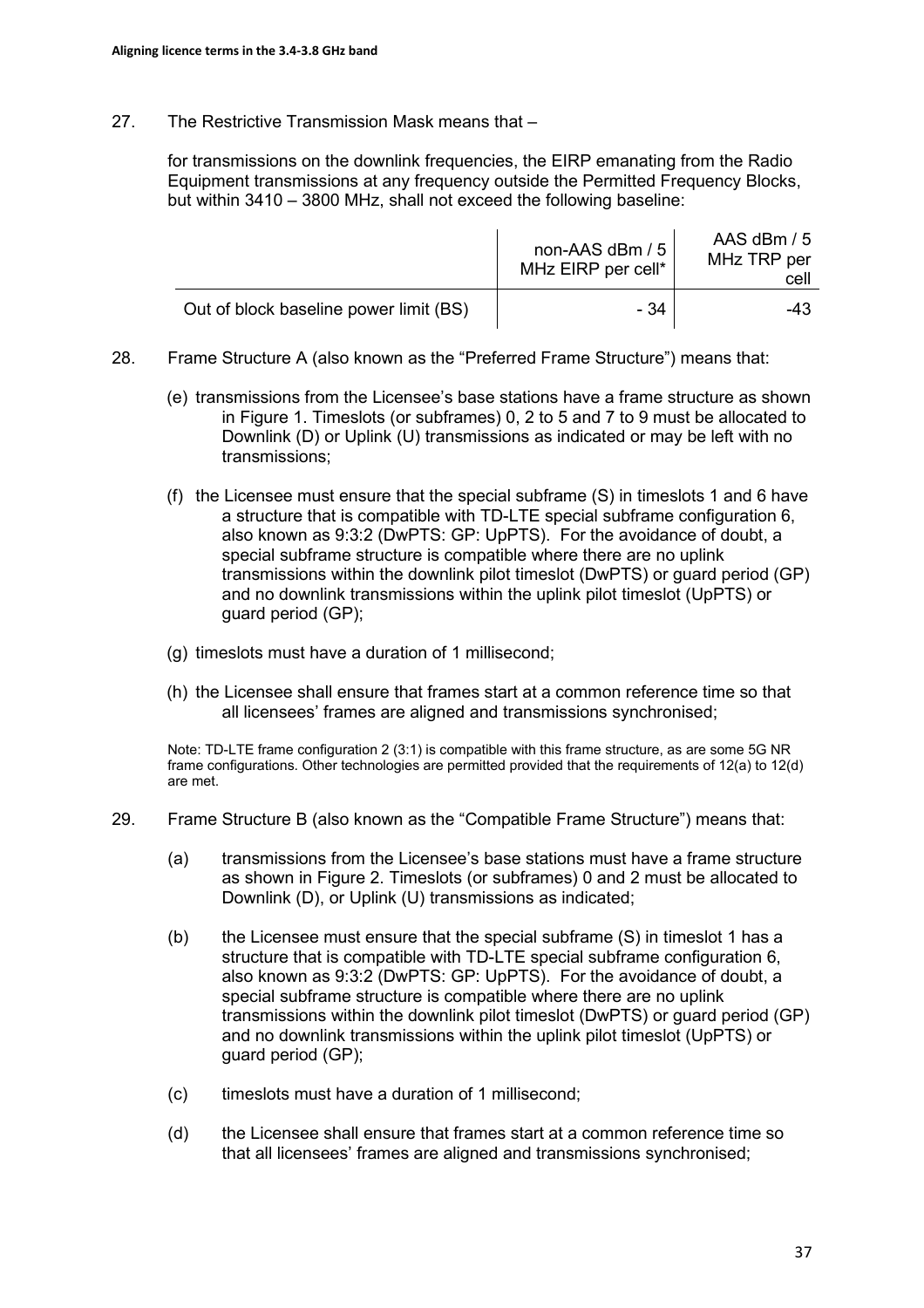- (e) timeslots with no transmission indicated may have no transmission or must be determined as a Downlink, Uplink or Special subframe as necessary in order to ensure compliance with paragraph 13(c) and 13(f);
- (f) the Licensee must cooperate to minimise harmful sub-frame overlaps if different technologies are used. On rare occasions this may require the frame alignment or guard period to be slightly offset;
- (g) for the avoidance of doubt all-downlink frame structures such as Supplementary Downlink (SDL) are not permitted.

Note: all current TD-LTE frame configurations are compatible with this frame structure, as are some 5G NR frame configurations. Other technologies are permitted provided that the requirements of 13(a) to 13(d) are met.

#### **Figure 3: Frame Structure A**

|              |  |  | <b>Subframe number</b>                        |     |      |  |  |
|--------------|--|--|-----------------------------------------------|-----|------|--|--|
| 'DL/UL ratio |  |  | $2 \mid 3 \mid 4 \mid 5 \mid 6 \mid 7 \mid 8$ |     |      |  |  |
| 3.1          |  |  |                                               | D/D | -S I |  |  |

#### **Figure 4: Frame Structure B**

|                    |  | Subframe number         |  |         |  |  |
|--------------------|--|-------------------------|--|---------|--|--|
| <b>DL/UL ratio</b> |  | $\vert 2 \vert 3 \vert$ |  | 4 5 6 7 |  |  |
| Any                |  |                         |  |         |  |  |

30. Irrespective of whether the Restrictive Transmission Mask or the Permissive Transmission Mask is being used, the EIRP or TRP emanating from the Radio Equipment transmissions at any frequency outside the Permitted Frequency Blocks shall not exceed the following additional band edge requirements:

|                | Non-AAS<br>dBm / MHz[a] EIRP per antenna | AAS<br>dBm / MHz[a] TRP per |
|----------------|------------------------------------------|-----------------------------|
|                |                                          | cell                        |
| Below 3390 MHz | -50                                      | $-52$                       |

[a] We note this level is defined in the Commission Decision 2019/235/EC as per MHz rather than per 5 MHz

|                   | Non-AAS<br>dBm / 5 MHz EIRP per antenna | AAS<br>dBm / 5 MHz TRP per cell |
|-------------------|-----------------------------------------|---------------------------------|
| $3390 - 3400$ MHz | $Min(PMax - 43, 13)$                    | $Min(PMax' - 43, 1)$            |
| $3400 - 3405$ MHz | $Min(PMax - 43, 15)$                    | $Min(PMax' - 43, 12)$           |
| $3405 - 3410$ MHz | $Min(PMax - 40, 21)$                    | $Min(PMax' - 40, 16)$           |
| $3800 - 3805$ MHz | $Min(PMax - 40, 21)$                    | $Min(PMax' - 40, 16)$           |
| $3805 - 3810$ MHz | $Min(PMax - 43, 15)$                    | $Min(PMax' - 43, 12)$           |
| $3810 - 3840$ MHz | $Min(PMax - 43, 13)$                    | $Min(PMax' - 43, 1)$            |
| Above 3840 MHz    | $-2$                                    | $-14$                           |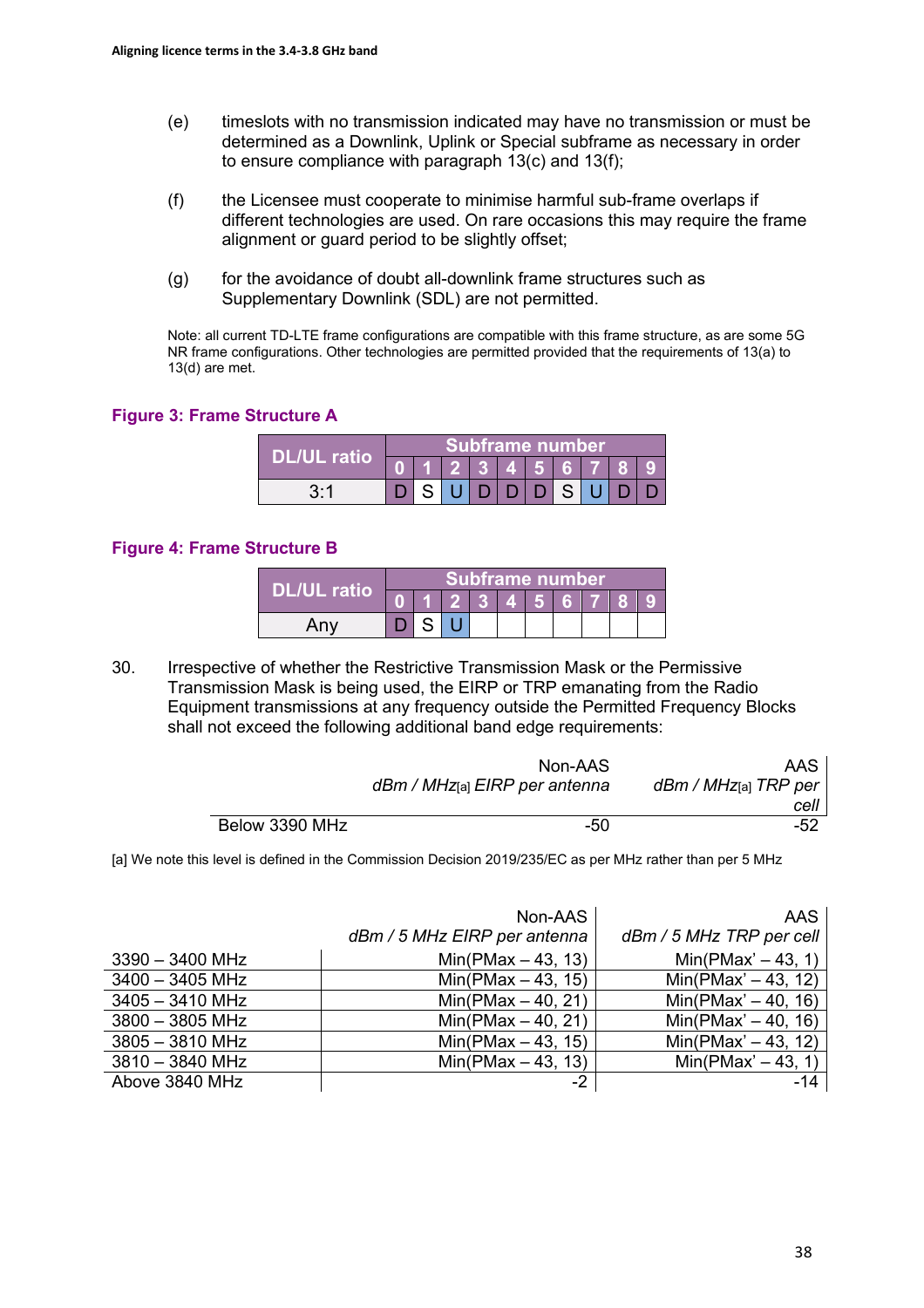# **Small Cells**

- 31. The Licensee is required to comply with the Permissive Transmission Mask as set out in paragraph 10 of this schedule but is not required to comply with the frame structure requirements set out in paragraphs 12 or 13 above, for:
	- (c) Indoor Domestic Small Cells; or
	- (d) Indoor Non-domestic Small Cells, except where another licensee demonstrates that they are suffering harmful interference as a result.

If another licensee demonstrates that they are suffering harmful interference as a result of an Indoor Non-domestic Small Cell, the Indoor Non-domestic Small Cell must comply with the requirements set out in paragraphs 9 and 12 above, where Frame Structure A is used or those requirements set out in both paragraphs 9 and 13 above where Frame Structure B is used.

#### **Interpretation of terms in this schedule**

- 32. In this schedule:
	- (z) "5G NR" means 5G New Radio and refers to the air interface that has been developed by 3GPP for fifth generation (5G) mobile radio networks. This air interface defines how 5G base stations and user devices both transmit and receive radio signals using spectrum;
	- (aa) "AAS" means active antenna system. An AAS is a base station and antenna system where the amplitude and / or phase between antenna elements is continually adjusted resulting in an antenna pattern that varies in response to short term changes in the radio environment. This is not intended to include long term beam shaping such as fixed electrical down tilt. In AAS base stations the antenna system is integrated as part of the base station system or product;
	- (bb) "dBm" means the power level in decibels (logarithmic scale) referenced against 1milliwatt (i.e. a value of 0 dBm is 1 milliwatt);
	- (cc) "Downlink" means transmissions from a base station to a terminal station (handset);
	- (dd) "EIRP" means the equivalent isotropically radiated power. This is the product of the power supplied to the antenna and the antenna gain in a given direction relative to an isotropic antenna (absolute or isotropic gain), measured during the "on" part of the transmission;
	- (ee) "femtocell" means a base station which operates at a power not exceeding 24 dBm EIRP per carrier, and which is or will be used only by and under the control of the Licensee, following the establishment of a telecommunications link between the femtocell and a network of the Licensee;
	- (ff) "Fixed or installed" means used or installed at specific fixed points;
	- (gg) Indoor" means a location inside a building or place in which the shielding will typically provide the necessary attenuation to protect wireless telegraphy against harmful interference;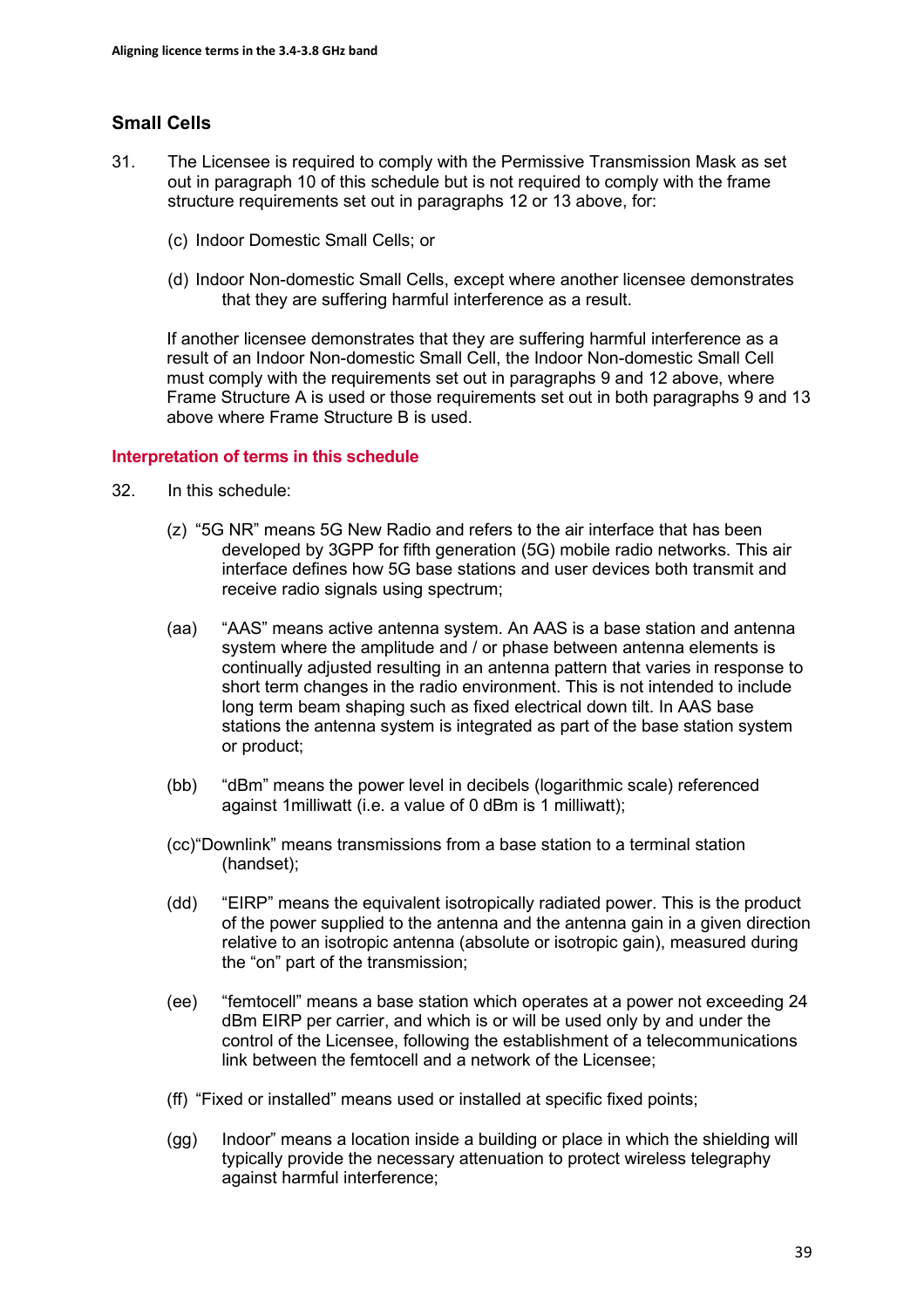- (hh) "Indoor Domestic Small Cell" means a base station with an EIRP of less than or equal to 24dBm per 20 MHz carrier that is located within a residential property;
- (ii) "Indoor Non-domestic Small Cell" means a base station with an EIRP of less than or equal to 24dBm per 20 MHz carrier that is located indoors but not within a residential property;
- (jj) "IR" means a United Kingdom Radio Interface Requirement notified by Ofcom in accordance with Article 8 of Directive 2014/53/EU of the European Parliament and of the Council on the harmonisation of the laws of the Member States relating to the making available on the market of radio equipment (known as the Radio Equipment Directive);
- (kk) "lower block edge" means, in relation to each Permitted Frequency Block, the lowest frequency in that Permitted Frequency Block;
- (ll) "mobile or nomadic" means intended to be used while in motion or during halts at unspecified points;
- (mm) "non-AAS" means a piece of Radio Equipment which is not an AAS;
- (nn) "per antenna" means per radiating unit/component (irrespective of the number of radiating elements that make up that unit/component);
- (oo) "per cell" means per specific piece of Radio Equipment. For a multi-sector base station, per cell refers to each one of the individual sectors irrespective of the number of transmit antennas;
- (pp) "Permitted Frequency Blocks" has the meaning given to it in paragraph 7 of this schedule;
- (qq) "PMax" is the maximum mean power for the base station in question if it is using a non-AAS. This is measured as EIRP per carrier and determined on a per antenna basis;
- (rr) "PMax'" is the maximum mean power for the base station in question if it is using an AAS. This is measured as TRP per carrier and determined on a per cell basis;
- (ss) "smart/intelligent low power repeater" means a repeater which operates with power not exceeding 24 dBm EIRP per carrier, which may be established by customers of the Licensee who have written agreements with the Licensee and:
	- The Licensee has ultimate control of the repeater, i.e. each individual repeater can be disabled remotely by the Licensee;
	- The repeater operates only on the Licensee's frequencies and with their valid Public Land Mobile Network Identifier;
	- Must not cause undue interference to other spectrum users; and
	- The repeater only transmits on the uplink timeslot when actively carrying a call (voice, video or data) or signalling from serviced handsets.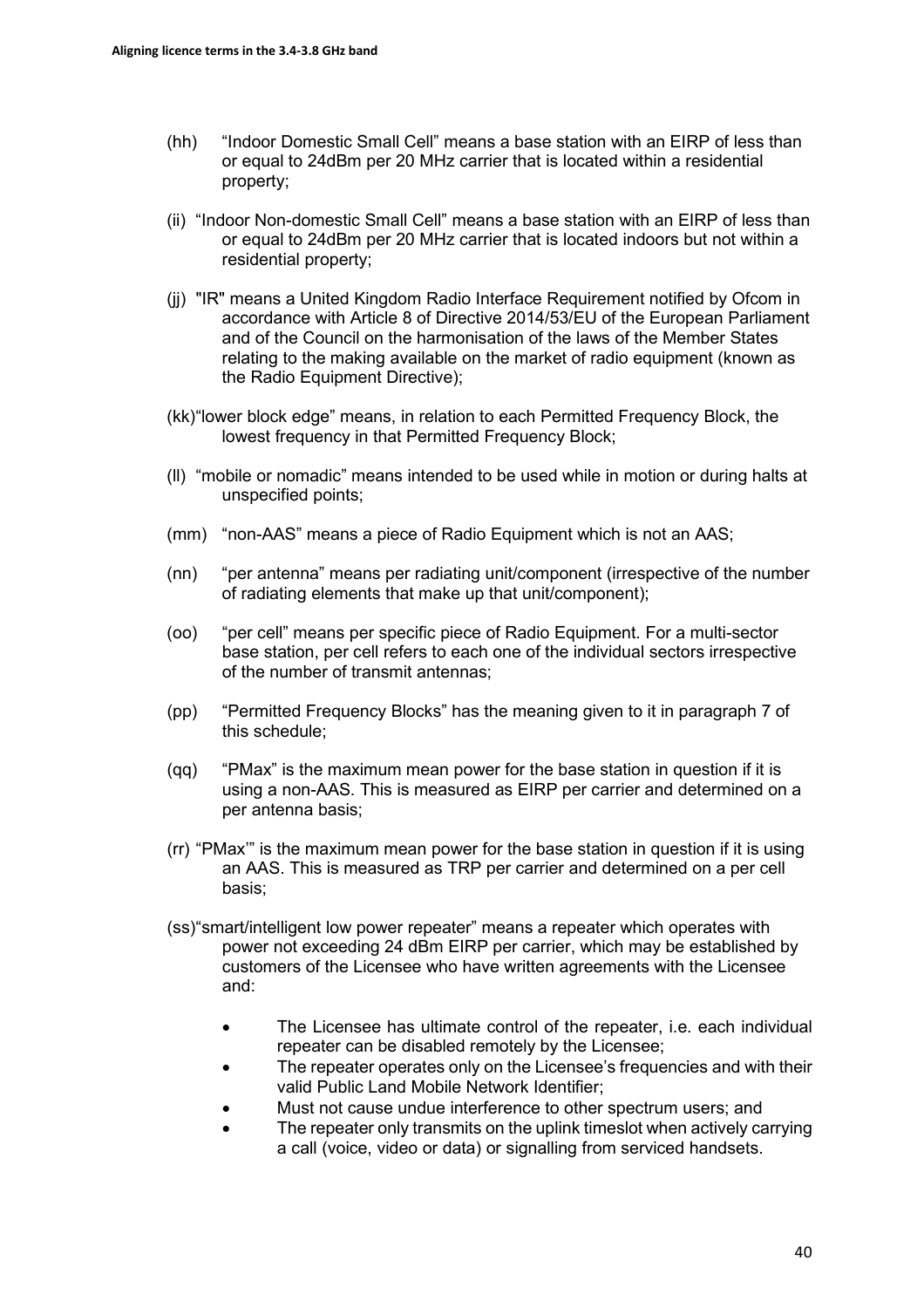- (tt) "TDD" means the application of time-division multiplexing to separate uplink and downlink signals;
- (uu) "TD-LTE" means the TDD variant of LTE (Long Term Evolution or 4G technology);
- (vv) "TRP" means the total radiated power. This is the integral of the power transmitted in different directions over the entire radiation sphere, measured during the on part of the transmission;
- (ww) "Uplink" means transmissions from a terminal station (handset) to a base station; and
- (xx) "upper block edge" means, in relation to each Permitted Frequency Block, the highest frequency in that Permitted Frequency Block.

# **Ofcom**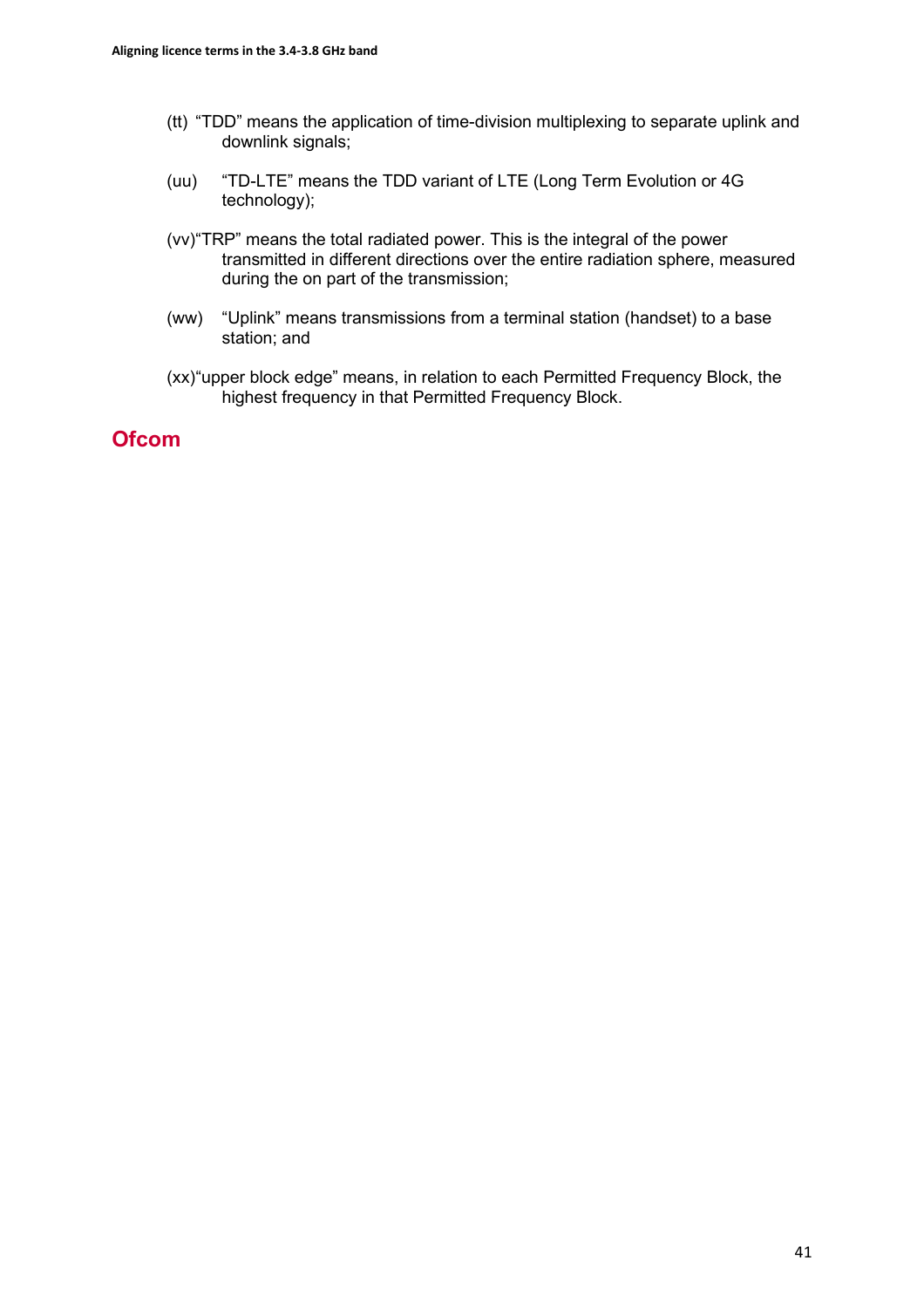#### **SCHEDULE 2 TO LICENCE NUMBER: 0823615**

## **Schedule Date: 18 May 2021**

#### **Licence Category: Spectrum Access 3.6 GHz**

#### **Description of Radio Equipment**

In this Licence, the Radio Equipment means any station apparatus that transmits in accordance with the requirements of paragraphs 6 and 7 of this schedule.

#### **Interface Requirements for the Radio Equipment use**

Use of the Radio Equipment shall comply with the following Interface Requirements:

IR 2015.1 to IR 2015.3: Spectrum Access in the 3400 MHz to 4009 MHz band.

#### **Special conditions relating to the operation of the Radio Equipment**

During the period that this Licence remains in force, the Licensee shall compile and maintain accurate written records of:

the following details relating to the Radio Equipment where the Radio Equipment spectral density exceeds 25 dBm/MHz or total e.i.r.p. exceeds 30 dBm:

postal address;

- National Grid reference (to 100 metres resolution);
- antenna height (above ground level) and type, and bearing east of true north;
- radio frequencies used by the Radio Equipment; and
- a statement of the number of subscribing customers,

and the Licensee must produce these records if requested by a person authorised by Ofcom.

- The Licensee shall inform Ofcom of the address of the premises at which this Licence and the information detailed at sub-paragraph 3(a) of this schedule shall be kept.
- The Licensee must submit to Ofcom copies of the records detailed in sub-paragraph 3(a) of this schedule at such intervals as Ofcom shall notify to the Licensee.
- The Licensee must also submit to Ofcom in such manner and at such times as Ofcom requests all information relating to the establishment, installation or use of the Radio Equipment as is reasonably requested for the purpose of verifying compliance with this Licence or for statistical purposes.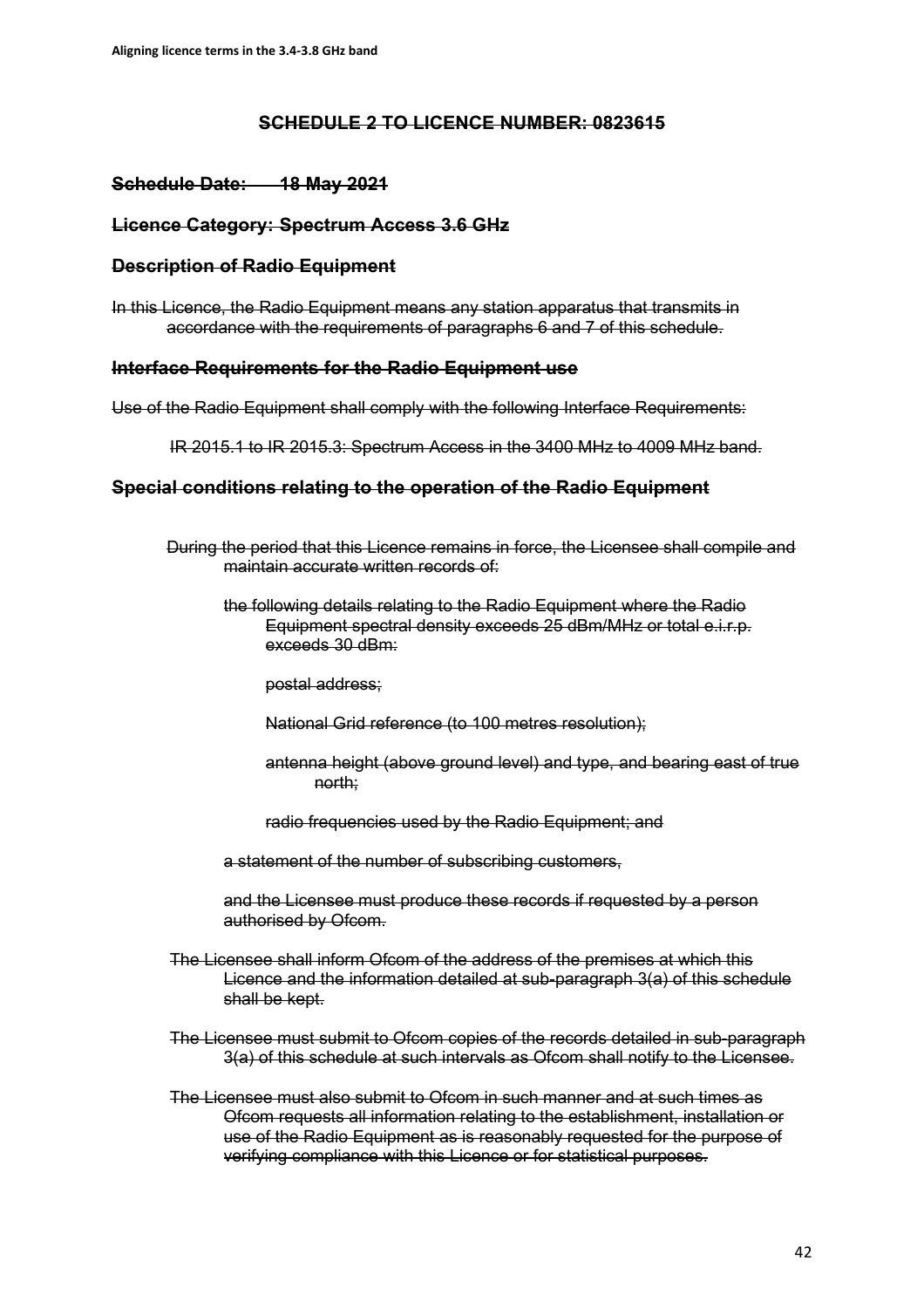The Licensee must ensure that the Radio Equipment is established and installed only for terrestrial use.

## **Co-ordination**

The Licensee must operate the Radio Equipment in accordance with any co-ordination procedure notified by Ofcom.

# **Permitted frequency band**

The Radio Equipment may only transmit within the following frequency band:

**3925 - 4009** MHz

### **Maximum permissible e.i.r.p.**

The Licensee shall ensure that the Radio Equipment conforms to the following e.i.r.p. limits:

Maximum e.i.r.p. +53 dBm/MHz

Except for mobile terminals, which shall conform to the following e.i.r.p. limit:

Maximum e.i.r.p. 25 dBm/MHz

In addition to this, the Licensee may be required to take additional measures to ensure that the establishment, installation and use of the Radio Equipment does not cause undue interference to receiving stations and/or radio apparatus operated by a neighbouring licensee.

## **Permissible Out of Block Emissions**

For Radio Equipment operating at powers above 25dBm/MHz deployed before 1st January 2010 the Licensee shall ensure that Out of Block shall conform to the following:

| Frequency offset measured from   | Maximum radiated spectral |
|----------------------------------|---------------------------|
| the edges of the frequency bands | power density             |
| specified in section 5           | (dBm/MHz)                 |
|                                  | 53                        |
|                                  | ΛΛ                        |
|                                  | $67*$ Af                  |
| 0.6                              | 19                        |
|                                  | 1 Q                       |
|                                  | $\star$                   |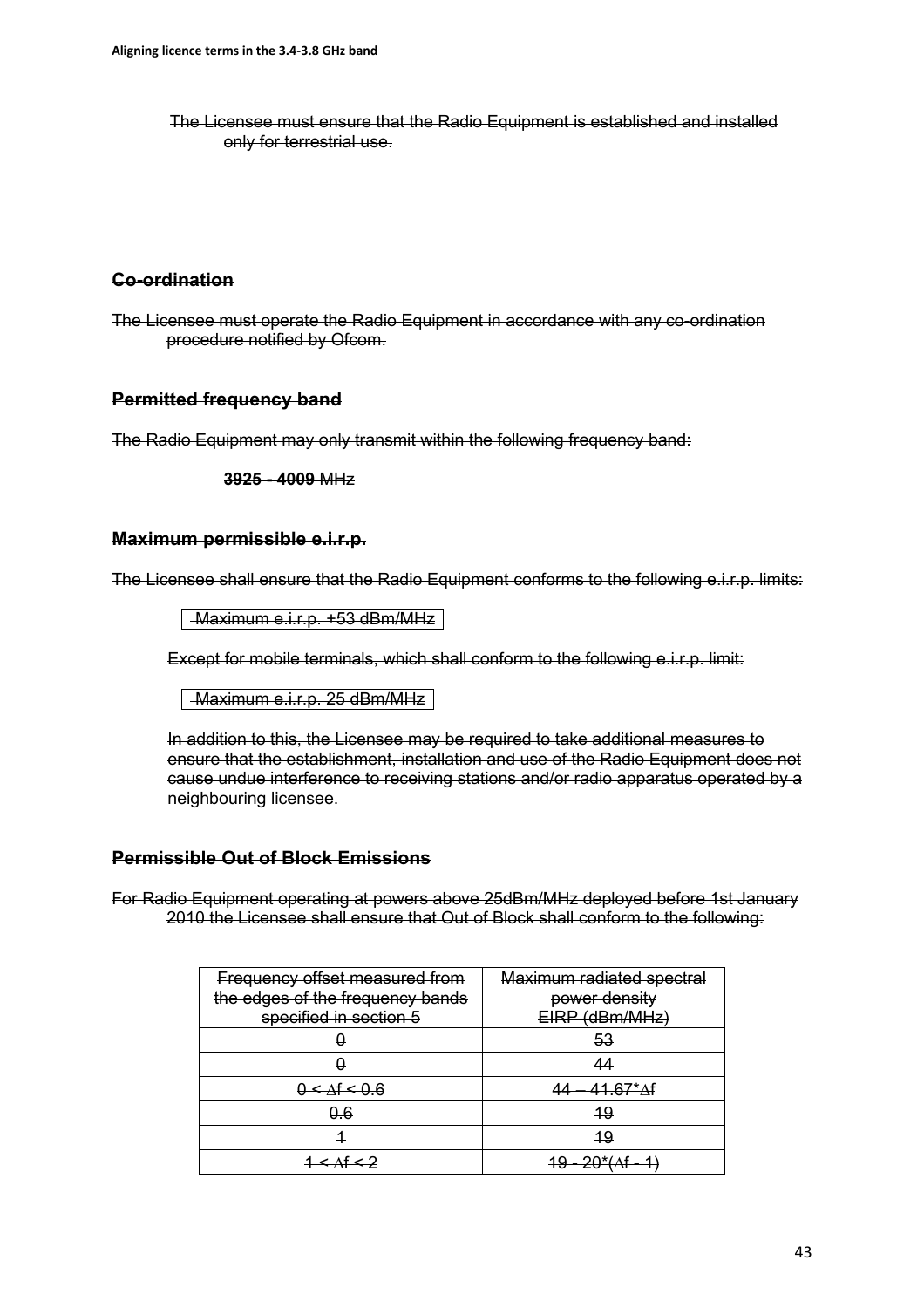≥ 2 -1

For Radio Equipment operating at powers above 25dBm/MHz deployed after 1st January 2012 the Licensee shall ensure that Out of Block shall conform to the following:

| Frequency offset measured from<br>the edges of the frequency bands<br>specified in section 5 | Maximum radiated spectral<br>power density<br>EIRP (dBm/MHz) |
|----------------------------------------------------------------------------------------------|--------------------------------------------------------------|
| θ                                                                                            | 53                                                           |
| 0                                                                                            | 44                                                           |
| $0 < \Delta f < 0.6$                                                                         | $41.67*$ $\Delta f$<br>44                                    |
| 0.6                                                                                          | 19                                                           |
| 4                                                                                            | 19                                                           |
| $1 < \Delta f < 2$                                                                           | <u>19 - 20*(Af - 1)</u>                                      |
| $\overline{2}$                                                                               |                                                              |
| 5                                                                                            | $-1$                                                         |
| 5                                                                                            | $-15.6$                                                      |
| $5 < \Delta f < 6.5$                                                                         | $-15.6 - 10.27*(\Delta f - 5)$                               |
| 6.5                                                                                          | $-31$                                                        |
| $6.5 < \Delta f < 9.5$                                                                       | 4* <del>(</del> Af - 6.5)                                    |
| $\geq 9.5$                                                                                   | -43                                                          |

The Licensee shall ensure that Out of Block Emission from the Radio Equipment operating at powers up to 25dBm/MHz shall conform to the following:

| Frequency offset measured from   | Maximum radiated spectral |
|----------------------------------|---------------------------|
| the edges of the frequency bands | power density             |
| specified in section 5           | (dBm/MHz)                 |
|                                  | <del>13.7</del>           |
| $0 \leq At \leq 1$               | <del>13.7 - 15*Af</del>   |
|                                  | $-1.3$                    |
| $4 \leq At \leq 2.5$             |                           |
| 2.5                              | <del>-3.2</del>           |
| $2.5 < \Delta f < 7.5$           | <del>46*(∆f - 2.5`</del>  |
| <del>7.5</del>                   | -5.5                      |
| 7.5 < At < 9.5                   | <del>5*(∆f</del>          |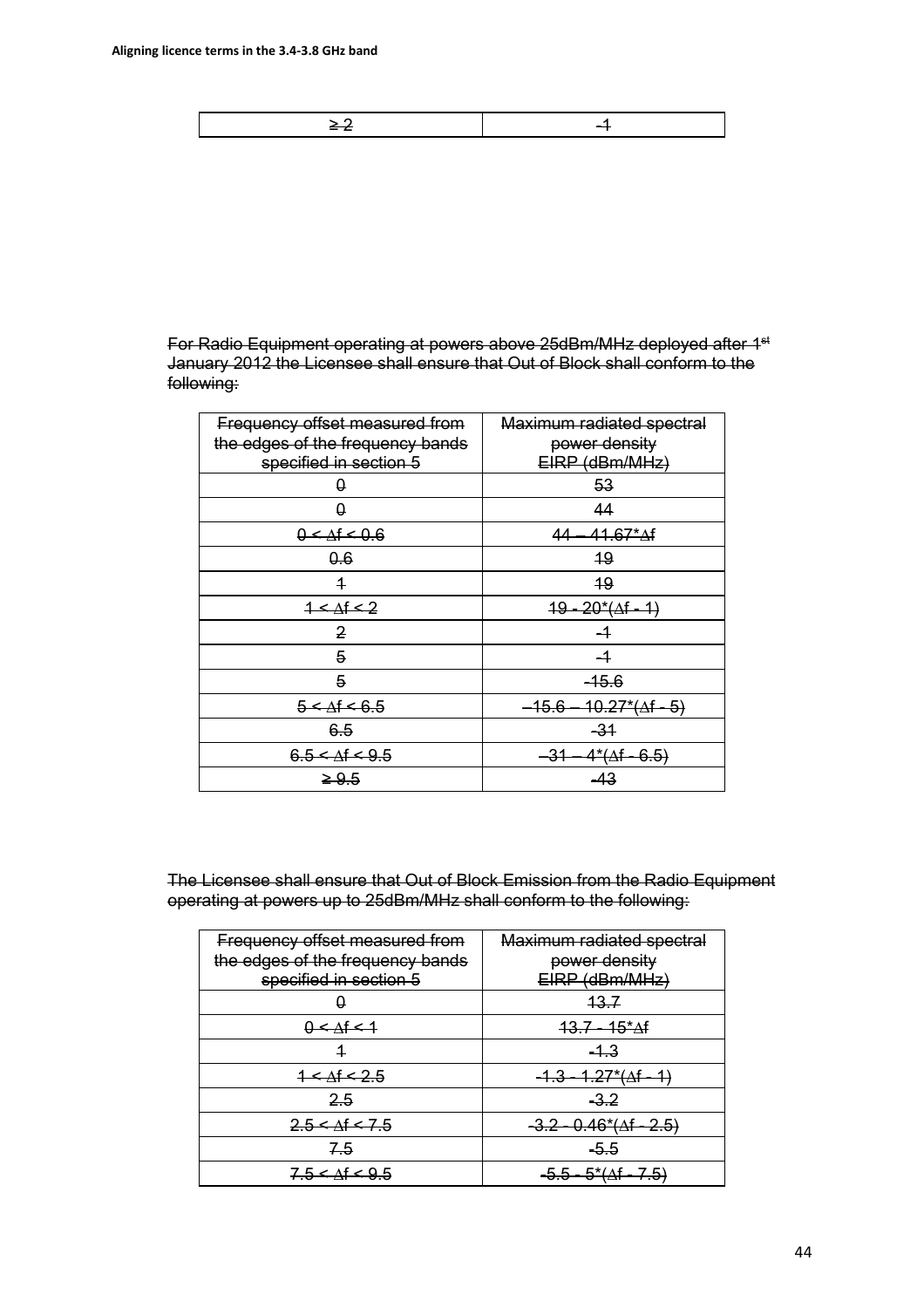|--|

#### **Interpretation**

In this schedule:

- "dBm" means the power level in decibels (logarithmic scale) referenced against 1 milliwatt (i.e. a value of 0 dBm is 0.001 W);
- "e.i.r.p." means the equivalent isotropically radiated power. This is the product of the power supplied to the antenna and the antenna gain in a given direction relative to an isotropic antenna (absolute or isotropic gain);
- "IR" means a United Kingdom Radio Interface Requirement notified by Ofcom in accordance with Directive 2014/53/EU of the European Parliament and of the Council on the harmonisation of the laws of the Member States relating to the making available on the market of radio equipment (known as the Radio Equipment Directive);
- "Out of Block Emission" means radio frequency emissions generated by the Radio Equipment and radiated into the frequency bands adjacent (in terms of frequency) to the Licensee's Permitted Frequency Bands;
- "Maximum radiated spectral power density" (of Out of Block Emissions) is the product of the power supplied to the antenna and the antenna gain in a given direction relative to an isotropic antenna that is outside the Licensee's Frequency Block;

# **Ofcom**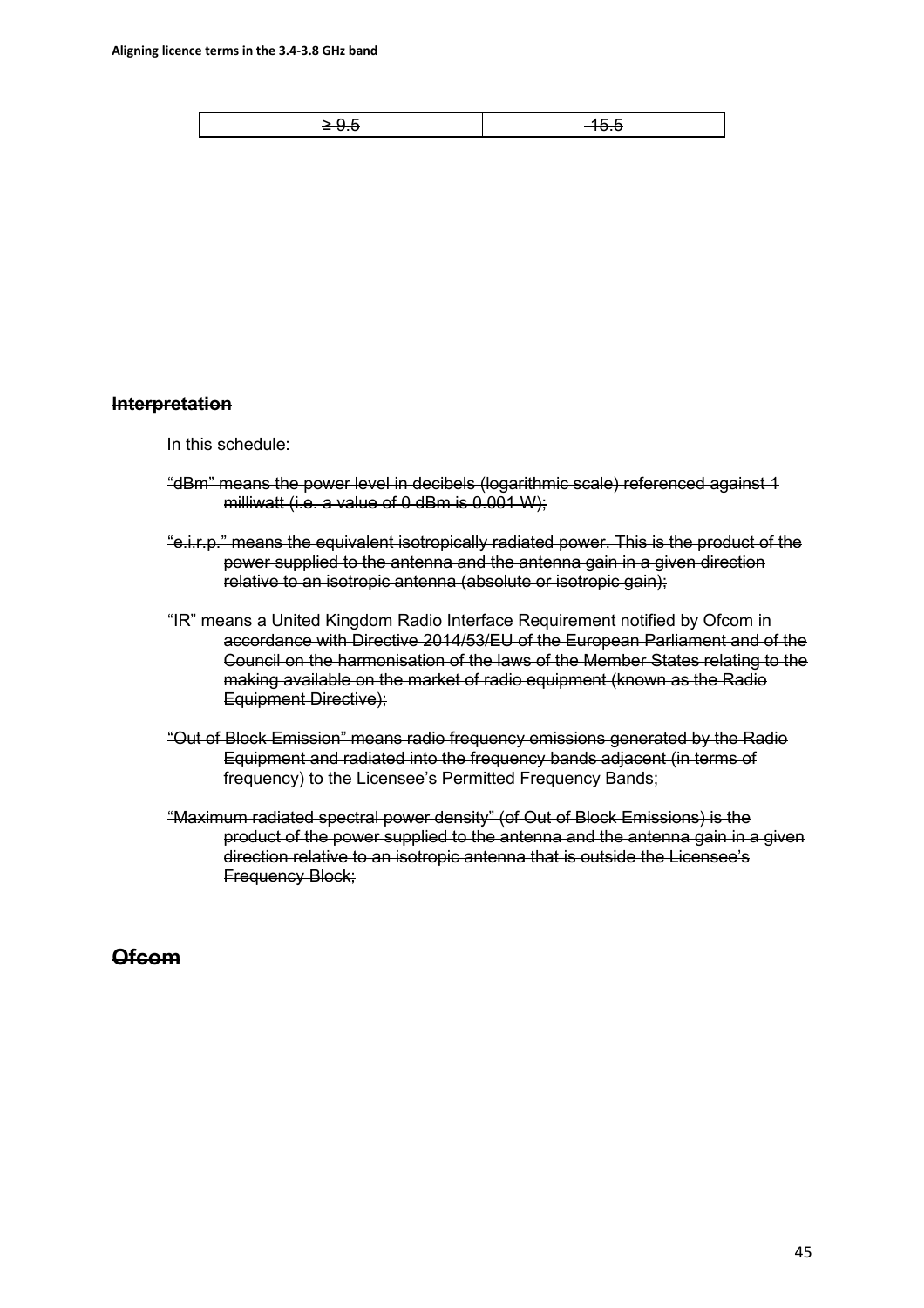## **SCHEDULE 3 TO LICENCE NUMBER: 0823615**

### **Schedule Date: 18 May 2021**

#### **Licence Category: Spectrum Access 3.6 GHz**

## **Spectrum Leasing**

#### **Grant of lease**

The Licensee may confer the benefit of the Licence (which is hereinafter referred to as a "lease") on another person (referred to as the "leaseholder) in respect of any wireless telegraphy station or wireless telegraphy apparatus to which the Licence relates, provided that the conditions in this schedule are met.

## **Conditions**

The conditions are –

L1. The Licensee may only confer the benefit of the Licence on one or more than one leaseholder for –

any geographical area forming part of the geographical area in which the Licensee is authorised to establish, install or use wireless telegraphy stations or apparatus under this Licence; and

for any frequency range forming part of the frequency band which the Licensee is authorised to use.

- L2. The Licensee shall remain responsible for all obligations under the Licence (including without limitation the obligations to pay licence fees in accordance with clause 8 of this Licence).
- L3. If the Licensee–

transfers his rights and obligations under the Licence by way of spectrum trade; or

- receives a notice of revocation from Ofcom revoking his Licence, the lease (and any sub-lease) shall automatically extinguish.
- L4. If Ofcom varies this licence in such a way that the provisions in condition 1 are no longer satisfied in respect of a lease which has been granted (or any sub-lease made by the leaseholder), that lease (or sub-lease) shall automatically extinguish.
- L5. The licensee must inform the leaseholder and any sub-leaseholder immediately when his Licence terminates (regardless of the reason for such termination).
- L6. The Licensee must inform the leaseholder (and any sub-leaseholder) that it proposes to apply for a spectrum trade, prior to any such application being made to Ofcom.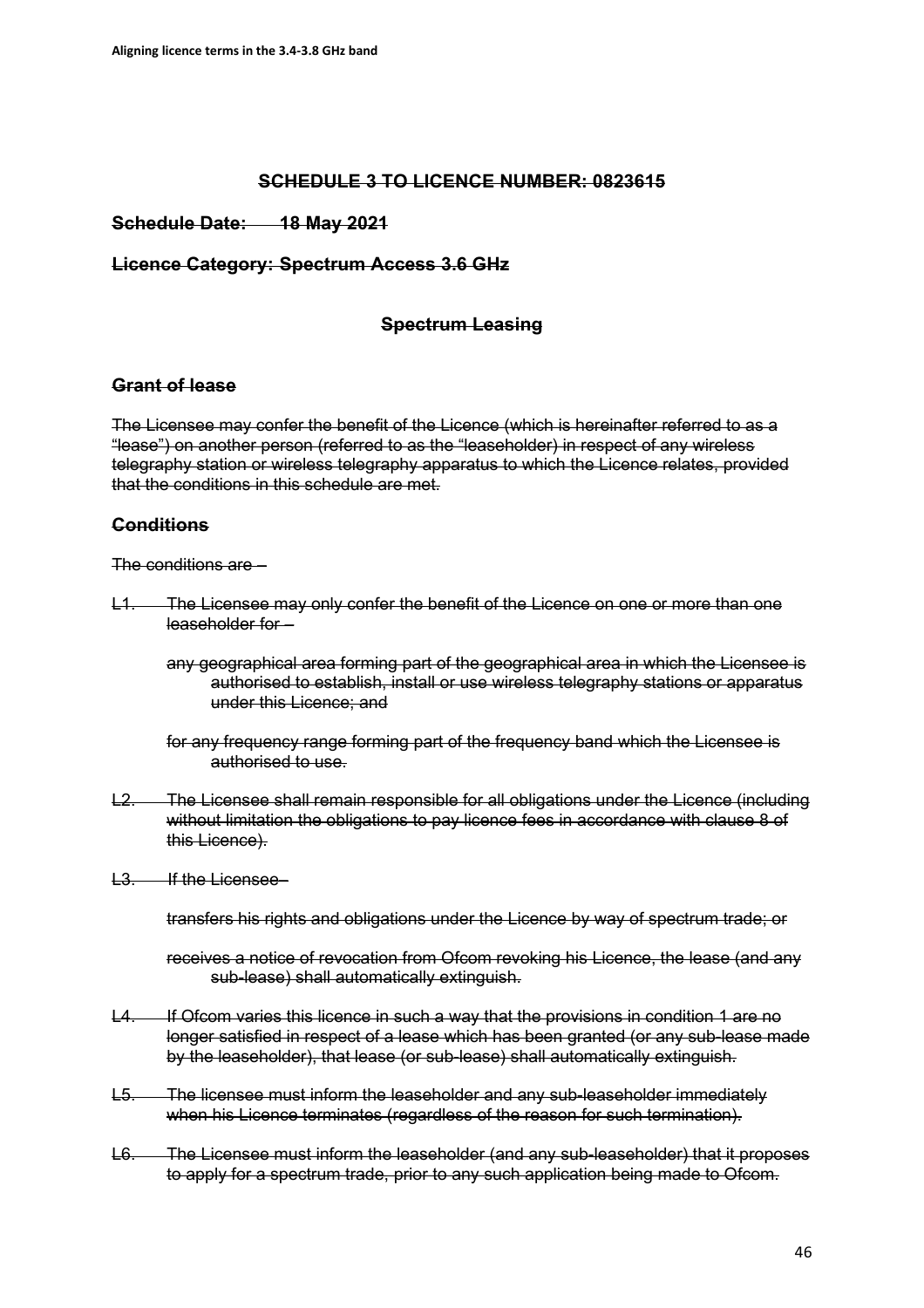- L7. The Licensee must ensure that the use of Radio Equipment by the leaseholder (and any sub-leaseholder) complies with the terms, provisions and limitations of this licence.
- L8. The Licensee must inform the leaseholder in writing of the following matters before use of the radio equipment commences:
	- the terms, provision and limitations of the Licence that governs the establishment, installation and use of the Radio Equipment;
	- that failure to meet the terms, provisions and limitations of this licence may be a criminal offence;
	- that failure to meet the terms, provisions and limitations of this Licence may also result in close down of the Radio Equipment.
- L9. The Licensee must have a written contract with the leaseholder containing the terms of the lease and must make this available to Ofcom immediately on request.
- L10. The Licensee must maintain records at all times of the persons to whom he has granted a lease and any persons who have been granted a sub-lease under this Licence.
- L11. The Licensee must make these records (and any other relevant information) immediately available to Ofcom on request.
- L12. The Licensee must ensure that one of the terms of the written contract is that both parties are bound by a dispute resolution procedure that provides for the prompt and satisfactory resolution of disputes with or between the holders of leases or any subleases under this Licence, including any relating to interference management.
- L13. If Ofcom investigates interference management issues which arise as a result of a complaint to Ofcom, and if both the person which is the subject of any undue interference caused and the source of any undue interference caused are the leaseholder, sub-leaseholders or the Licensee himself, Ofcom will charge the Licensee (and the Licensee shall pay) Ofcom's costs which relate to the investigation.
- L14. The Licensee must comply with all instructions given by Ofcom (whether verbal or in writing) which relate to the Licence or the use of the frequency band, and ensure that any leaseholder any sub-leaseholder are immediately informed and also comply with these instructions.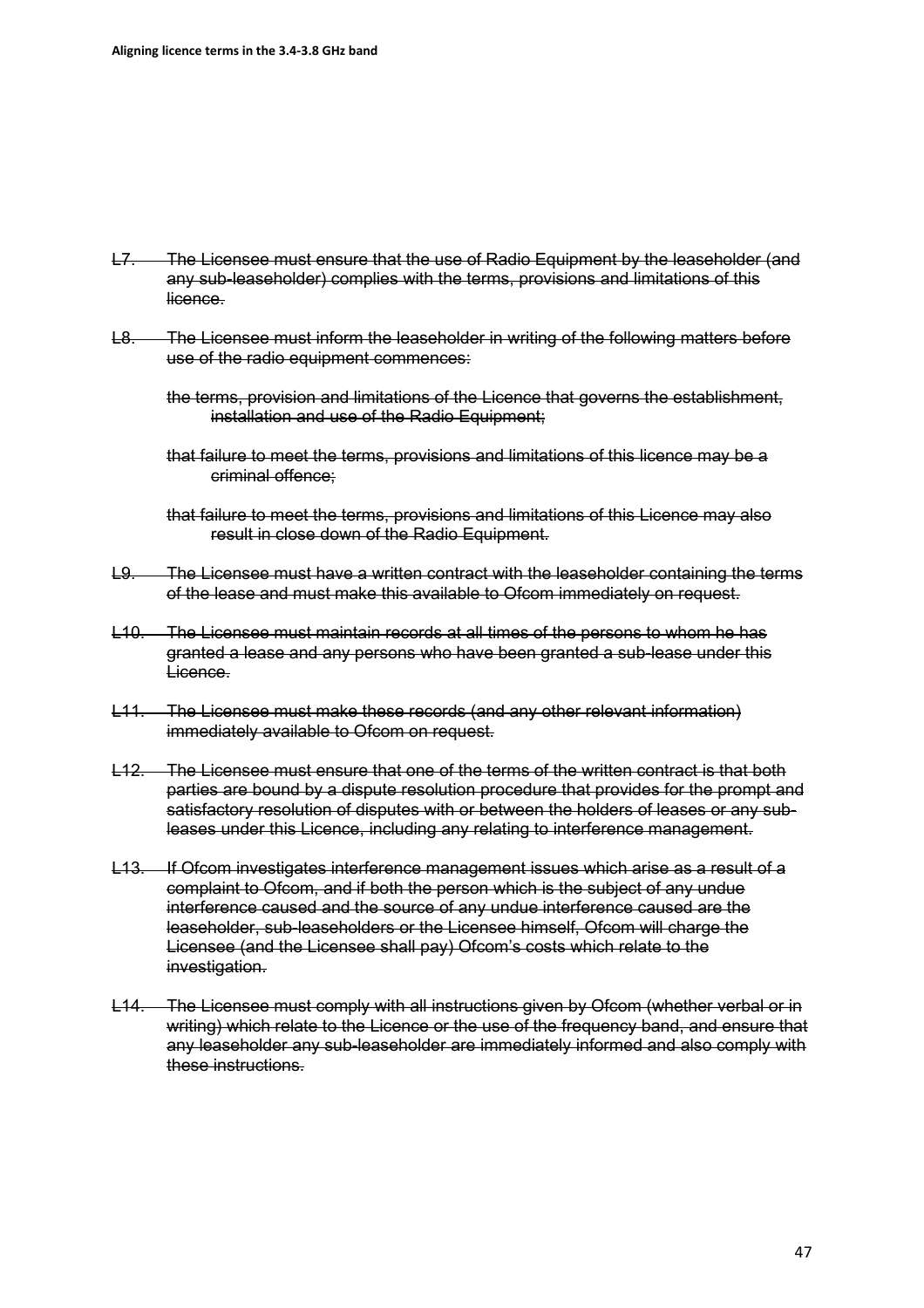### **Grant of sub-lease**

The Licensee may in his contract with the leaseholder permit the leaseholder to confer the benefit of the Licence (hereinafter referred to as "sub-lease") on any other person ("subleaseholder") provided that the conditions in this schedule are met.

- L15. The Licensee must
	- prohibit the sub-leaseholder from further conferring the benefit of the Licence on any other third party; and

ensure that the sub-leaseholder is made aware of that prohibition.

- L16. The Licensee must procure that the terms of any such permission are contained in his contract with his leaseholder.
- L17. The Licensee must procure that the written contract between the leaseholder and the sub-leaseholder containing the terms of the lease is made available to Ofcom immediately on request.
- L18. The Licensee must require in his contract that the leaseholder informs him immediately of any sub-lease which has taken place.
- L19. The sub-lease may only confer the benefit of the Licence on one or more than one such person for –

any geographical area forming part of the geographical area in which the Licensee is authorised to establish, install or use wireless telegraphy stations or apparatus under this Licence; and

- for any frequency range forming part of the frequency band which the Licensee is authorised to use.
- L20. The Licensee shall remain responsible for all obligations under the Licence (including without limitation the obligations to pay licence fees in accordance with clause 8 of this Licence).
- L21. The Licensee shall procure that the sub-leaseholder is informed of the following matters in writing before use of the radio equipment commences:
	- the terms, provision and limitations of the Licence that governs the establishment, installation and use of the Radio Equipment;
	- that failure to meet the terms, provisions and limitations of this Licence may be a criminal offence;
	- that failure to meet the terms, provisions and limitations of this Licence may also result in close down of the Radio Equipment.

# **Ofcom**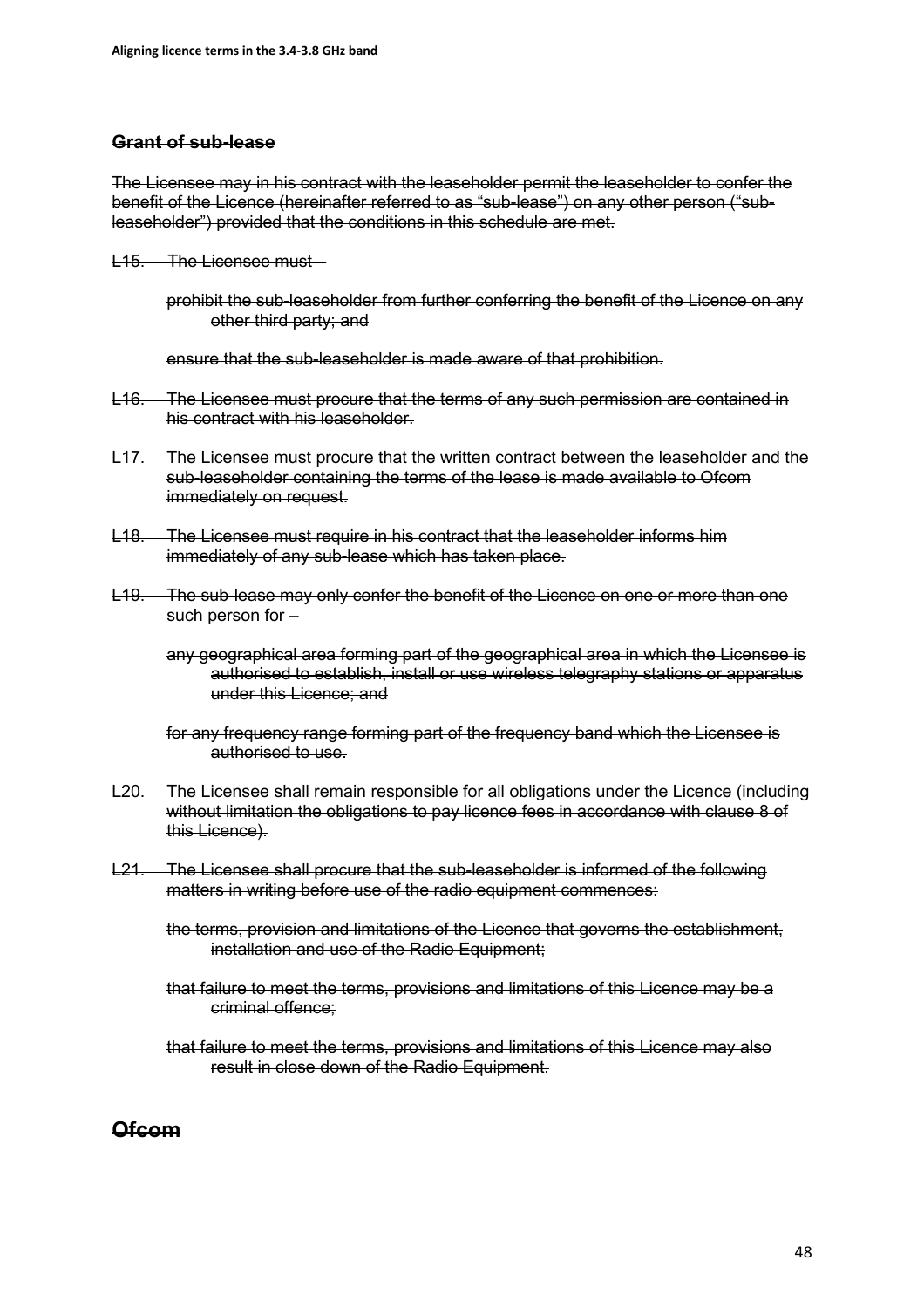# **SCHEDULE 4 2 TO LICENCE NUMBER: 0823615**

# **EMF Licence Condition**

**Schedule Date: 18 May 2021**

**Licence category: Spectrum Access 3.6 GHz**

## **Sites which are not shared with another licensee**

9. The Licensee shall only establish, install, modify or use Relevant Radio Equipment if the total electromagnetic field exposure levels produced by the Licensee's On-Site Radio Equipment do not exceed the basic restrictions<sup>[21](#page-48-0)</sup> in the relevant tables for general public exposure identified in the ICNIRP Guidelines<sup>[22](#page-48-1)</sup> in any area where a member of the general public is or can be expected to be present when transmissions are taking place.

# **Sites which are shared with another licensee**

- 10. In the case of a shared site where the Shared Site Exemption applies to the Licensee, the Licensee shall comply with paragraph 1 above.
- 11. In the case of a shared site where the Shared Site Exemption does not apply to the Licensee, the Licensee shall only establish, install, modify or use the Relevant Radio Equipment if:
	- (c) the total electromagnetic field exposure levels produced by the Licensee's On-Site Radio Equipment, together with
	- (d) the total electromagnetic field exposure levels produced by all other wireless telegraphy stations and wireless telegraphy apparatus operated by another licensee on the same site for which the Licensee can reasonably assume that a Shared Site Exemption does not apply,

do not exceed the basic restrictions<sup>[23](#page-48-2)</sup> in the relevant tables for general public exposure identified in the ICNIRP Guidelines<sup>[24](#page-48-3)</sup> in any area where a member of the general public is or can be expected to be present when transmissions are taking place.

<span id="page-48-0"></span><sup>&</sup>lt;sup>21</sup> Compliance with the reference levels for general public exposure identified in the ICNIRP Guidelines will ensure compliance with the basic restrictions.

<span id="page-48-1"></span><sup>&</sup>lt;sup>22</sup> The relevant tables for general public exposure are identified in Ofcom's "Guidance on EMF Compliance and Enforcement".

<span id="page-48-2"></span><sup>&</sup>lt;sup>23</sup> Compliance with the reference levels for general public exposure identified in the ICNIRP Guidelines will ensure compliance with the basic restrictions.

<span id="page-48-3"></span><sup>&</sup>lt;sup>24</sup> The relevant tables for general public exposure are identified in Ofcom's "Guidance on EMF Compliance and Enforcement".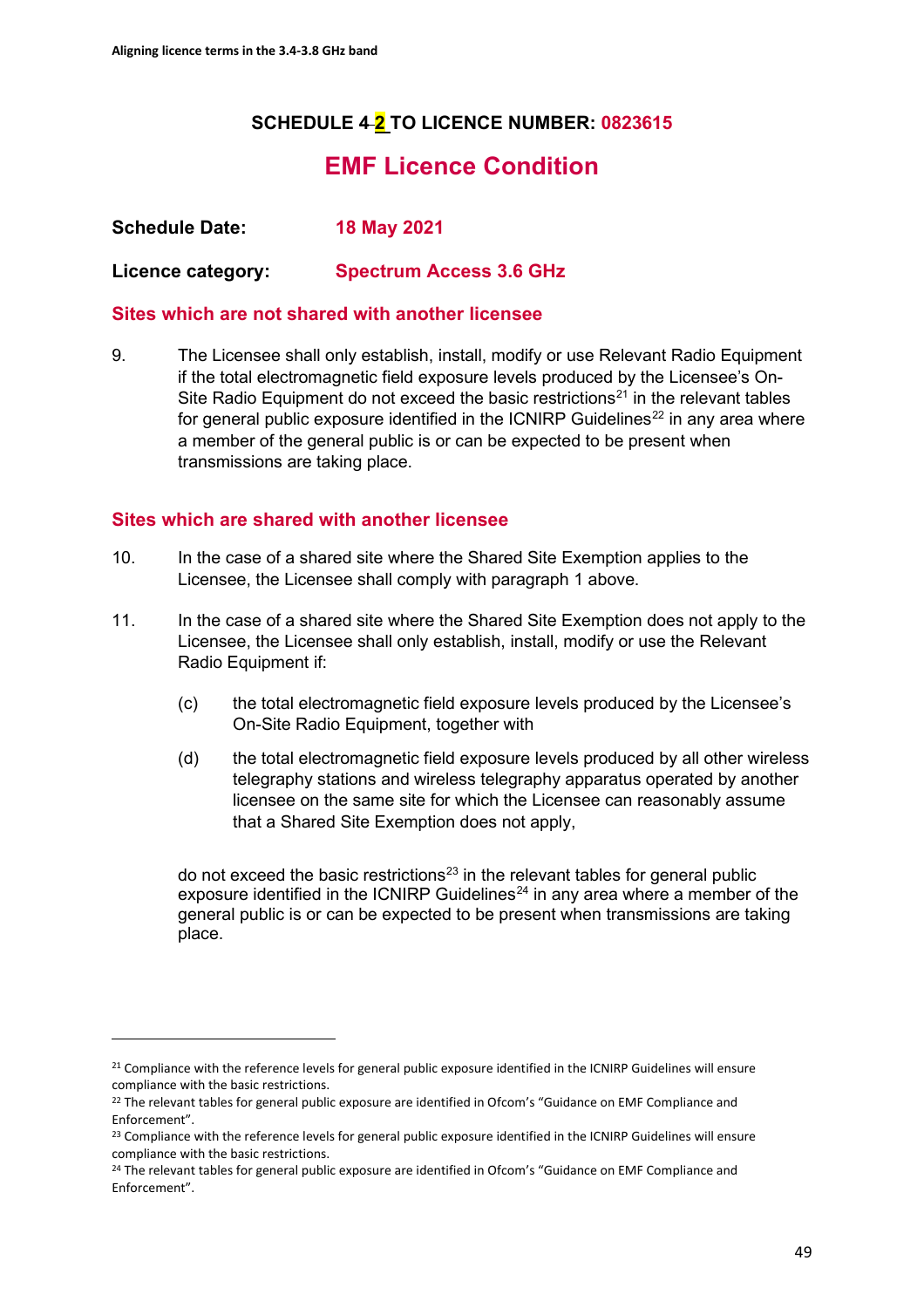# **Emergency Situations**

12. The obligations in paragraphs 1, 2 and 3 above will not apply if the Relevant Radio Equipment is being used for the purpose of seeking emergency assistance or reporting and responding to an emergency situation (in the vicinity of that situation) including for search and rescue activities and maritime emergency communications[25](#page-49-0).

### **Relationship with authorised transmission levels**

13. The Licensee shall comply with paragraphs 1, 2 and 3 above notwithstanding the maximum transmission levels authorised in the Licence.

## **Records**

14. The Licensee shall keep, or shall procure that a third party shall keep, and shall make available to Ofcom on request, records (including the type of records identified in Ofcom's "Guidance on EMF Compliance and Enforcement") that demonstrate how it has complied with paragraphs 1, 2 and 3 above when Relevant Radio Equipment is established, installed, modified or used.

# **Ofcom's "Guidance on EMF Compliance and Enforcement"**

15. When evaluating its compliance with paragraphs 1, 2 and 3 above, the Licensee shall take into account Ofcom's "Guidance on EMF Compliance and Enforcement" that is in force at the relevant time.

## **Interpretation**

- 16. In this schedule:
	- (m) **"dBi"** means the ratio in dB (decibel) when comparing the gain of the antenna to the gain of an isotropic antenna. An isotropic antenna is a theoretical antenna which radiates power uniformly in all directions;
	- (n) **"EIRP"** means equivalent isotropically radiated power which is the product of the power supplied to an antenna and the absolute or isotropic antenna gain in a given direction relative to an isotropic antenna;
	- (o) **"ERP"** means effective radiated power which is the product of the power supplied to an antenna and its gain in a given direction relative to a halfwave dipole;
	- (p) "**general public**" means any person who is not: (a) the Licensee, owner, operator or installer of the Relevant Radio Equipment; or (b) acting under a contract of employment or otherwise acting for purposes connected with

<span id="page-49-0"></span><sup>&</sup>lt;sup>25</sup> Further information on emergency situations in set out in Ofcom's "Guidance on EMF Compliance and Enforcement".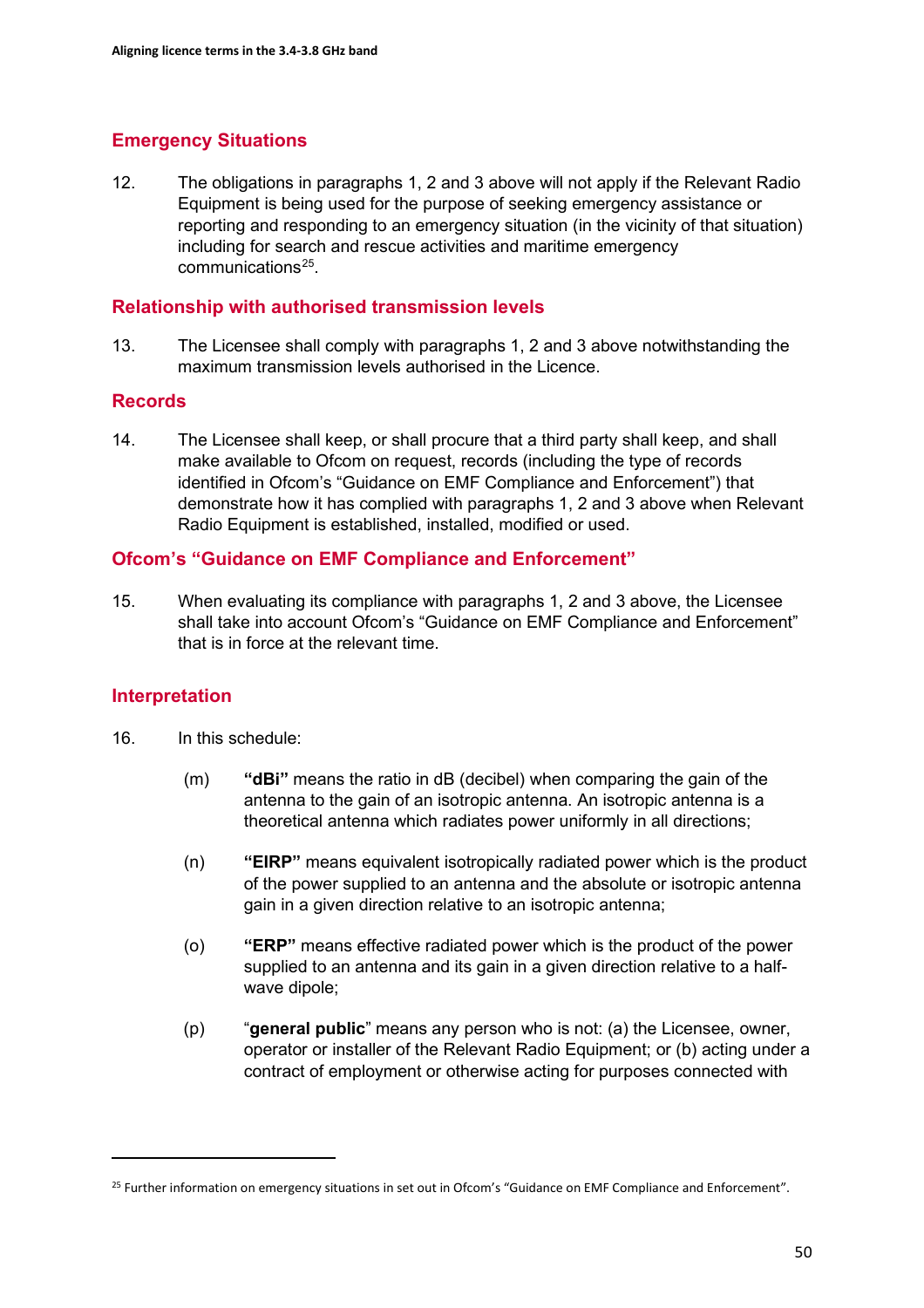their trade, business or profession or the performance by them of a public function; $^{26}$  $^{26}$  $^{26}$ 

- (q) **"ICNIRP Guidelines"** means the version of the Guidelines published by the International Commission on Non-Ionizing Radiation Protection for limiting exposure to electromagnetic fields which are identified in Ofcom's "Guidance on EMF Compliance and Enforcement" that is in force at the relevant time. [27](#page-50-1)
- (r) **"Licensee's On-Site Radio Equipment"** means the Relevant Radio Equipment and any other wireless telegraphy station(s) and wireless telegraphy apparatus on the same site which transmits at powers higher than 10 Watts EIRP or 6.1 Watts ERP.<sup>[28](#page-50-2)</sup>
- (s) **"Relevant Radio Equipment"** means all the Radio Equipment that is authorised by this Licence to transmit at powers higher than 10 Watts EIRP or 6.1 Watts ERP.
- (t) **"Shared Site Exemption"** means any of the following three situations apply on a shared site in relation to the Licensee's or another licensee's wireless telegraphy station(s) or wireless telegraphy apparatus that is authorised to transmit at powers higher than 10 Watts EIRP or 6.1 Watts ERP:
	- The first situation is that all of the licensee's wireless telegraphy station(s) or wireless telegraphy apparatus on a shared site do not transmit at a combined total radiated power in any particular direction<sup>[29](#page-50-3)</sup> that is higher than 100 Watts EIRP or 61 Watts ERP;<sup>30</sup>
	- The second situation is that the total electromagnetic field exposure levels produced by the licensee's wireless telegraphy station(s) or

<span id="page-50-0"></span><sup>&</sup>lt;sup>26</sup> There is pre-existing health and safety legislation which already requires employers to protect workers from exposure to electromagnetic fields ("EMF") including the following legislation specifically relating to EMF (as amended from time to time): [The Control of Electromagnetic Fields at Work Regulations 2016,](https://www.legislation.gov.uk/uksi/2016/588/pdfs/uksi_20160588_en.pdf) The Control of Electromagnetic Fields at Work [Regulations \(Northern Ireland\) 2016](https://www.legislation.gov.uk/nisr/2016/266/contents/made) and [The Merchant Shipping and Fishing Vessels \(Health and Safety at Work\)](https://www.legislation.gov.uk/uksi/2016/1026/contents/made)  [\(Electromagnetic Fields\) Regulations 2016.](https://www.legislation.gov.uk/uksi/2016/1026/contents/made)<br><sup>27</sup> Ofcom's "Guidance on EMF Compliance and Enforcement" will initially require the Licensee to comply with the ICNIRP

<span id="page-50-1"></span>Guidelines for limiting exposure to time-varying electric, magnetic and electromagnetic fields (up to 300 GHz), published in: Health Physics 74(4):494-522, dated April 1998 and available at:

<https://www.icnirp.org/cms/upload/publications/ICNIRPemfgdl.pdf> ("1998 Guidelines") or the ICNIRP Guidelines for limiting exposure to electromagnetic fields (100 KHz to 300 GHz), published in: Health Physics 118(5): 483–524; 2020 and available at[: https://www.icnirp.org/cms/upload/publications/ICNIRPrfgdl2020.pdf](https://www.icnirp.org/cms/upload/publications/ICNIRPrfgdl2020.pdf) ("2020 Guidelines"). However, once work on the relevant standards explaining the methodology for assessing compliance with the 2020 Guidelines has progressed sufficiently, Ofcom will publish a public consultation on updating its "Guidance on EMF Compliance and Enforcement" to explain that going forward Ofcom will be requiring the Licensee to comply with the 2020 Guidelines only. Following this public consultation, Ofcom will publish an updated version of Ofcom's "Guidance on EMF Compliance and Enforcement" on its website. Ofcom will follow the same process for any subsequent versions of the ICNIRP Guidelines.<br><sup>28</sup> 10 Watts EIRP is equivalent to 6.1 Watts ERP. In linear units EIRP (W) = 1.64 x ERP (W); in decibe 2.15. Ofcom's "Guidance on EMF Compliance and Enforcement" explains how the Licensee can determine if wireless telegraphy station(s) or wireless telegraphy apparatus "transmits at powers higher than 10 Watts EIRP or 6.1 Watts ERP".<br><sup>29</sup> For the purpose of this situation, the combined total radiated power is a simple sum of the radi ERP) of all of the licensee's wireless telegraphy station(s) or wireless telegraphy apparatus on the shared site that transmits signals covering the same or overlapping areas.

<span id="page-50-4"></span><span id="page-50-3"></span><span id="page-50-2"></span><sup>30</sup> 100 Watts EIRP is equivalent to 61 Watts ERP.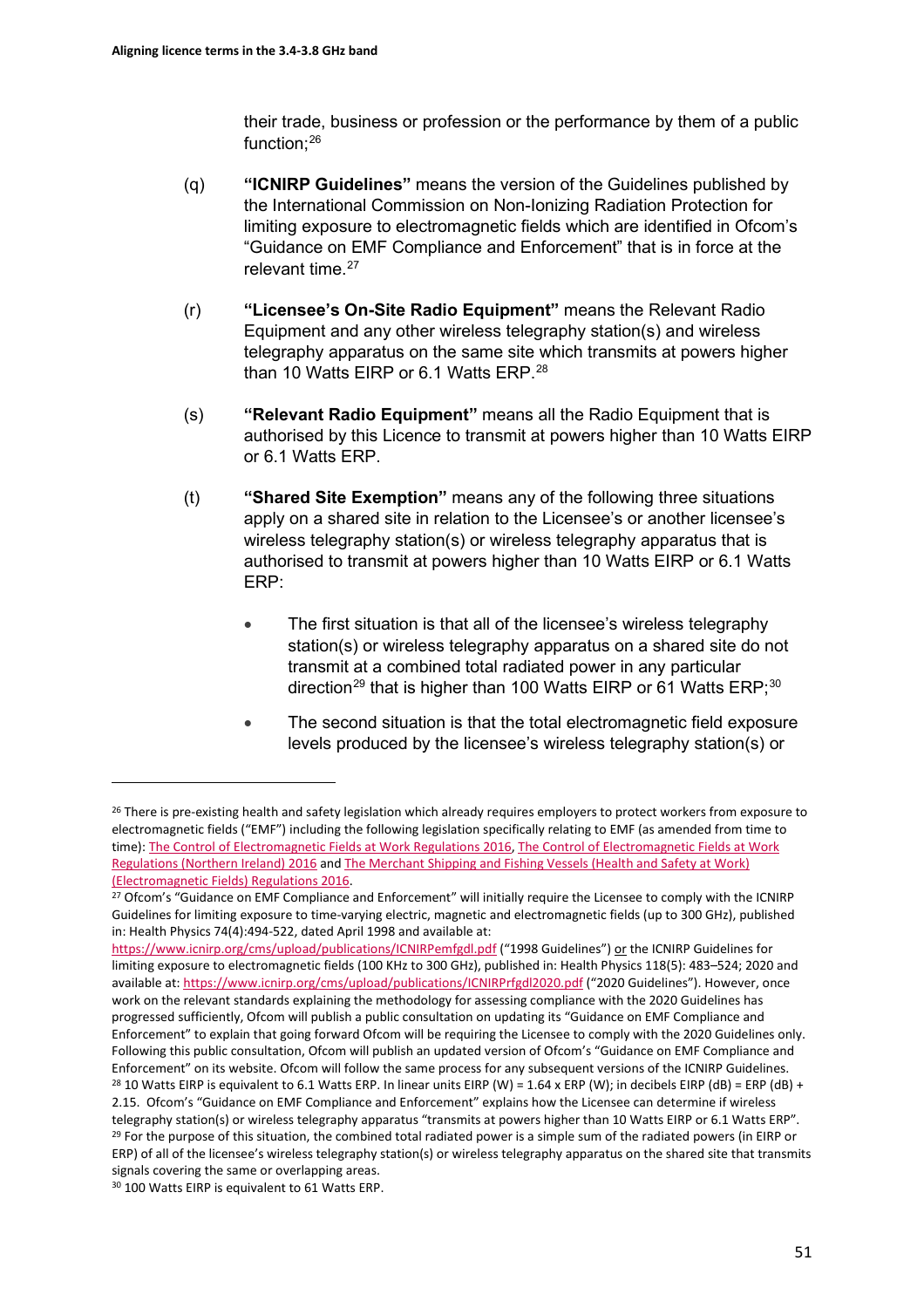wireless telegraphy apparatus in any area where a member of the general public is or can be expected to be present when transmissions are taking place is no more than 5% of the basic restrictions or 5% of the reference levels in the relevant tables for general public exposure identified in the ICNIRP Guidelines;<sup>[31](#page-51-0)</sup>

- The third situation is where the licensee's wireless telegraphy station or wireless telegraphy apparatus has an antenna gain that is equal to or higher than 29 dBi and has a fixed beam;
- (u) **"shared site"** means a site that is shared by the Licensee and at least one other licensee for the purposes of establishing, installing, modifying or using wireless telegraphy stations or wireless telegraphy apparatus;
- (v) **"site"** means a physical structure, building, vehicle or moving platform;
- (w) **"wireless telegraphy apparatus"** has the meaning given to it in section 117 of the Wireless Telegraphy Act 2006; and
- (x) **"wireless telegraphy station"** has the meaning given to it in section 117 of the Wireless Telegraphy Act 2006.

# **Ofcom**

<span id="page-51-0"></span><sup>&</sup>lt;sup>31</sup> The relevant tables for general public exposure are identified in Ofcom's "Guidance on EMF Compliance and Enforcement".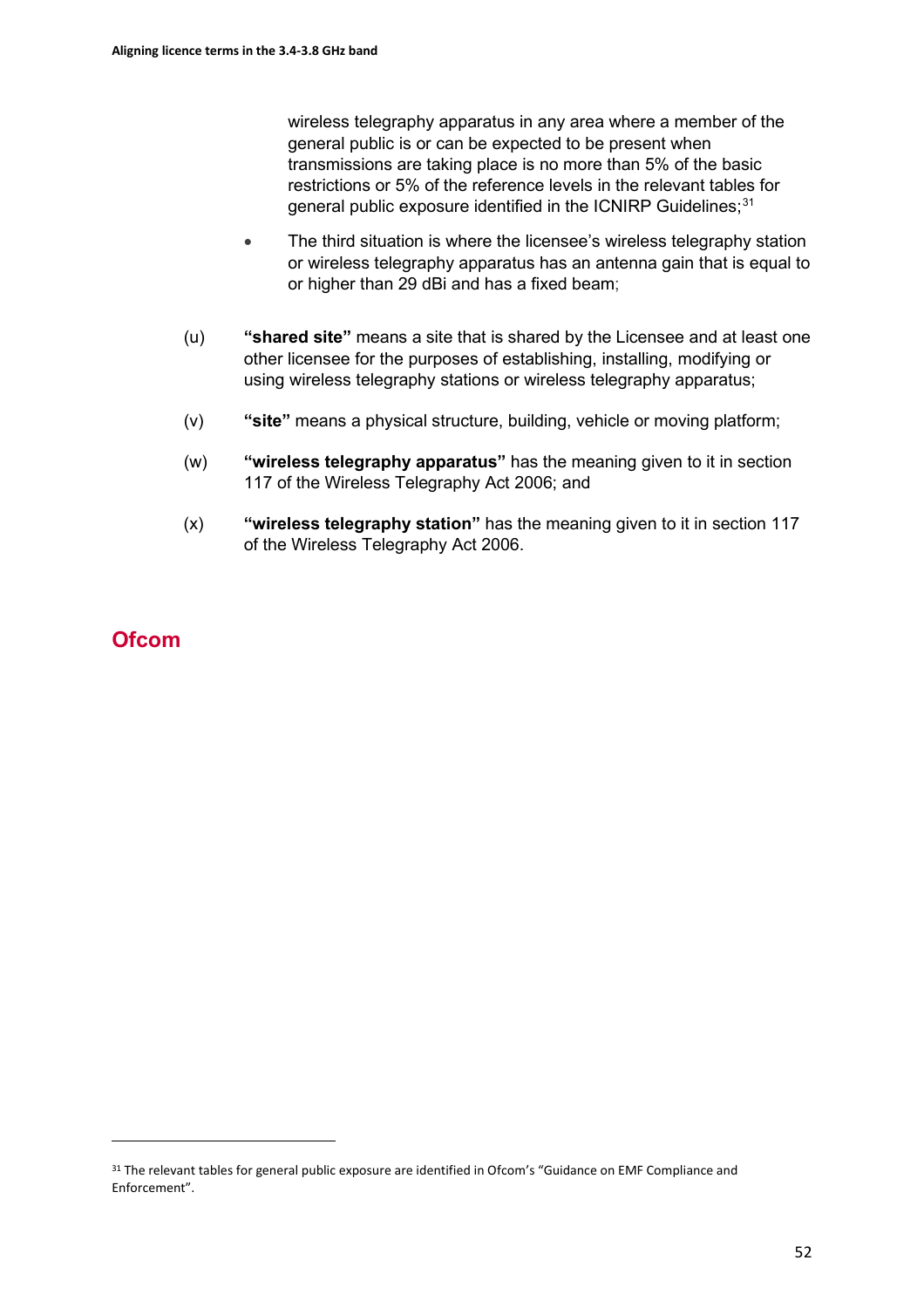# <span id="page-52-0"></span>A2. Draft fee regulations

#### STATUTORY INSTRUMENTS

# **2022 No.**

# **ELECTRONIC COMMUNICATIONS**

The Wireless Telegraphy (Licence Charges for the 3.4 GHz Frequency Band and the 3.6 GHz Frequency Band) Regulations 2022

| Made<br>$-$<br>-       | *** |
|------------------------|-----|
| Laid before Parliament | *** |
| Coming into force      | *** |

The Office of Communications ("OFCOM") make the following Regulations in exercise of the powers conferred by sections 12, 13(2) and 122(7) of the Wireless Telegraphy Act 2006 (**[a](#page-52-1)**) ("the Act").

Before making these Regulations OFCOM have given notice of their proposal to do so in accordance with section 122(4)(a) of the Act, published notice of their proposal in accordance with section 122(4)(b) of the Act, and have considered the representations made to them before the time specified in the notice in accordance with section  $122(4)(c)$  of the Act.

#### **Citation and commencement**

**1**. These Regulations may be cited as the Wireless Telegraphy (Licence Charges for the 3.4 GHz Frequency Band and the 3.6 GHz Frequency Band) Regulations 2022.

#### **Interpretation**

**2.** In these Regulations—

"MHz" means megahertz;

"OFCOM" means the Office of Communications;

"3.4 GHz frequency band" means the frequencies from 3480.0 to 3500.00 MHz and 3580.0 to 3600 MHz; and

"3.6 GHz frequency band" means the frequencies from 3600.0 to 3680.0 MHz.

<span id="page-52-1"></span><sup>(</sup>a) 2006 c. 36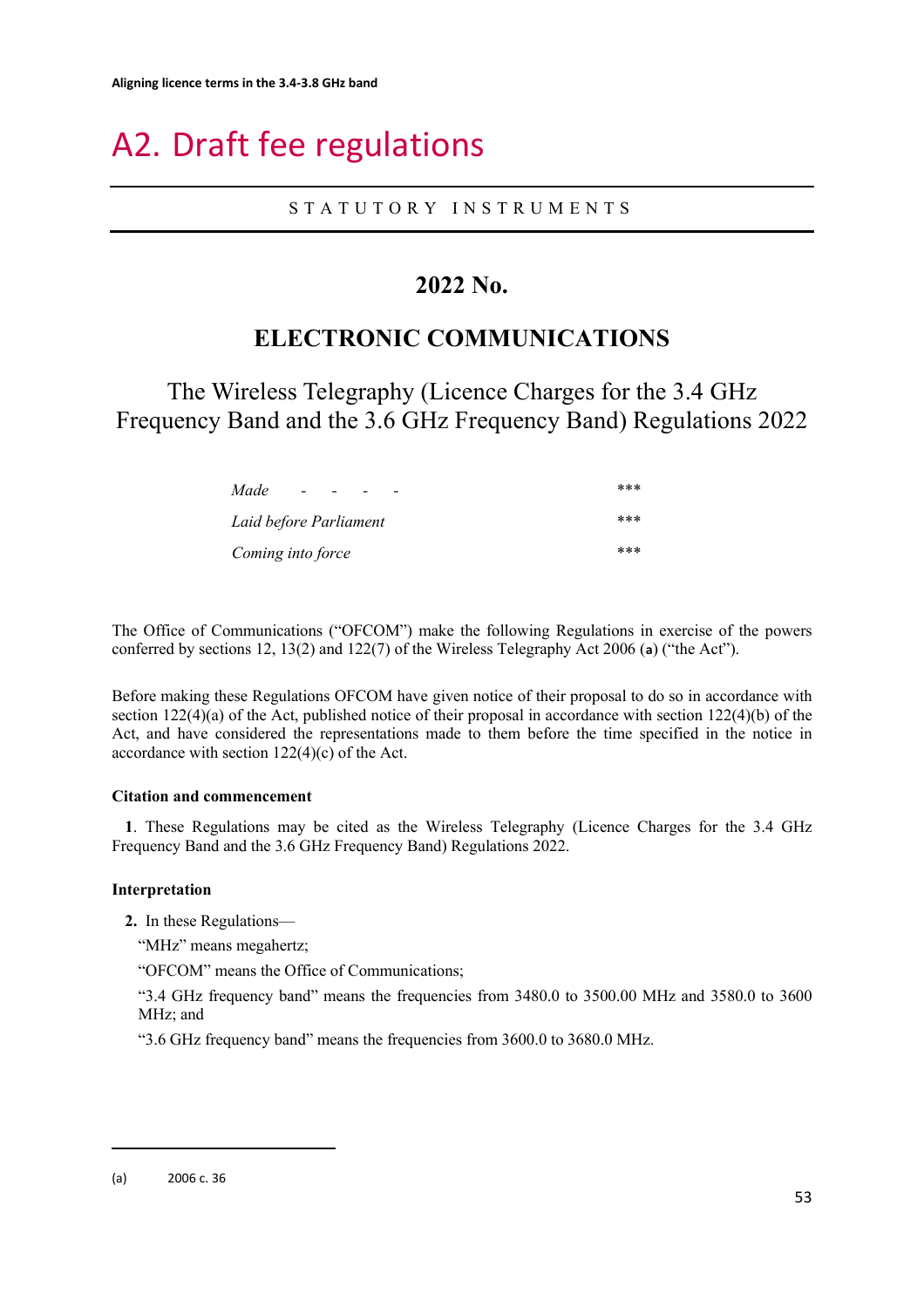#### **Revocation**

**3.** The Wireless Telegraphy (Licence Charges for the 3.4 GHz Frequency Band and the 3.6 GHz Frequency Band) Regulations 2019 are hereby revoked.

#### **Licence charges payable for the 3.4 GHz frequency band**

**4.** — (1) On [**date to be specified in final regulations**] the holder of a wireless telegraphy licence of the Spectrum Access 3.4 GHz licence class authorising the use of frequencies in the 3.4 GHz band shall pay to OFCOM the amount calculated in accordance with paragraph (2) and (3).

(2) The formula to calculate the total sum mentioned in paragraph  $(1)$  is—

 $S = \pounds [278,186,937,$  updated figure to be specified in the final regulations] x (CPI<sub>t</sub>  $\div$  CPI<sub>o</sub>);

Where —

"S" means the total sum;

"CPIt" means the most recent CPI value that is available on **[the payment date specified in regulation 4(1)**];

"CPI<sub>0</sub>" means the CPI value that is available on 30 April 2022;

"CPI value" means the number given in respect of that month in the monthly all items consumer prices index published by the Statistics Board.

(3) If the total sum calculated in accordance with paragraph (2) is a fraction of a whole number, it shall be rounded down to the nearest whole number.

#### **Licence charges payable for the 3.6 GHz frequency band**

**5.** — (1) On [**date to be specified in the final regulations**] the holder of a wireless telegraphy licence of the Spectrum Access 3.6 GHz licence class authorising the use of frequencies in the 3.6 GHz band shall pay to OFCOM the amount calculated in accordance with paragraph (2) and (3).

(2) The formula to calculate the total sum mentioned in paragraph  $(1)$  is—

 $S = \pounds [292,924,068,$  updated figure to be specified in the final regulations] x (CPI<sub>t</sub> ÷ CPI<sub>o</sub>);

Where —

"S" means the total sum

"CPIt" means the most recent CPI value that is available on **[the payment date specified in regulation 5(1)**];

"CPI0" means the CPI value that is available on 30 April 2022;

"CPI value" means the number given in respect of that month in the monthly all items consumer prices index published by the Statistics Board.

(3) If the total sum calculated in accordance with paragraph (2) is a fraction of a whole number, it shall be rounded down to the nearest whole number.

*[Name]* Group Director, Spectrum Group [Date] Office of Communications

#### **EXPLANATORY NOTE**

*(This note is not part of the Order)*

These Regulations set the level of charges payable to OFCOM in respect of the licences of Spectrum Access 3.4 GHz licence class granted under section 8 of the Wireless Telegraphy Act 2006 (c.36) for the use of the frequencies in the bands 3480-3500.0 MHz and 3580.0-3600.0 MHz.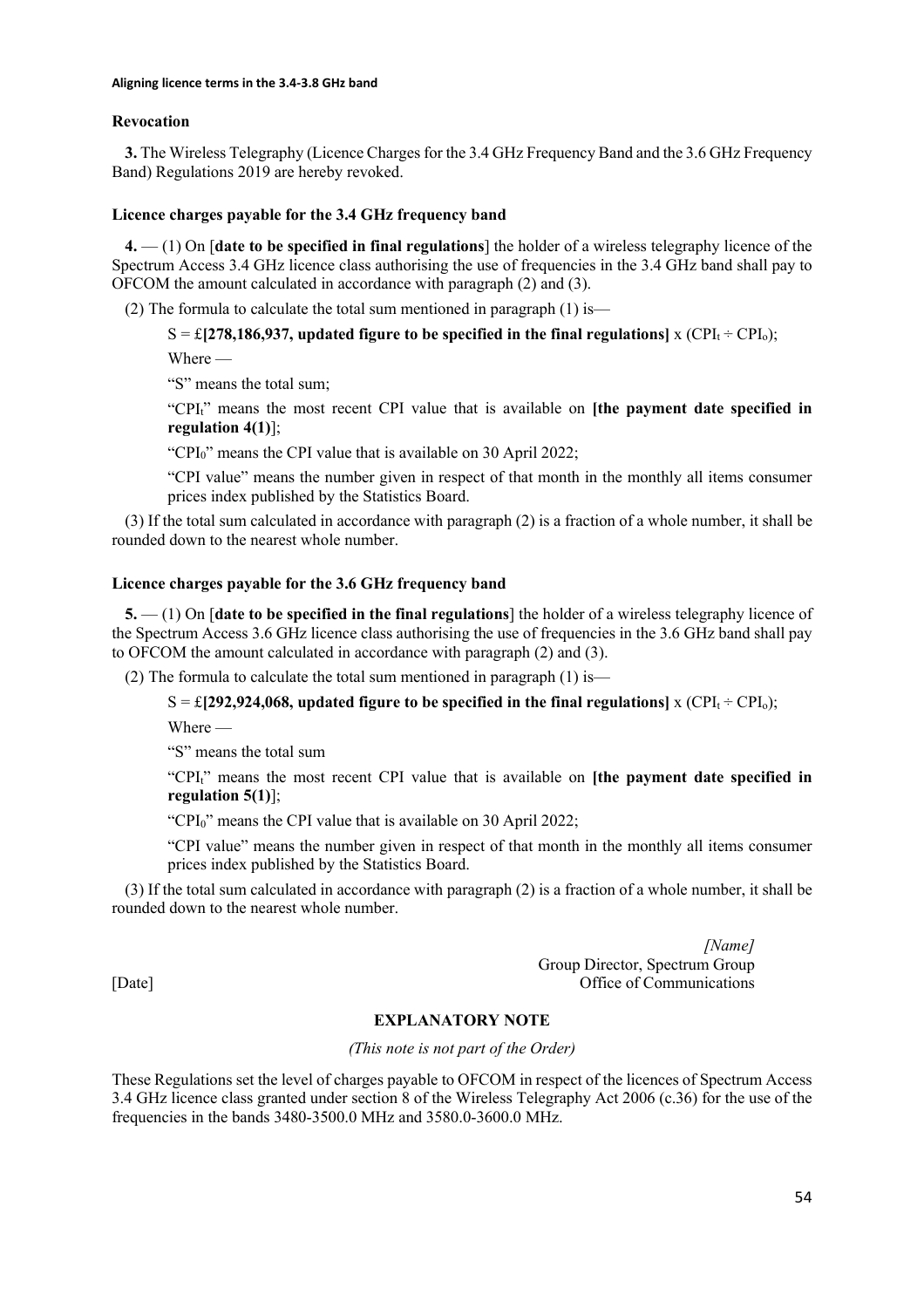#### **Aligning licence terms in the 3.4-3.8 GHz band**

These Regulations also set the level of charges payable to OFCOM in respect of the licences of Spectrum Access 3.6 GHz licence class granted under section 8 of the Wireless Telegraphy Act 2006 (c.36) for the use of the frequencies in the band 3600.0-3680.0 MHz.

Regulation 3 removes the charges payable by holders of a Spectrum Access 3.5 GHz licence for the use of the frequencies in the bands 3480-3500.0 MHz and 3580.0-3600.0 MHz, and the charges payable by holders of a Spectrum Access 3.6 GHz licence for the use of the frequencies in the band 3600.0-3680.0 MHz prescribed by the Wireless Telegraphy (Licence Charges for the 3.4 GHz Frequency Band and the 3.6 GHz Frequency Band) Regulations 2019.

Regulation 4 prescribes a one-off fee payable on **[date]** by the holder of a Spectrum Access 3.4 GHz licence authorising the use of the frequencies in the bands 3480-3500.0 MHz and 3580.0-3600.0 MHz.

Regulation 5 prescribes a one-off fee payable on **[date]** by the holder of a Spectrum Access 3.6 GHz licence for the use of the frequencies in the band 3600.0-3680.0 MHz.

A regulatory impact assessment of the effect of these Regulations has been prepared. Copies of this assessment have been placed in the library of the Houses of Parliament.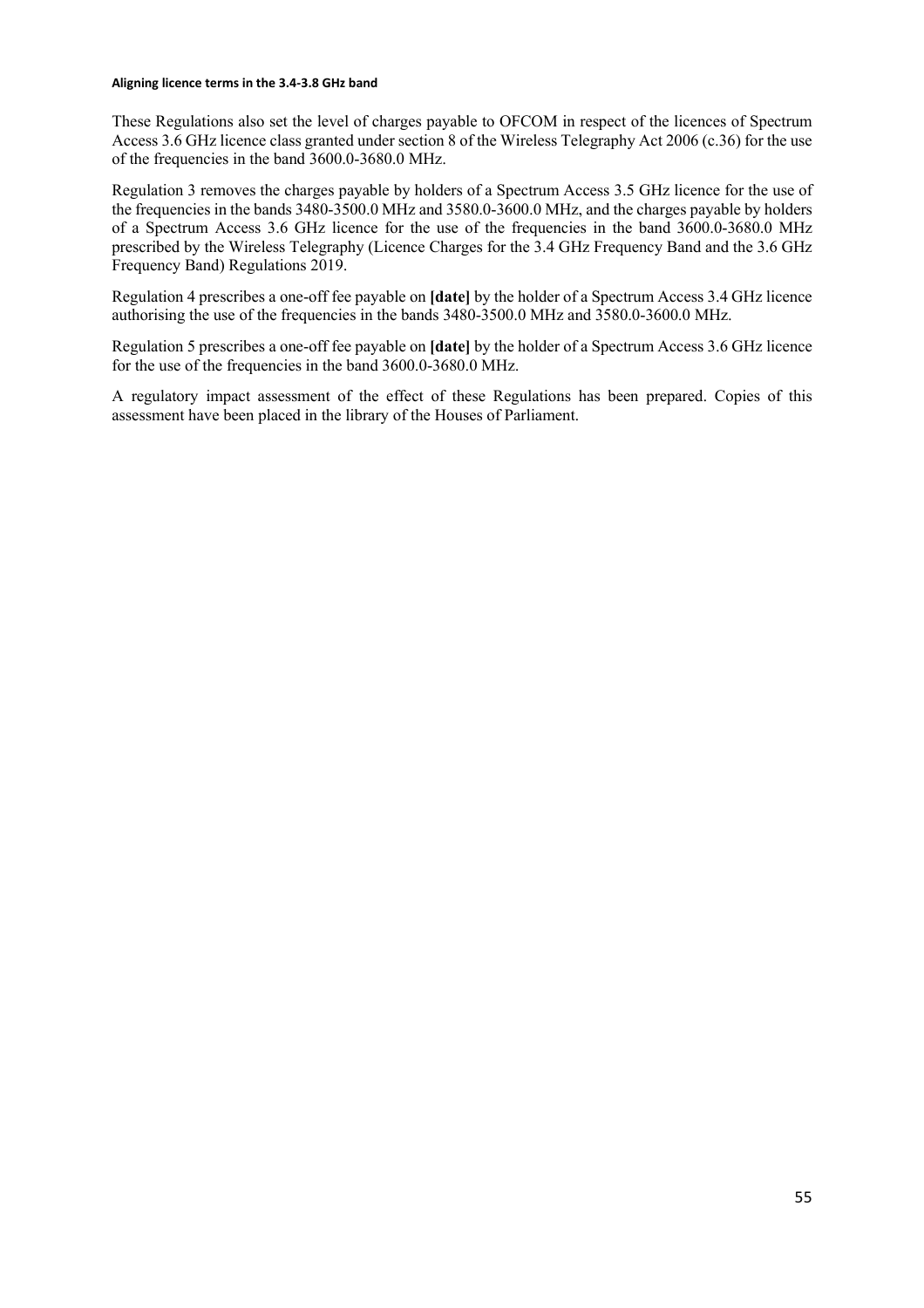# <span id="page-55-0"></span>A3. Responding to this consultation

# **How to respond**

- A3.1 Ofcom would like to receive views and comments on the issues raised in this document, by 5pm on 5 July 2022.
- A3.2 You can download a response form from [https://www.ofcom.org.uk/consultations-and](https://www.ofcom.org.uk/consultations-and-statements/category-2/aligning-licence-terms-in-the-3.4-3.8-ghz-band)[statements/category-2/aligning-licence-terms-in-the-3.4-3.8-ghz-band.](https://www.ofcom.org.uk/consultations-and-statements/category-2/aligning-licence-terms-in-the-3.4-3.8-ghz-band) You can return this by email or post to the address provided in the response form.
- A3.3 If your response is a large file, or has supporting charts, tables or other data, please email it t[o 3.4-3.8.licence.alignment@ofcom.org.uk,](mailto:3.4-3.8.licence.alignment@ofcom.org.uk) as an attachment in Microsoft Word format, together with th[e cover sheet.](https://www.ofcom.org.uk/consultations-and-statements/consultation-response-coversheet) This email address is for this consultation only.
- A3.4 Responses may alternatively be posted to the address below, marked with the title of the consultation:

Spectrum Policy and Analysis Ofcom Riverside House 2A Southwark Bridge Road London SE1 9HA

- A3.5 We welcome responses in formats other than print, for example an audio recording or a British Sign Language video. To respond in BSL:
	- Send us a recording of you signing your response. This should be no longer than 5 minutes. Suitable file formats are DVDs, wmv or QuickTime files. Or
	- Upload a video of you signing your response directly to YouTube (or another hosting site) and send us the link.
- A3.6 We will publish a transcript of any audio or video responses we receive (unless your response is confidential)
- A3.7 We do not need a paper copy of your response as well as an electronic version. We will acknowledge receipt if your response is submitted via the online web form, but not otherwise.
- A3.8 You do not have to answer all the questions in the consultation if you do not have a view; a short response on just one point is fine. We also welcome joint responses.
- A3.9 It would be helpful if your response could include direct answers to the questions asked in the consultation document. The questions are listed at Annex 6. It would also help if you could explain why you hold your views, and what you think the effect of Ofcom's proposals would be.
- A3.10 If you want to discuss the issues and questions raised in this consultation, please contact Reuben Braddock by email a[t 3.4-3.8.licence.alignment@ofcom.org.uk.](mailto:3.4-3.8.licence.alignment@ofcom.org.uk)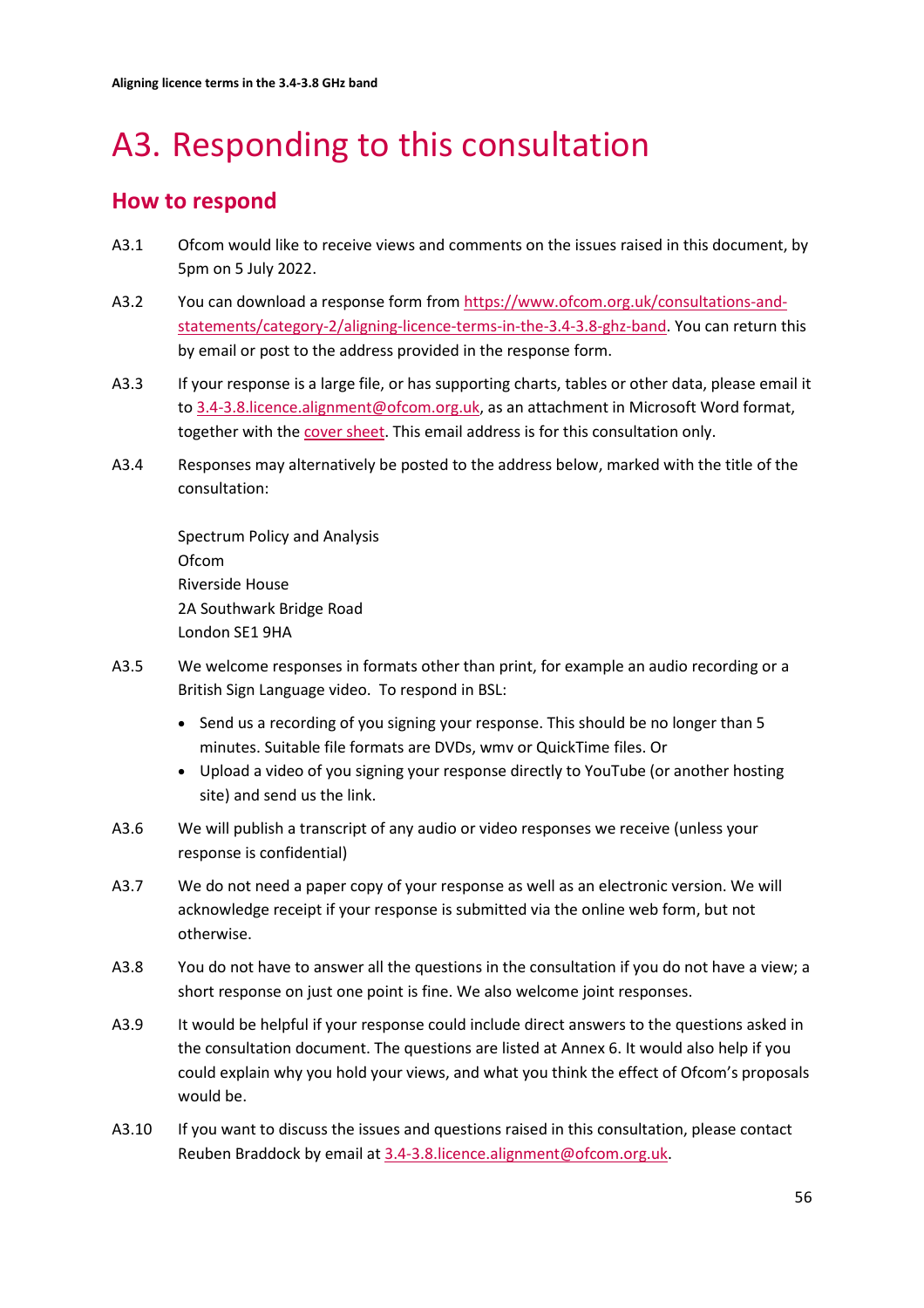# **Confidentiality**

- A3.11 Consultations are more effective if we publish the responses before the consultation period closes. In particular, this can help people and organisations with limited resources or familiarity with the issues to respond in a more informed way. So, in the interests of transparency and good regulatory practice, and because we believe it is important that everyone who is interested in an issue can see other respondents' views, we usually publish all responses on [the Ofcom](http://www.ofcom.org.uk/) website as soon as we receive them.
- A3.12 If you think your response should be kept confidential, please specify which part(s) this applies to, and explain why. Please send any confidential sections as a separate annex. If you want your name, address, other contact details or job title to remain confidential, please provide them only in the cover sheet, so that we don't have to edit your response.
- A3.13 If someone asks us to keep part or all of a response confidential, we will treat this request seriously and try to respect it. But sometimes we will need to publish all responses, including those that are marked as confidential, in order to meet legal obligations.
- A3.14 Please also note that copyright and all other intellectual property in responses will be assumed to be licensed to Ofcom to use. Ofcom's intellectual property rights are explained further in ou[r Terms of Use.](https://www.ofcom.org.uk/about-ofcom/website/terms-of-use)

# **Next steps**

- A3.15 Following this consultation period, Ofcom plans to publish a statement in Summer 2022.
- A3.16 If you wish, you can [register to receive mail updates](https://www.ofcom.org.uk/about-ofcom/latest/email-updates) alerting you to new Ofcom publications.

# **Ofcom's consultation processes**

- A3.17 Ofcom aims to make responding to a consultation as easy as possible. For more information, please see our consultation principles in Annex 4.
- A3.18 If you have any comments or suggestions on how we manage our consultations, please email us a[t consult@ofcom.org.uk.](mailto:consult@ofcom.org.uk) We particularly welcome ideas on how Ofcom could more effectively seek the views of groups or individuals, such as small businesses and residential consumers, who are less likely to give their opinions through a formal consultation.
- A3.19 If you would like to discuss these issues, or Ofcom's consultation processes more generally, please contact the corporation secretary:

Corporation Secretary Ofcom Riverside House 2a Southwark Bridge Road London SE1 9HA Email: [corporationsecretary@ofcom.org.uk](mailto:corporationsecretary@ofcom.org.uk)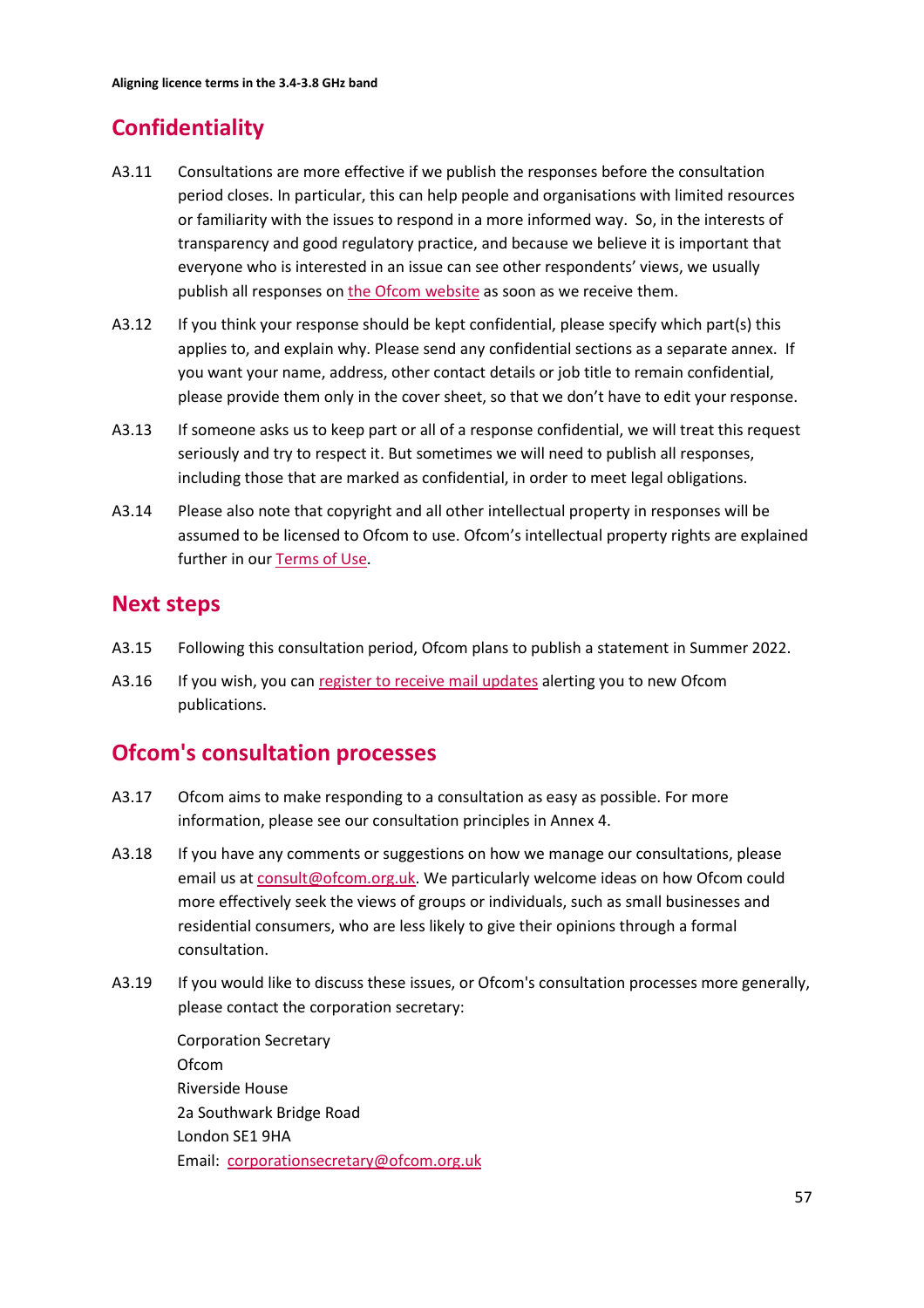# <span id="page-57-0"></span>A4. Ofcom's consultation principles

# **Ofcom has seven principles that it follows for every public written consultation:**

# **Before the consultation**

A4.1 Wherever possible, we will hold informal talks with people and organisations before announcing a big consultation, to find out whether we are thinking along the right lines. If we do not have enough time to do this, we will hold an open meeting to explain our proposals, shortly after announcing the consultation.

# **During the consultation**

- A4.2 We will be clear about whom we are consulting, why, on what questions and for how long.
- A4.3 We will make the consultation document as short and simple as possible, with a summary of no more than two pages. We will try to make it as easy as possible for people to give us a written response. If the consultation is complicated, we may provide a short Plain English / Cymraeg Clir guide, to help smaller organisations or individuals who would not otherwise be able to spare the time to share their views.
- A4.4 We will consult for up to ten weeks, depending on the potential impact of our proposals.
- A4.5 A person within Ofcom will be in charge of making sure we follow our own guidelines and aim to reach the largest possible number of people and organisations who may be interested in the outcome of our decisions. Ofcom's Consultation Champion is the main person to contact if you have views on the way we run our consultations.
- A4.6 If we are not able to follow any of these seven principles, we will explain why.

# **After the consultation**

A4.7 We think it is important that everyone who is interested in an issue can see other people's views, so we usually publish all the responses on our website as soon as we receive them. After the consultation we will make our decisions and publish a statement explaining what we are going to do, and why, showing how respondents' views helped to shape these decisions.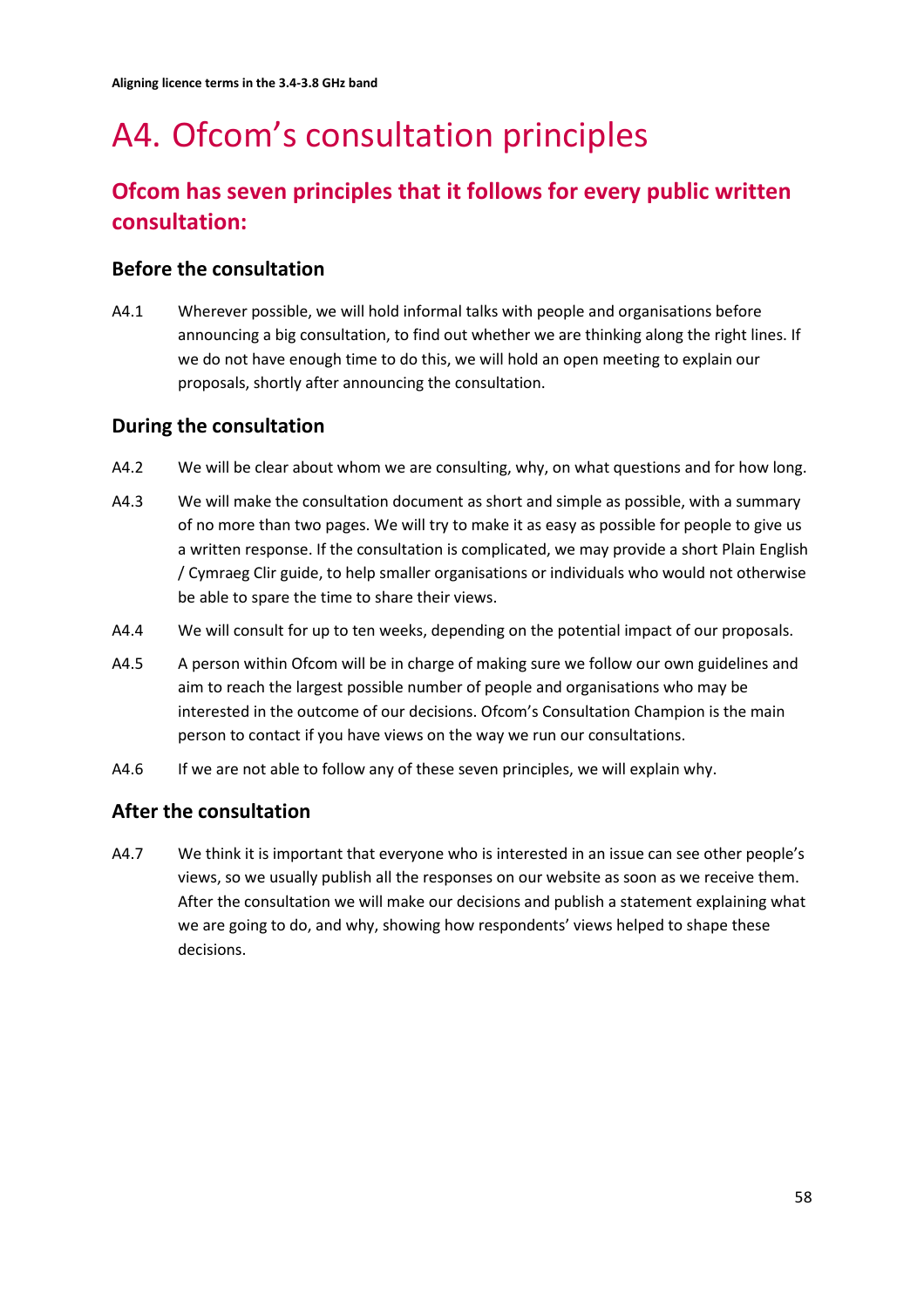# <span id="page-58-0"></span>A5. Consultation coversheet

# **BASIC DETAILS**

Consultation title: To (Ofcom contact): Name of respondent: Representing (self or organisation/s): Address (if not received by email):

# **CONFIDENTIALITY**

Please tick below what part of your response you consider is confidential, giving your reasons why

| Nothing                                     |  |
|---------------------------------------------|--|
| Name/contact details/job title              |  |
| Whole response                              |  |
| Organisation                                |  |
| Part of the response                        |  |
| If there is no separate annex, which parts? |  |

If you want part of your response, your name or your organisation not to be published, can Ofcom still publish a reference to the contents of your response (including, for any confidential parts, a general summary that does not disclose the specific information or enable you to be identified)?

\_\_\_\_\_\_\_\_\_\_\_\_\_\_\_\_\_\_\_\_\_\_\_\_\_\_\_\_\_\_\_\_\_\_\_\_\_\_\_\_\_\_\_\_\_\_\_\_\_\_\_\_\_\_\_\_\_\_\_\_\_\_\_\_\_\_\_\_\_\_\_\_\_\_\_\_\_\_\_\_\_\_

# **DECLARATION**

I confirm that the correspondence supplied with this cover sheet is a formal consultation response that Ofcom can publish. However, in supplying this response, I understand that Ofcom may need to publish all responses, including those which are marked as confidential, in order to meet legal obligations. If I have sent my response by email, Ofcom can disregard any standard e-mail text about not disclosing email contents and attachments.

Ofcom seeks to publish responses on receipt. If your response is non-confidential (in whole or in part), and you would prefer us to publish your response only once the consultation has ended, please tick here.

Name Signed (if hard copy)